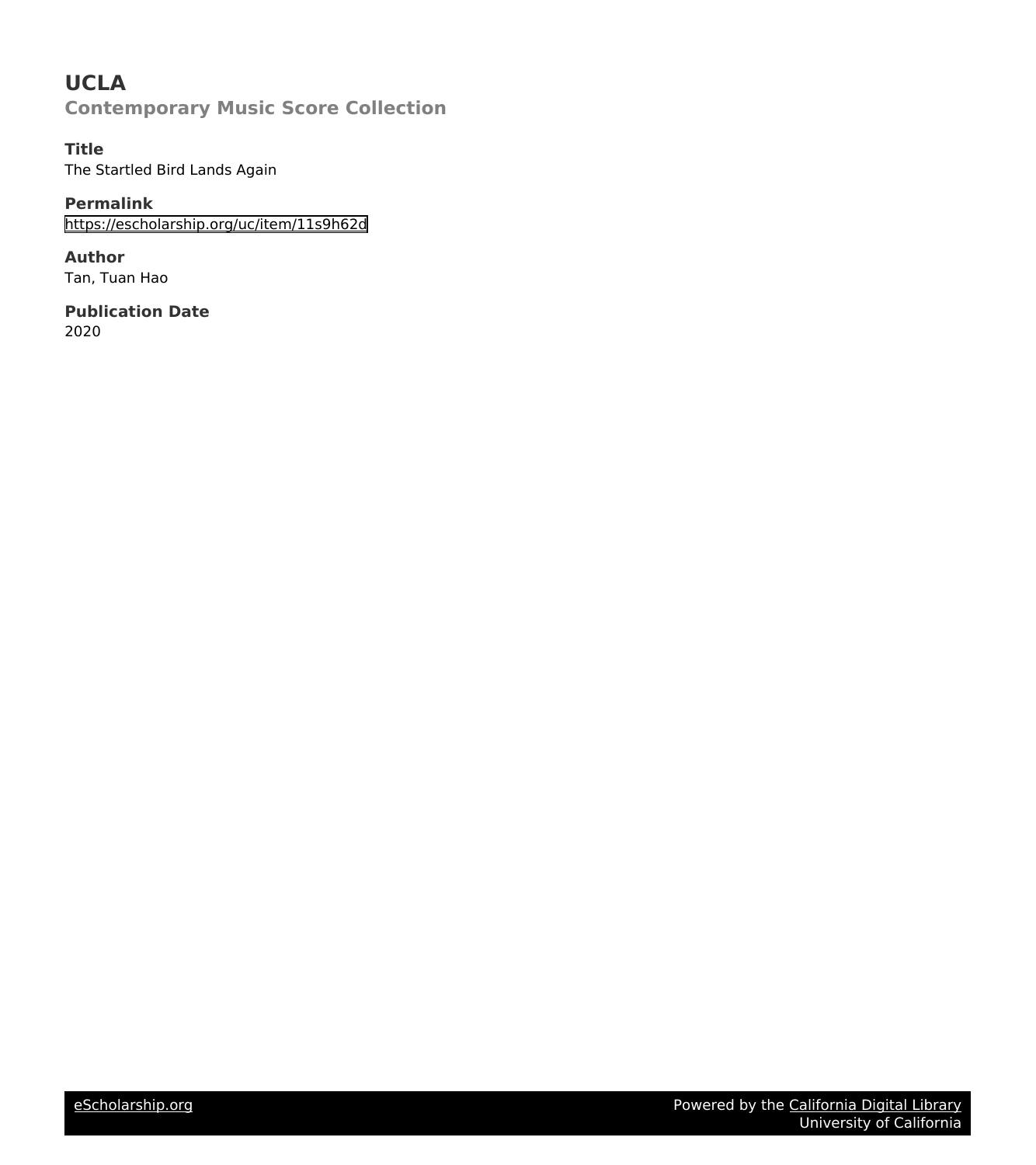Komponeret med støtte fra Dansk Komponistforening



# THE STARTLED BIRD LANDS AGAIN

*til ensemblet Bellbird*

Tuan Hao Tan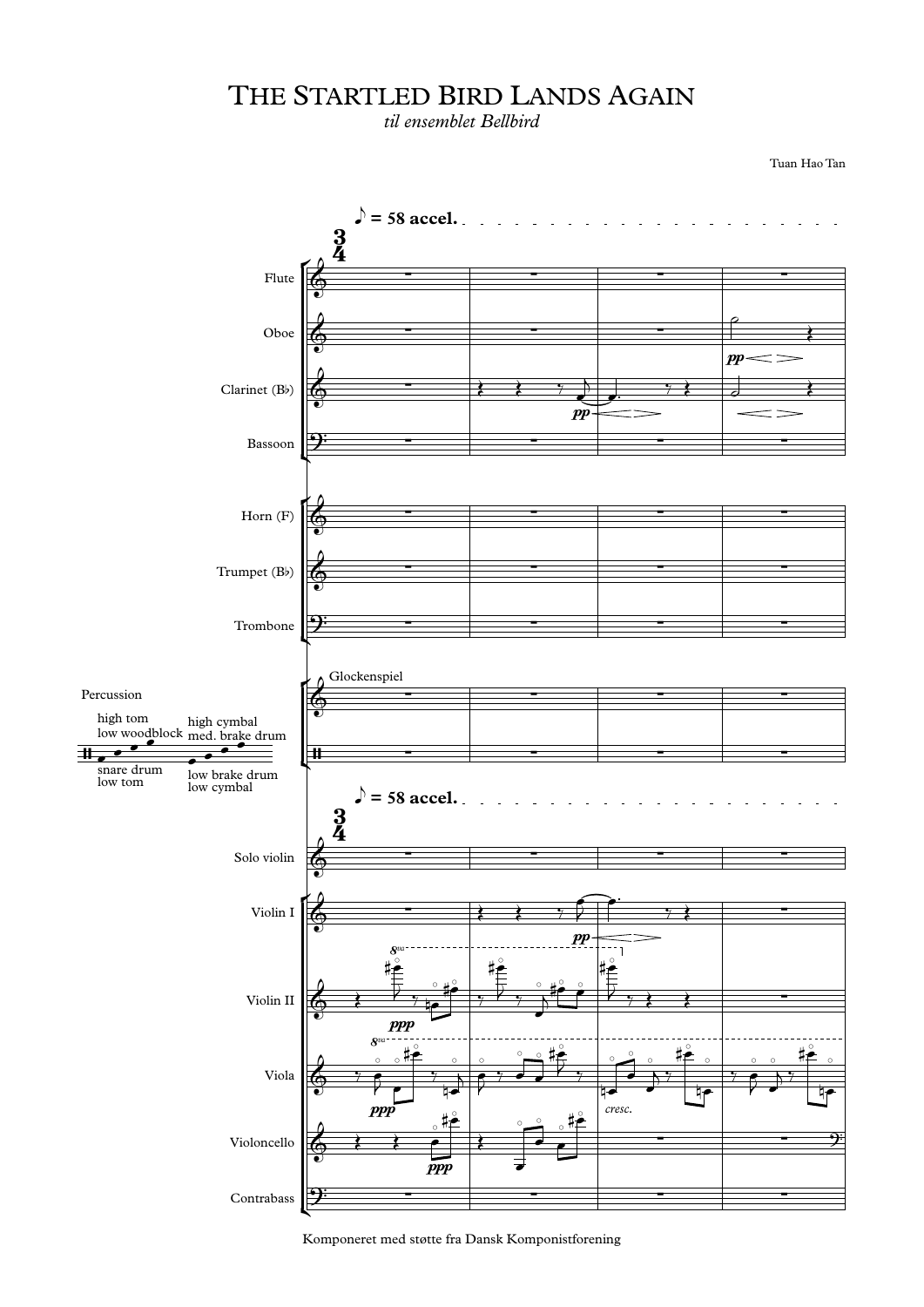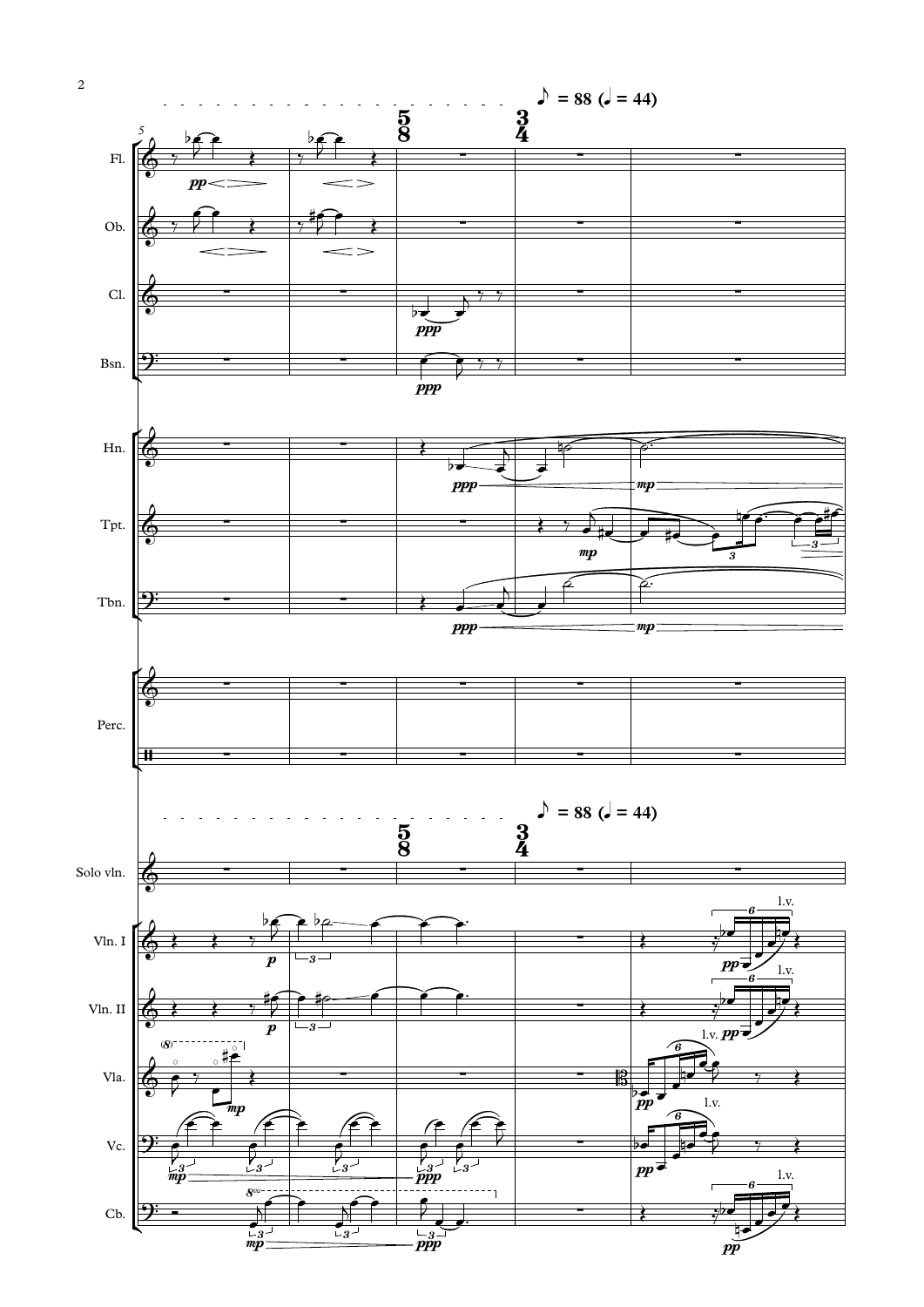

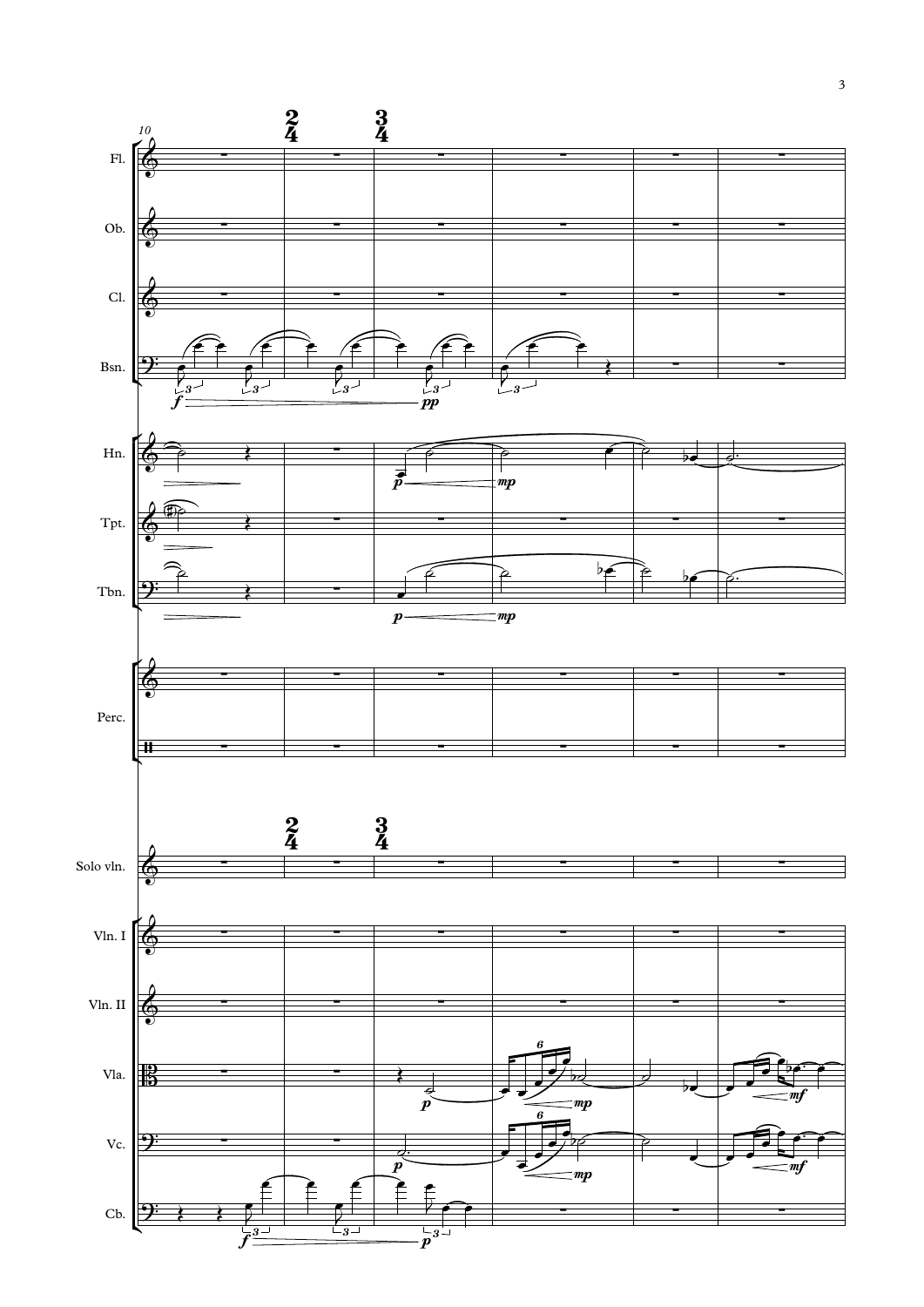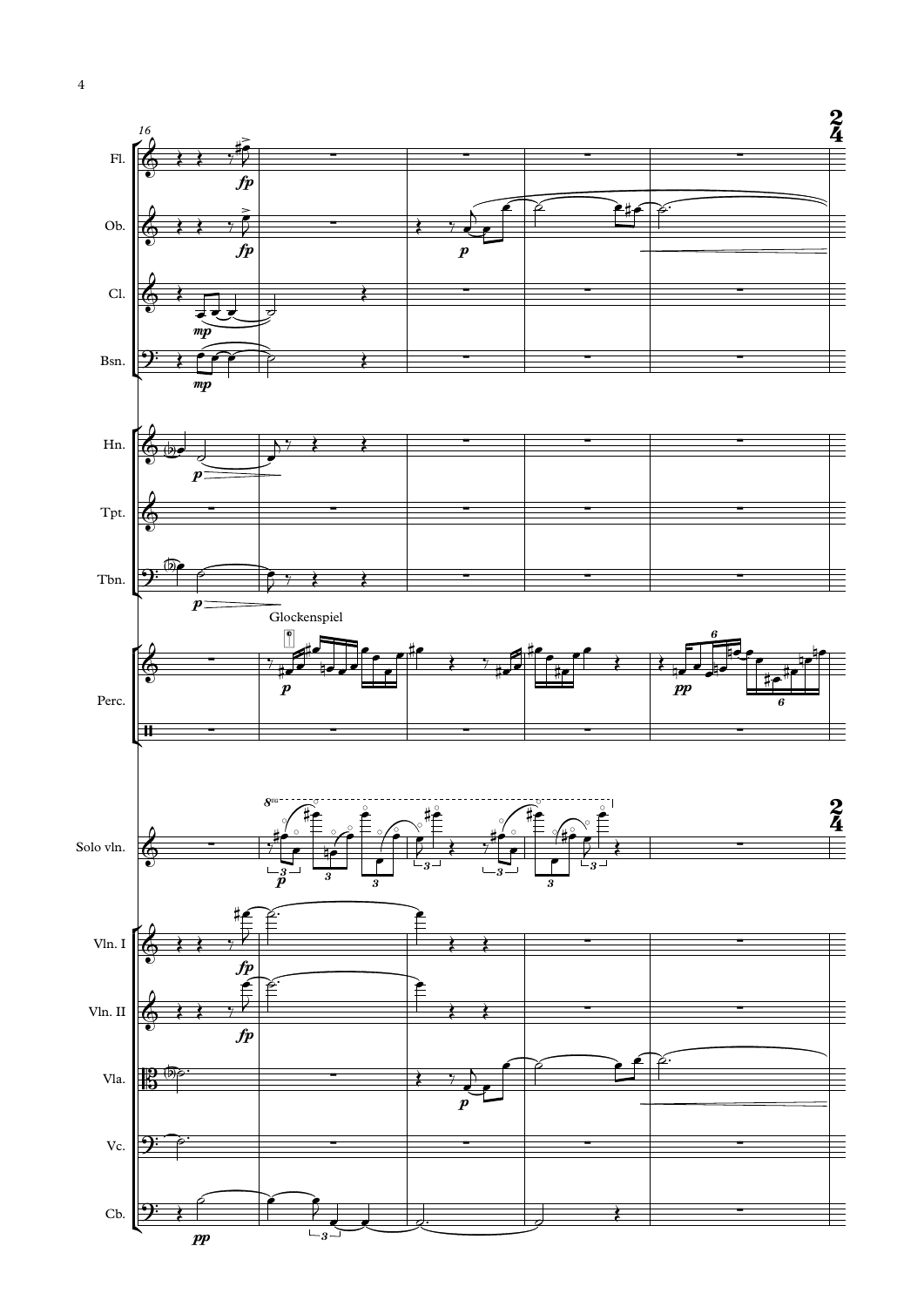

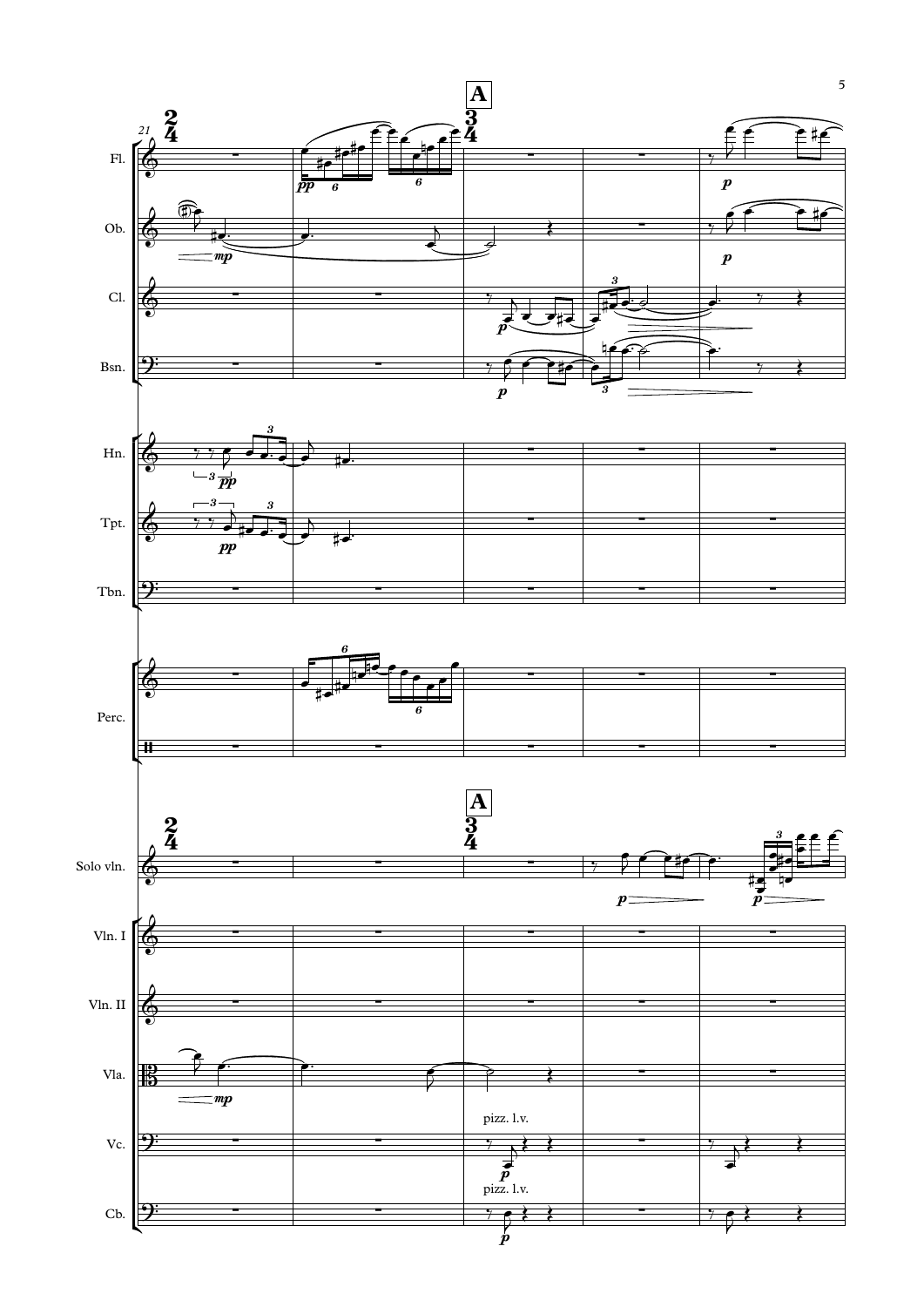

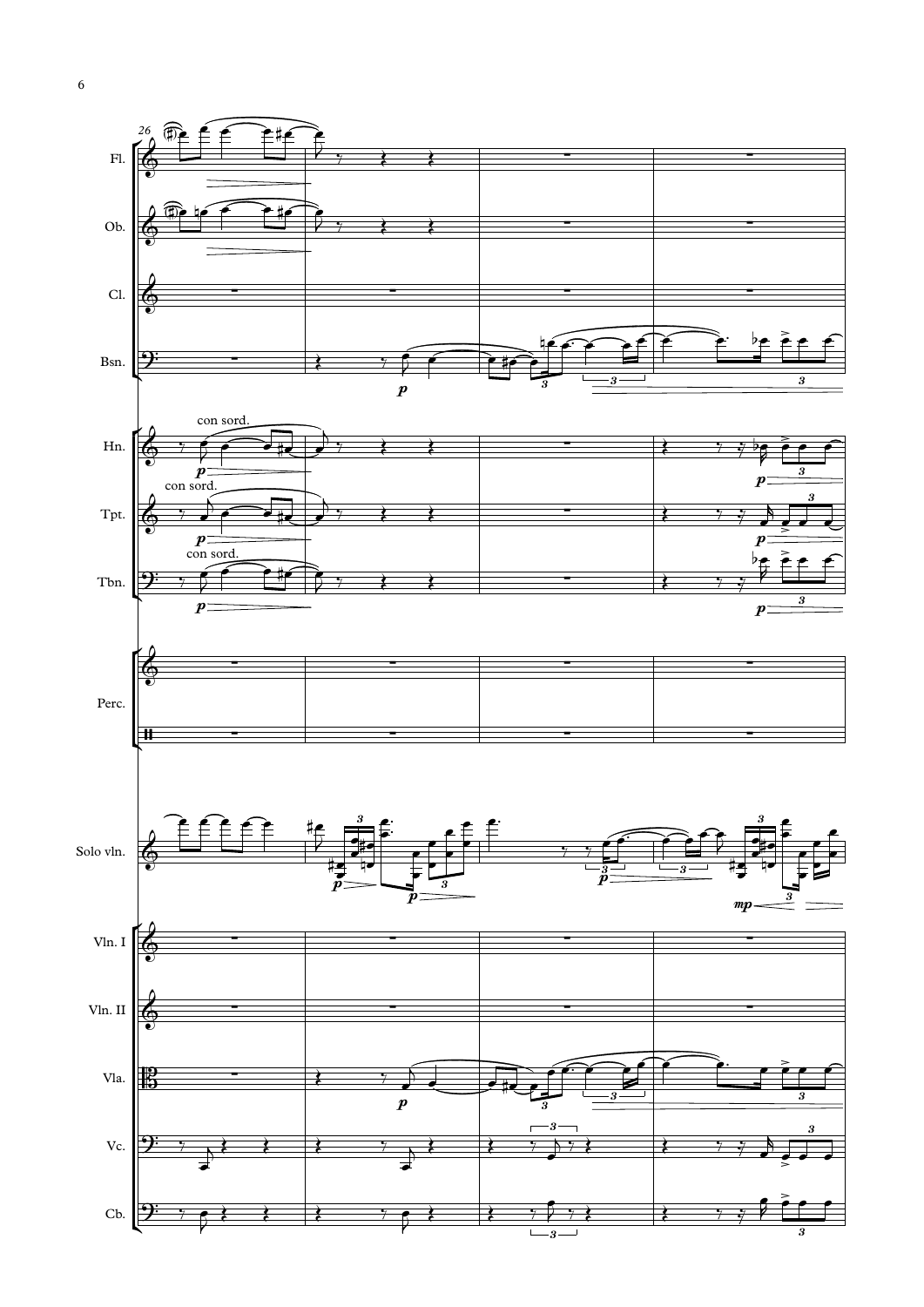

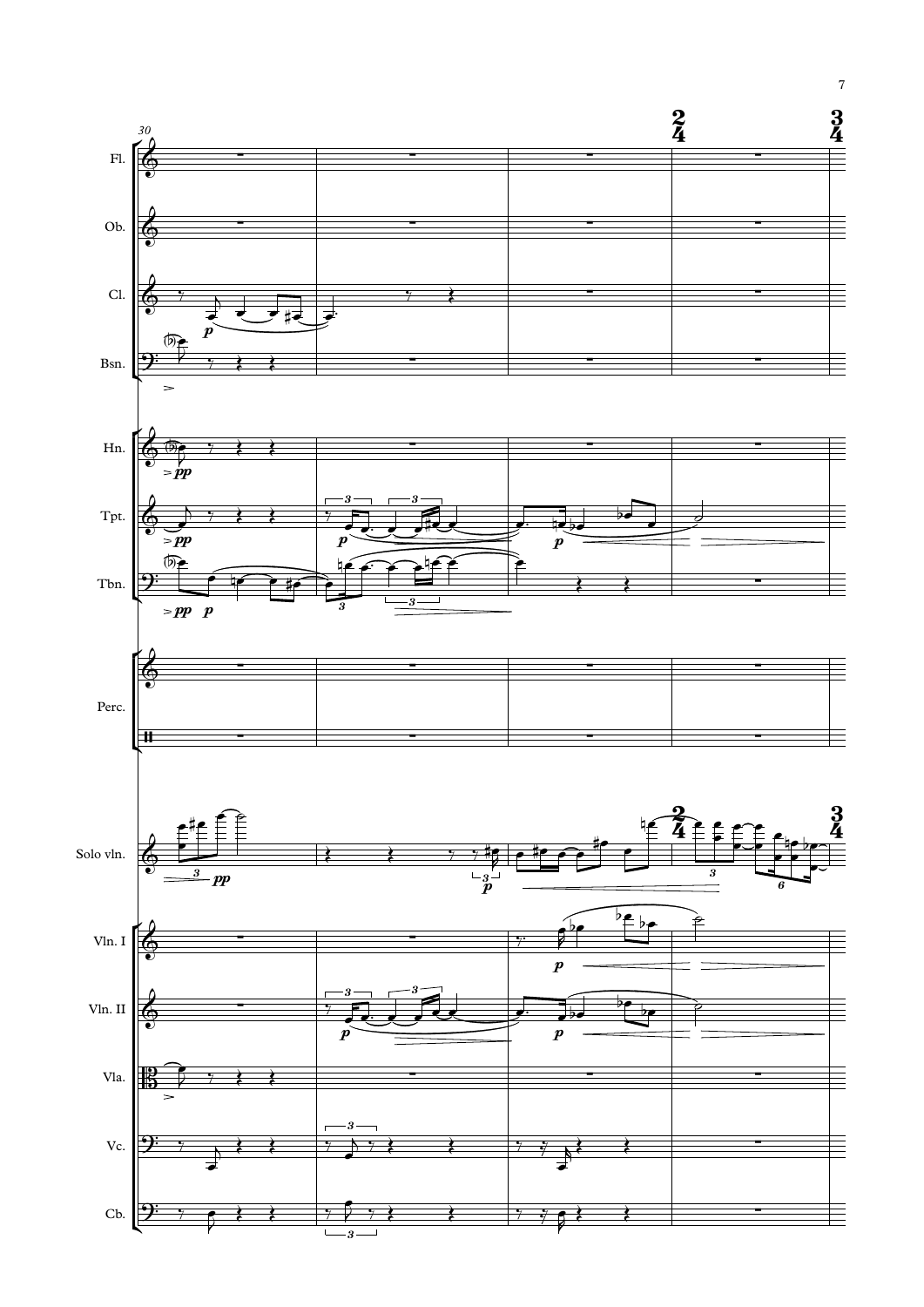

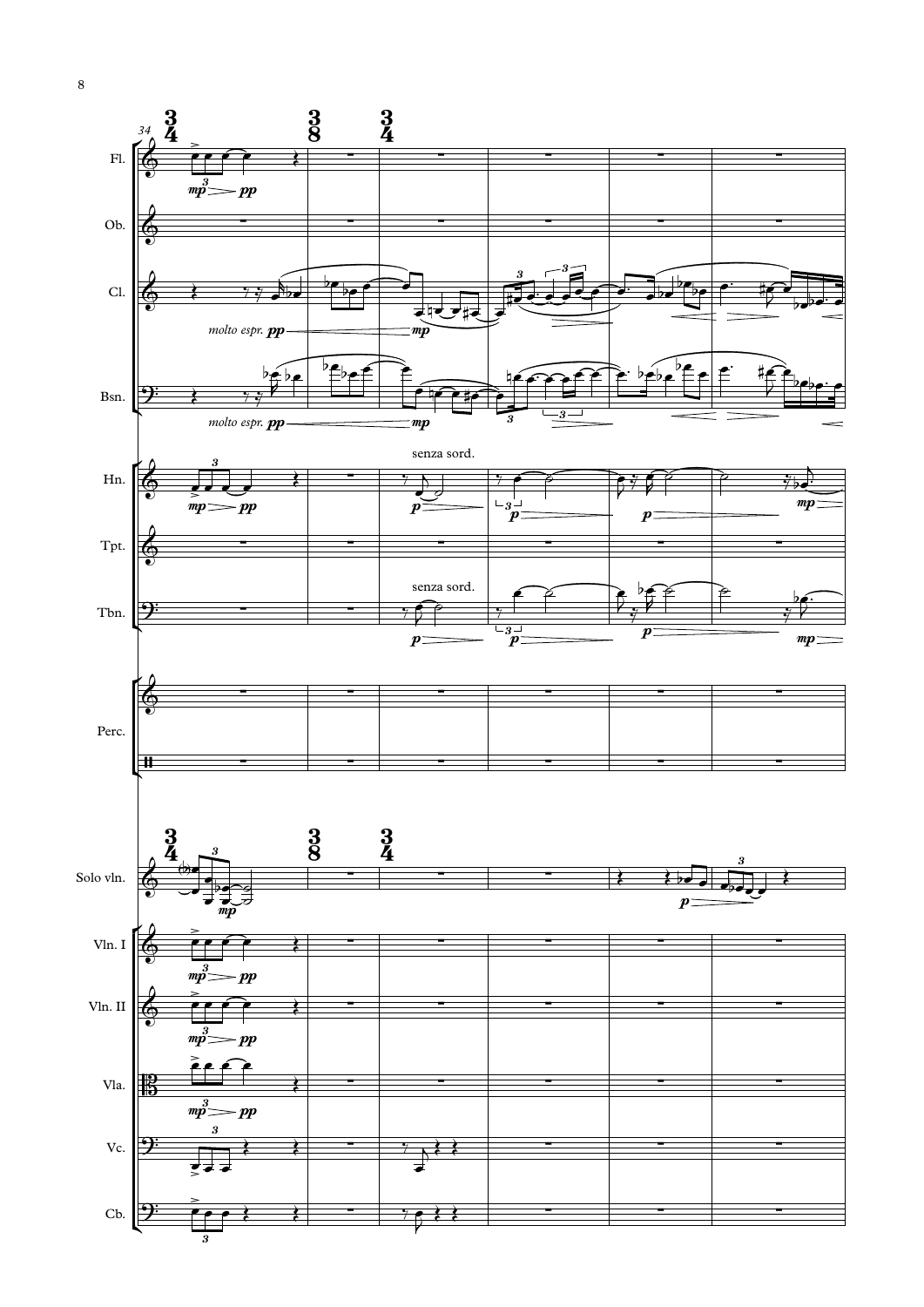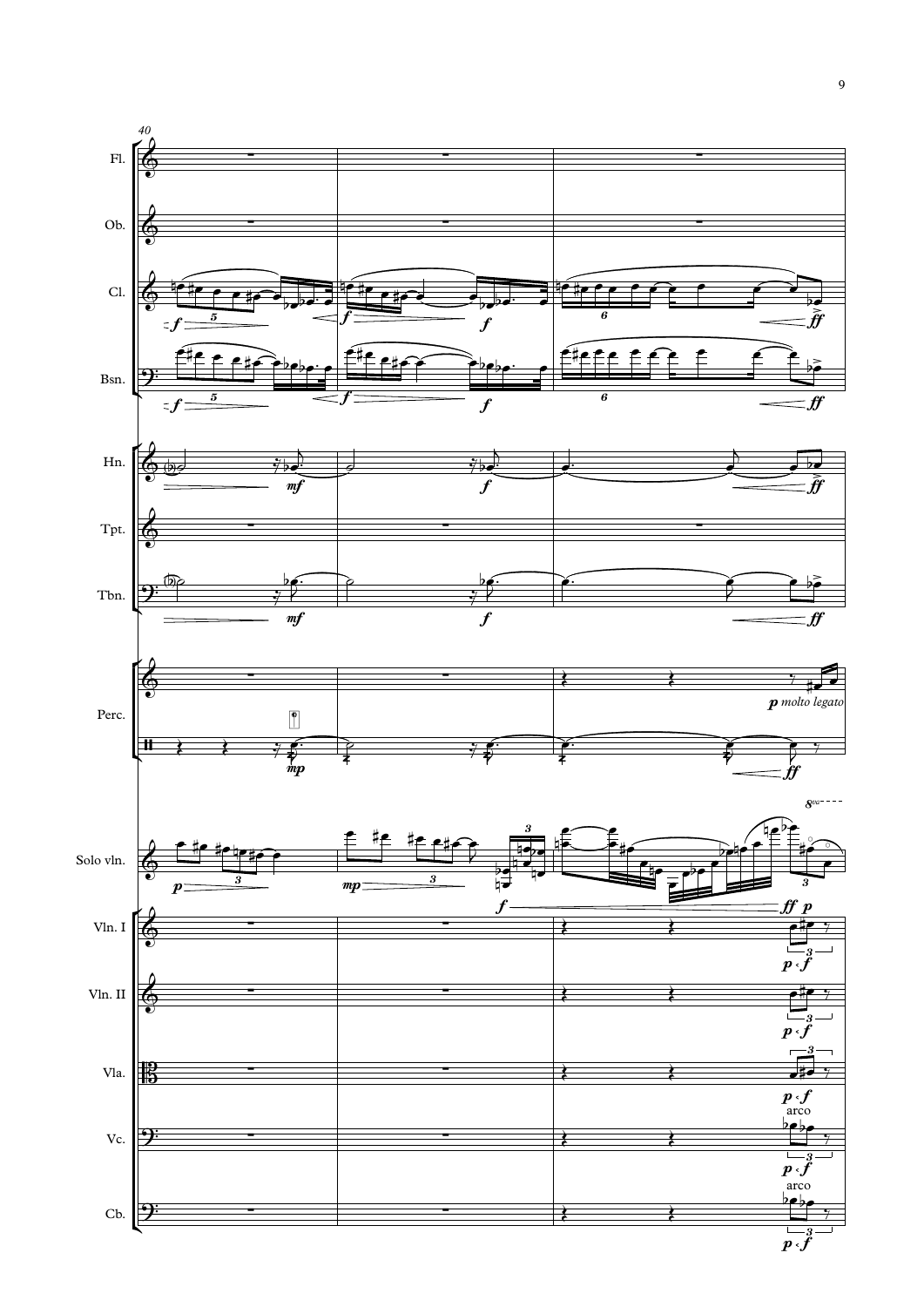

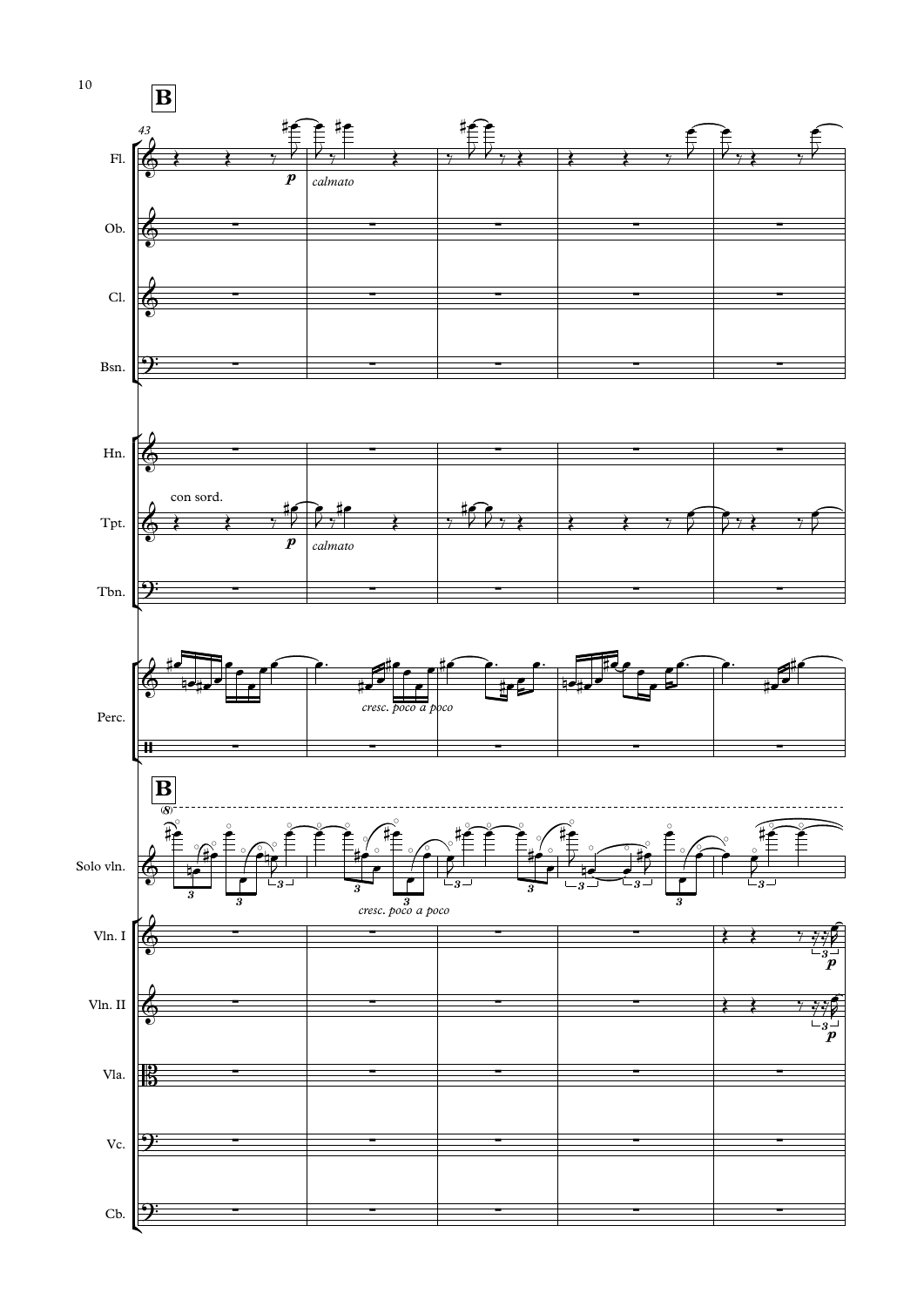

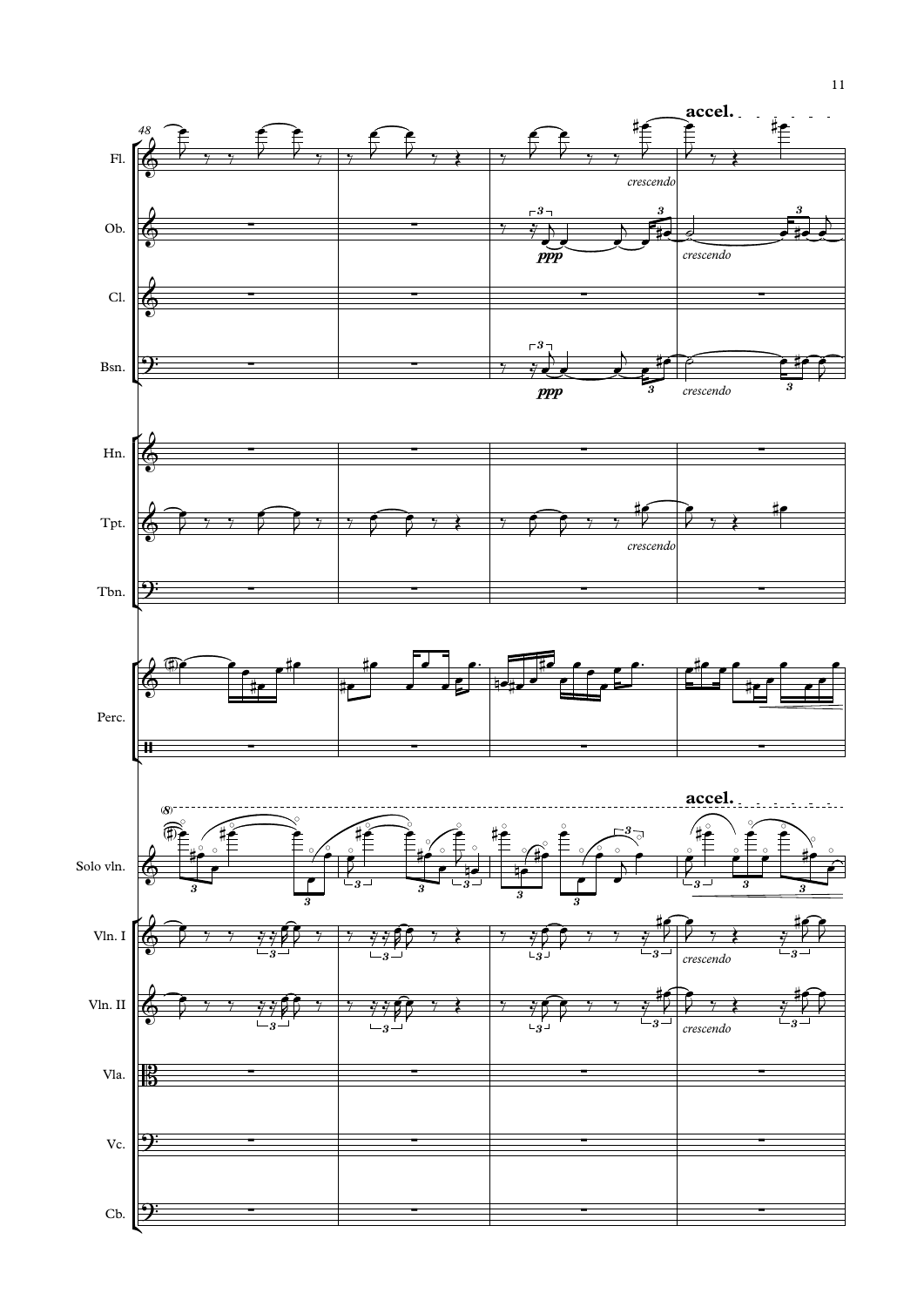

 $12\phantom{.0}$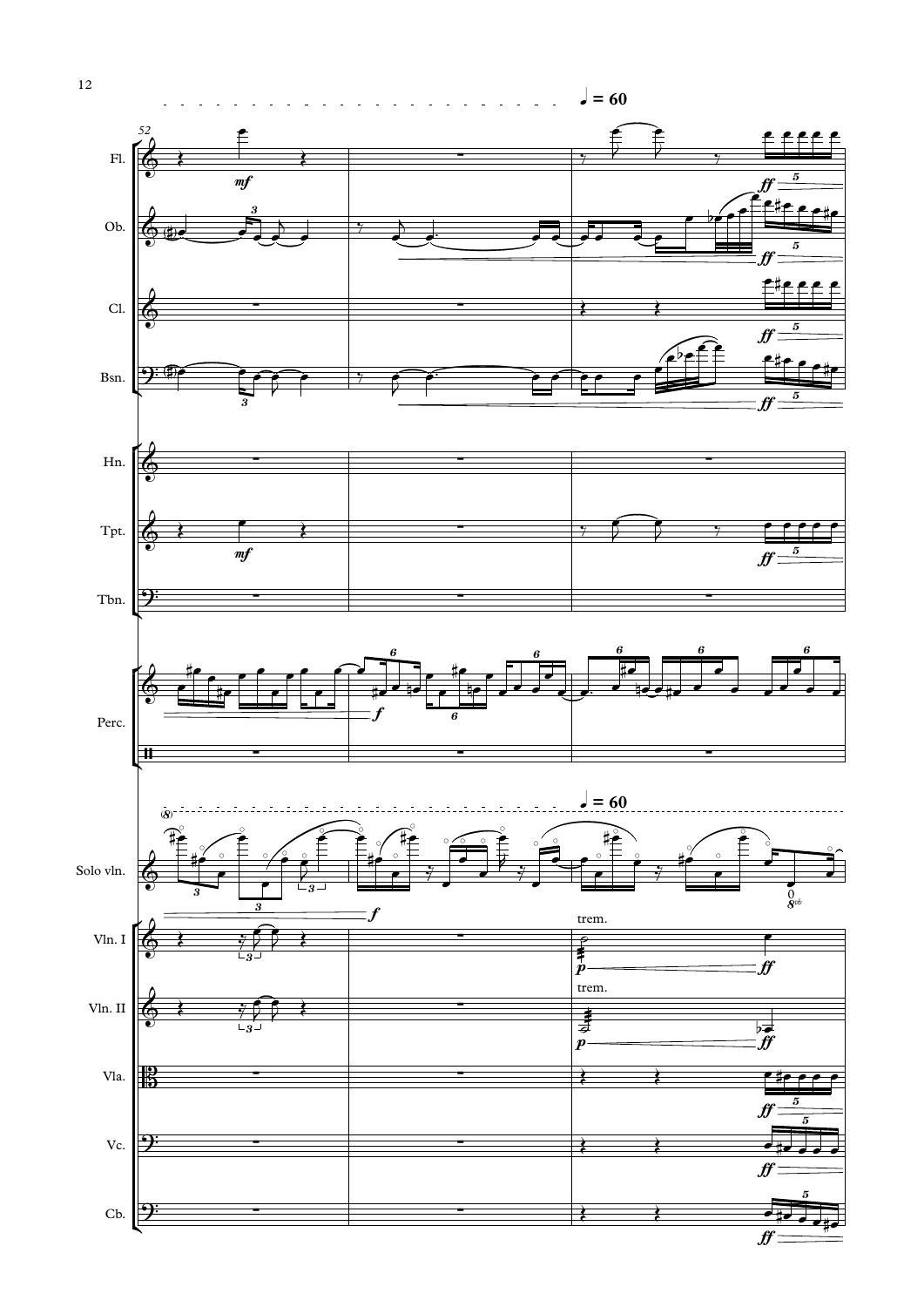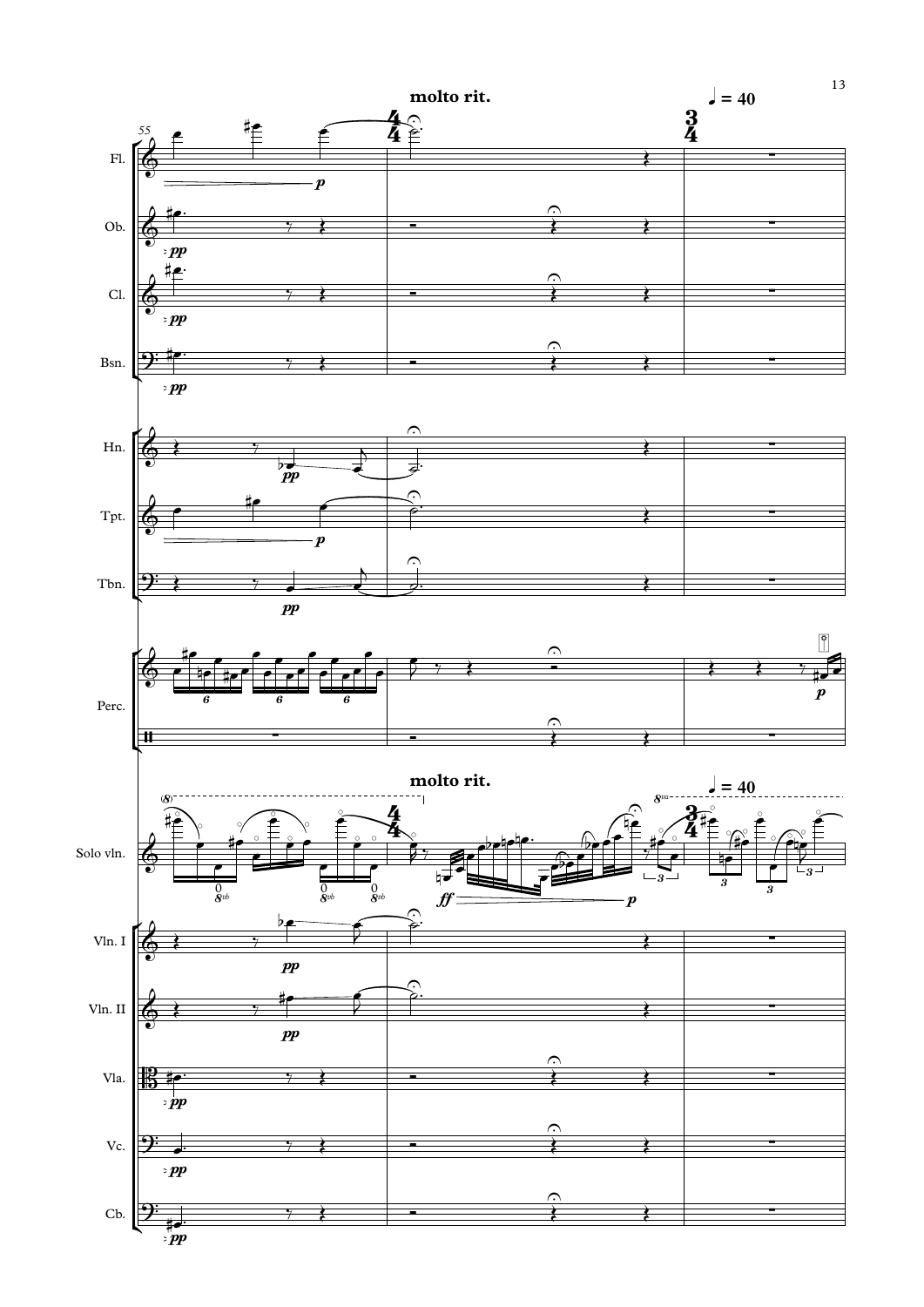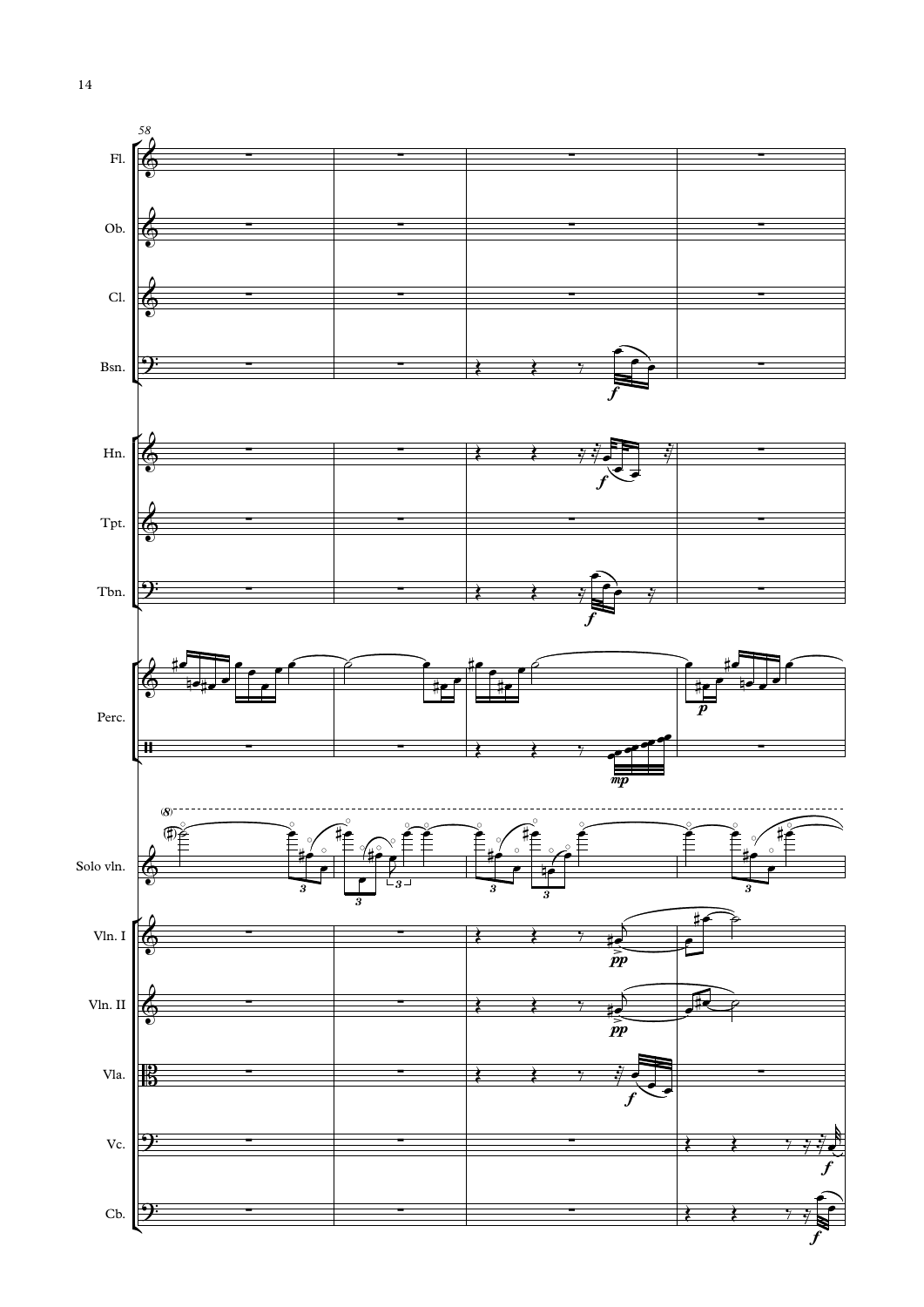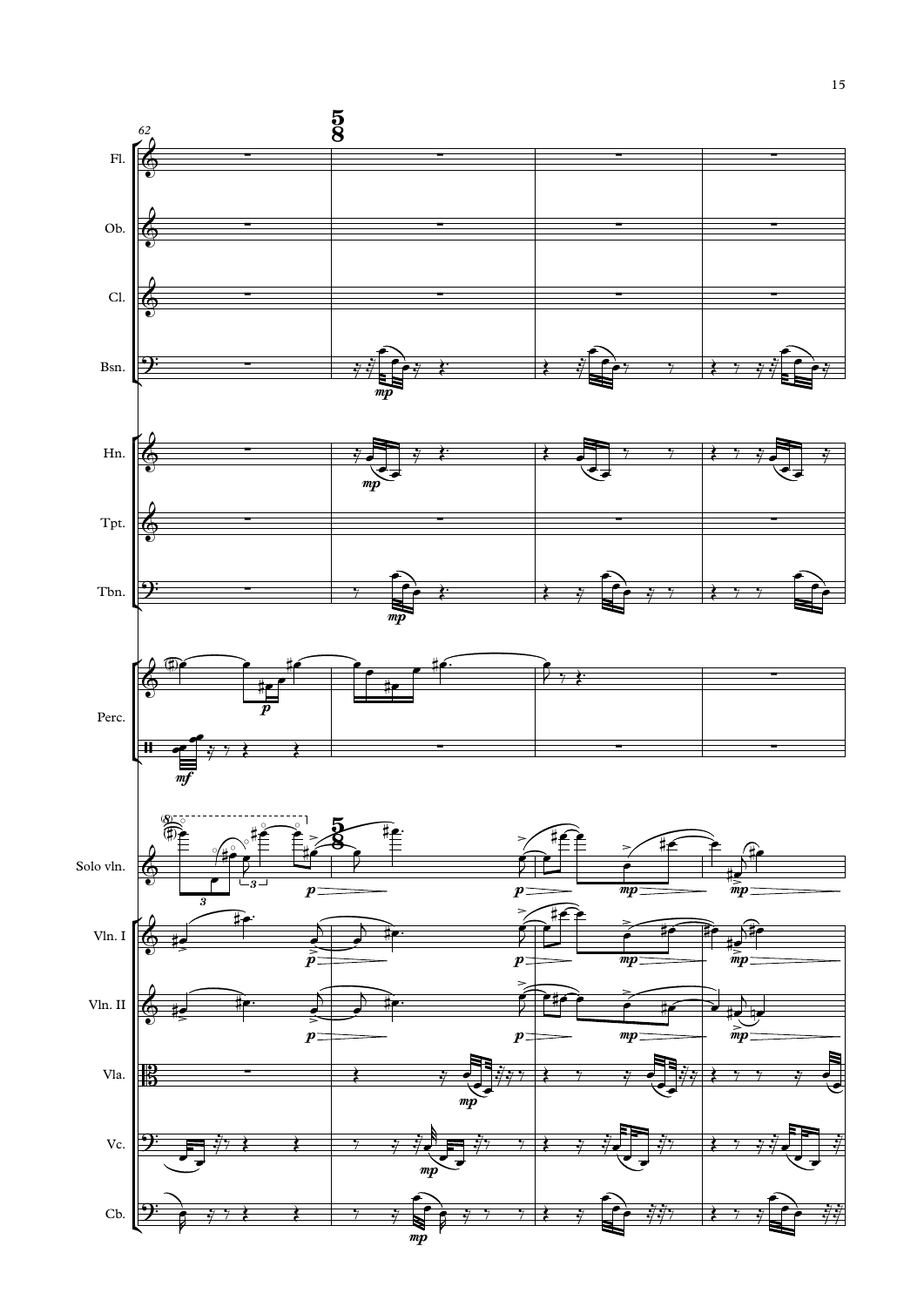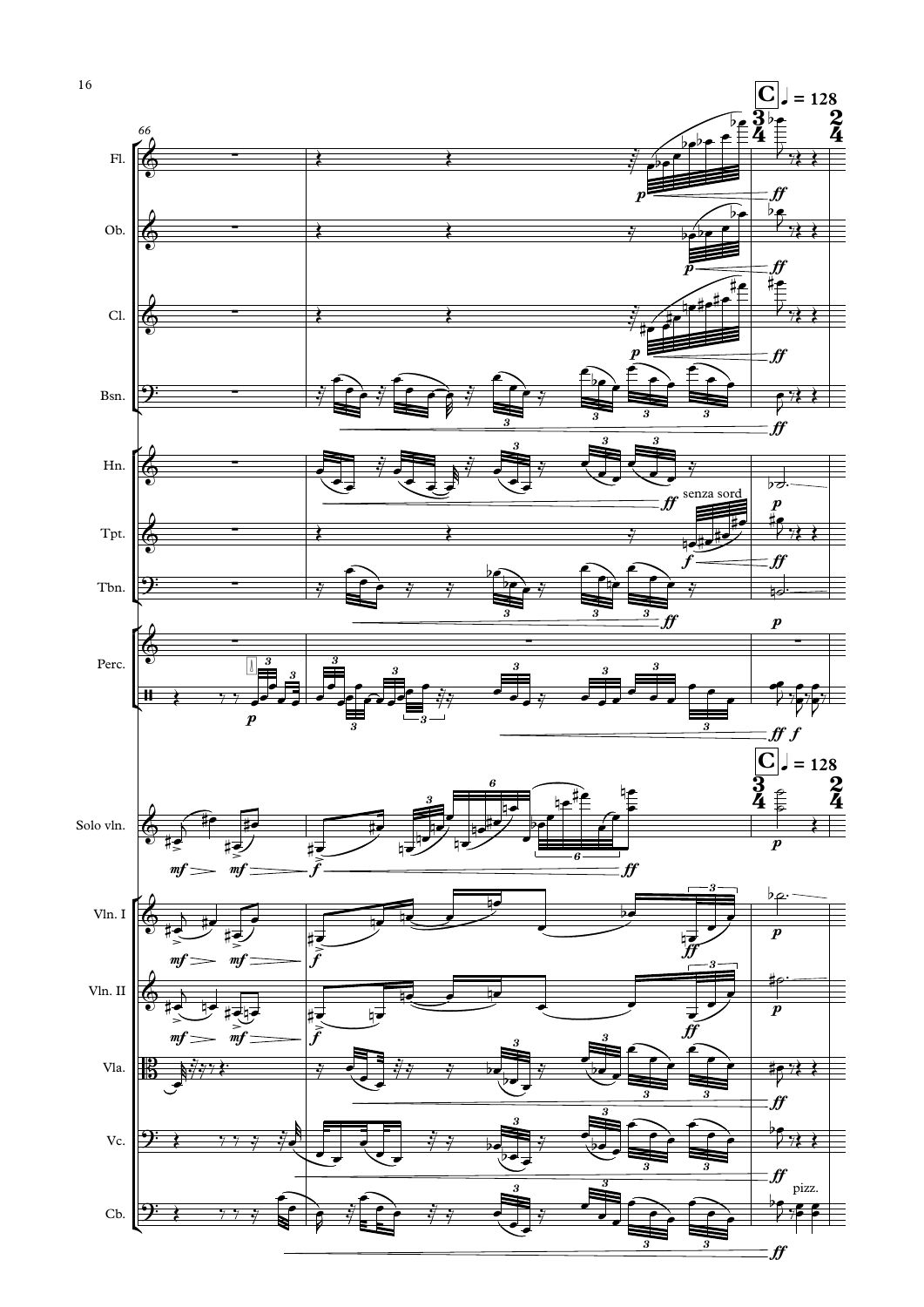![](_page_17_Figure_2.jpeg)

![](_page_17_Figure_0.jpeg)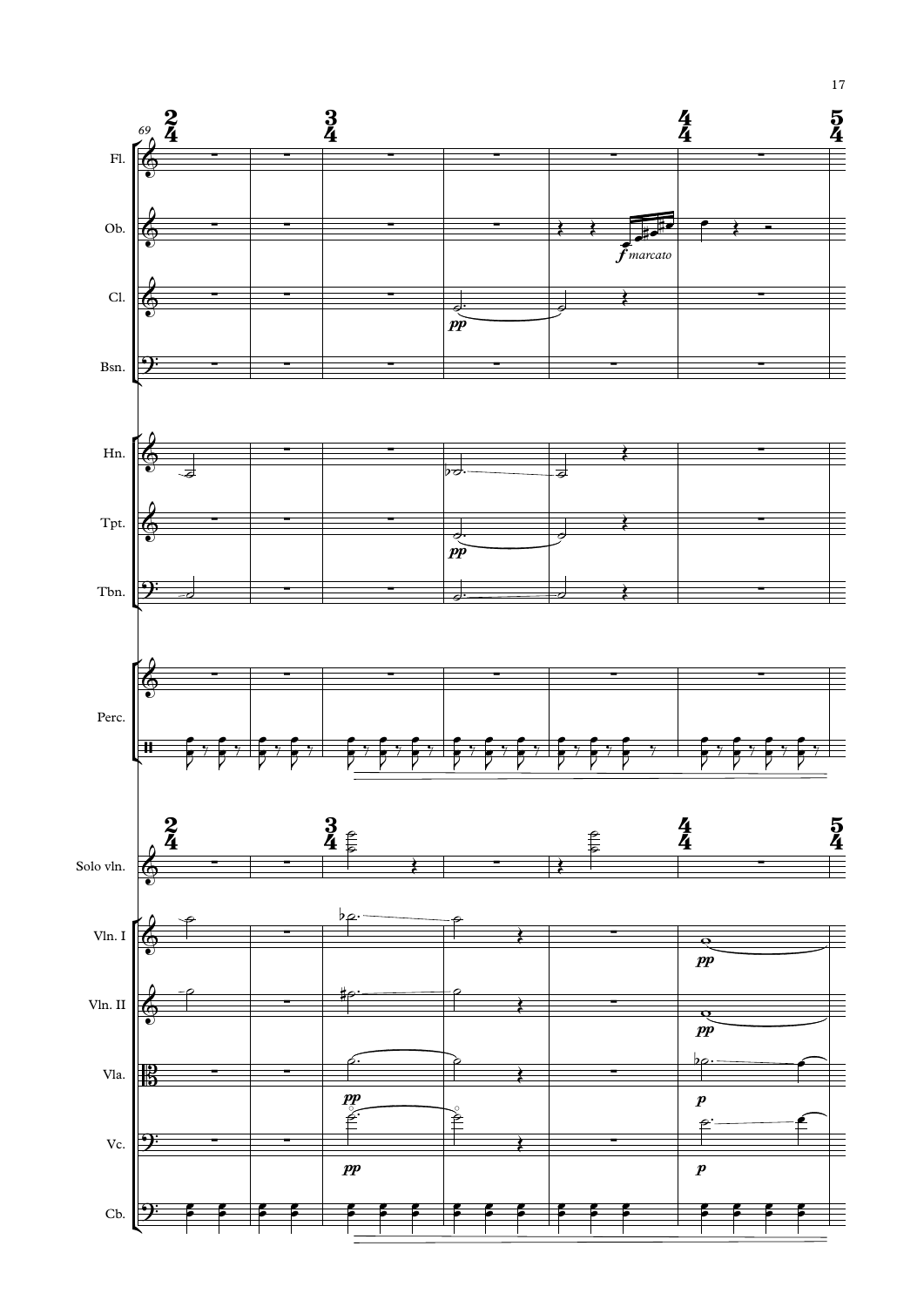![](_page_18_Figure_0.jpeg)

![](_page_18_Figure_2.jpeg)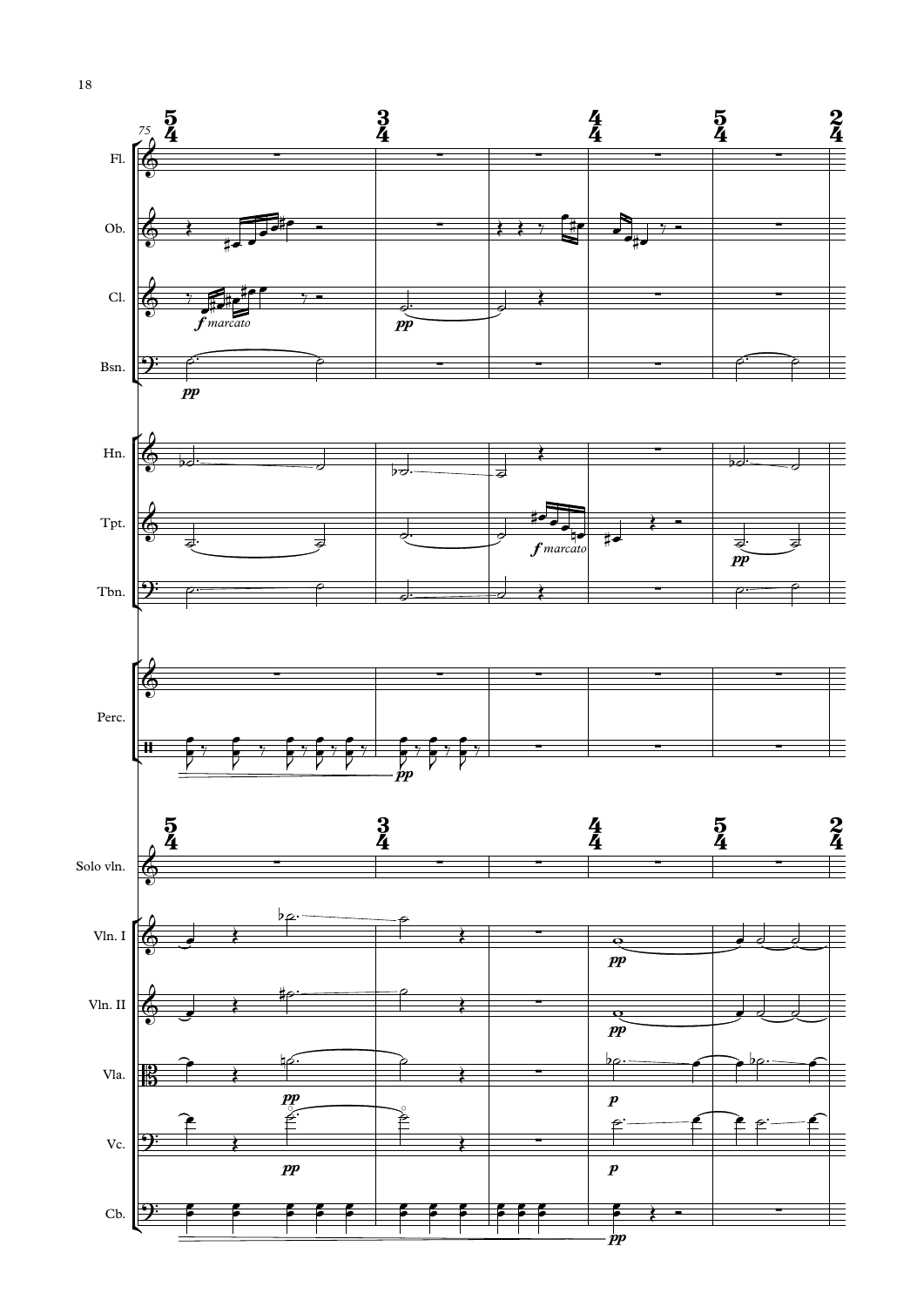![](_page_19_Figure_0.jpeg)

![](_page_19_Figure_2.jpeg)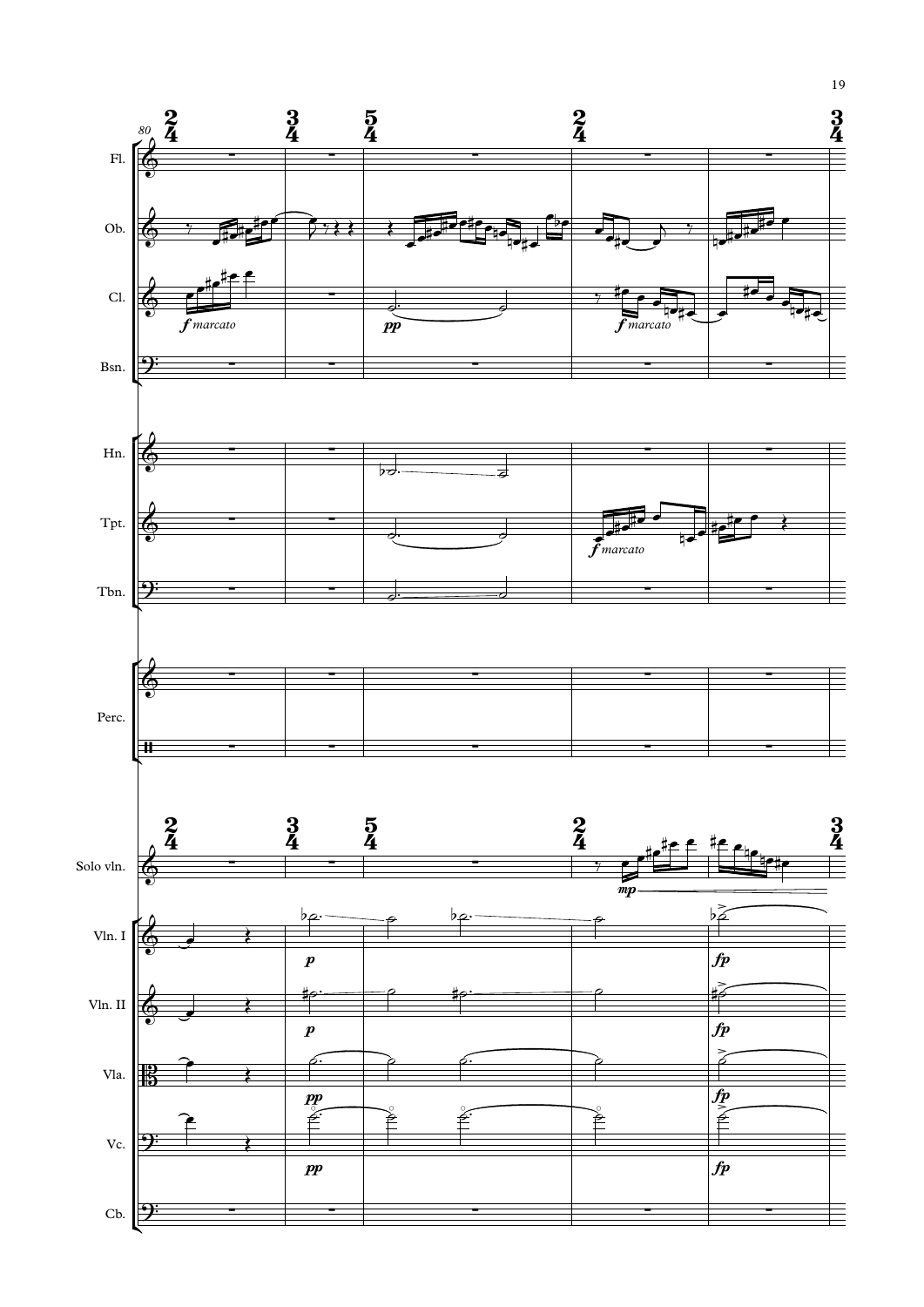![](_page_20_Figure_0.jpeg)

![](_page_20_Figure_1.jpeg)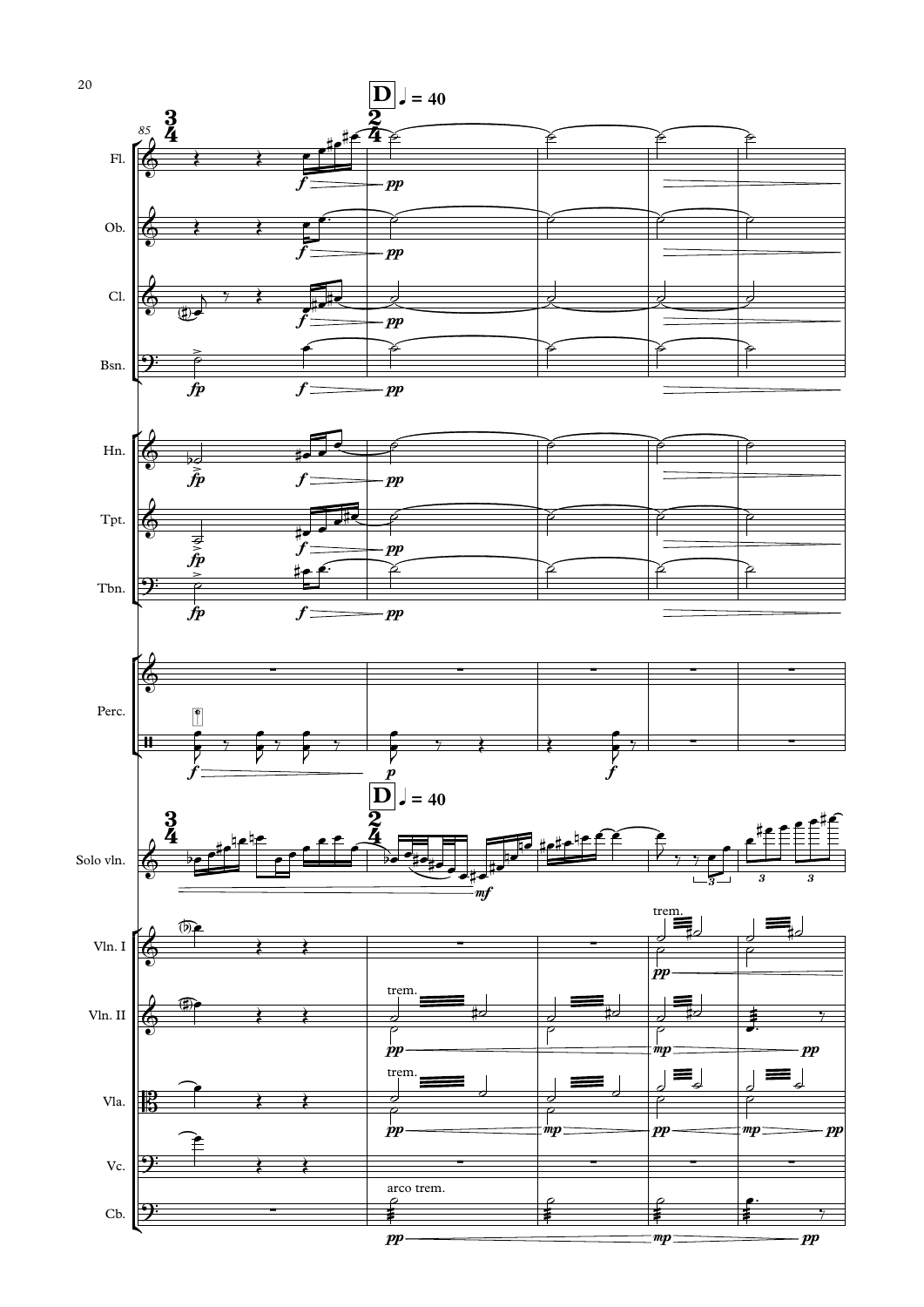![](_page_21_Figure_0.jpeg)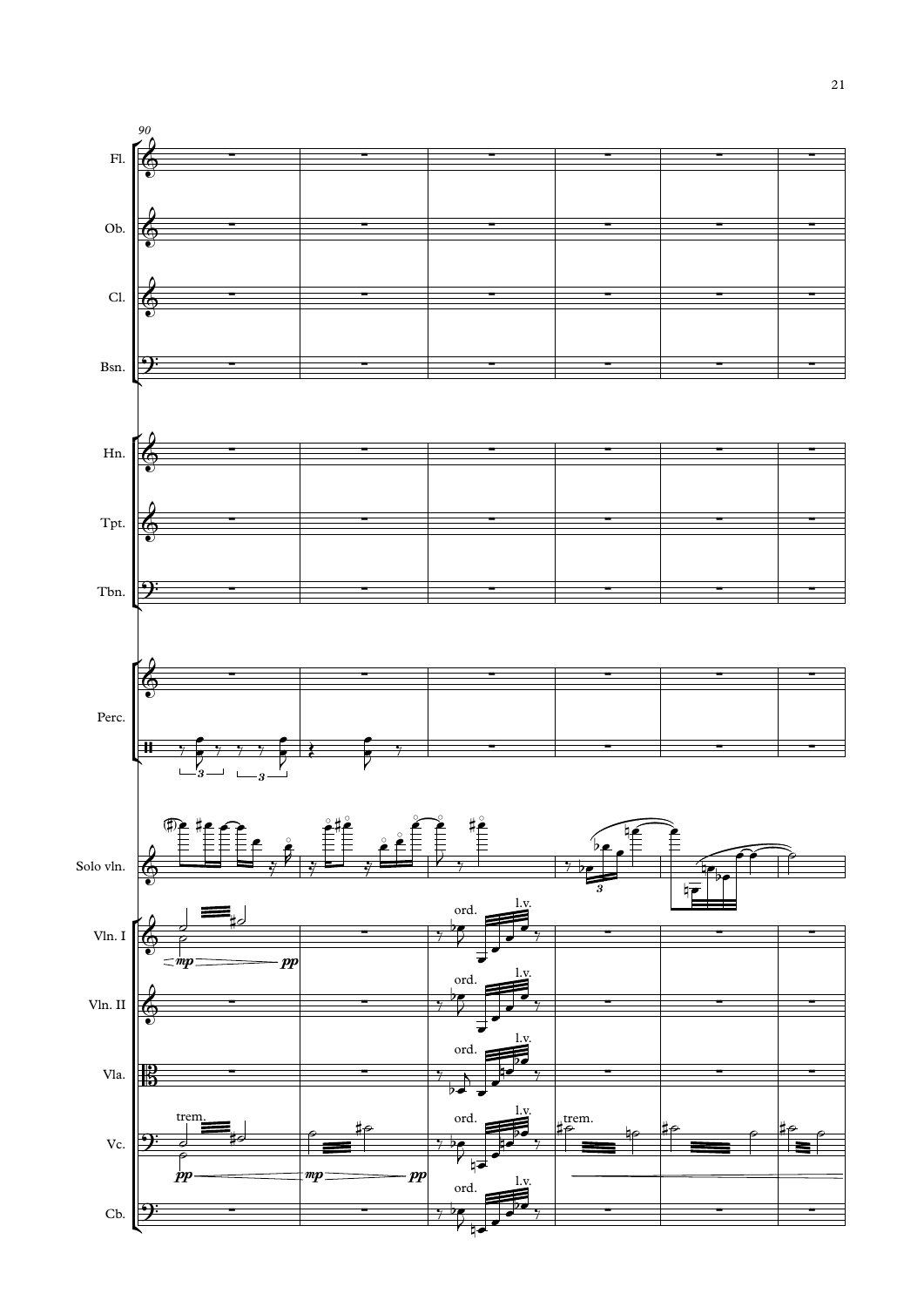![](_page_22_Figure_0.jpeg)

![](_page_22_Figure_2.jpeg)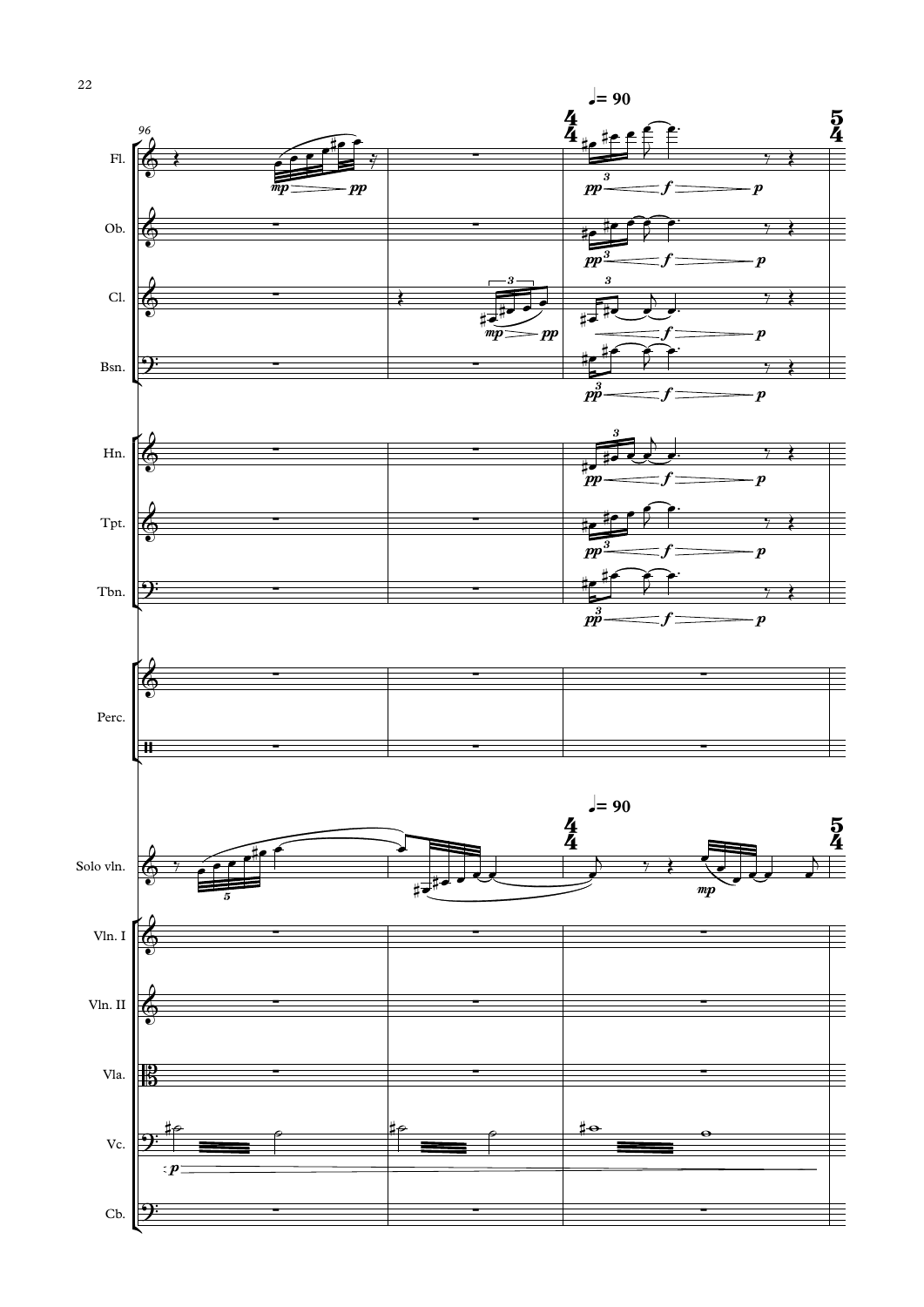![](_page_23_Figure_1.jpeg)

![](_page_23_Figure_0.jpeg)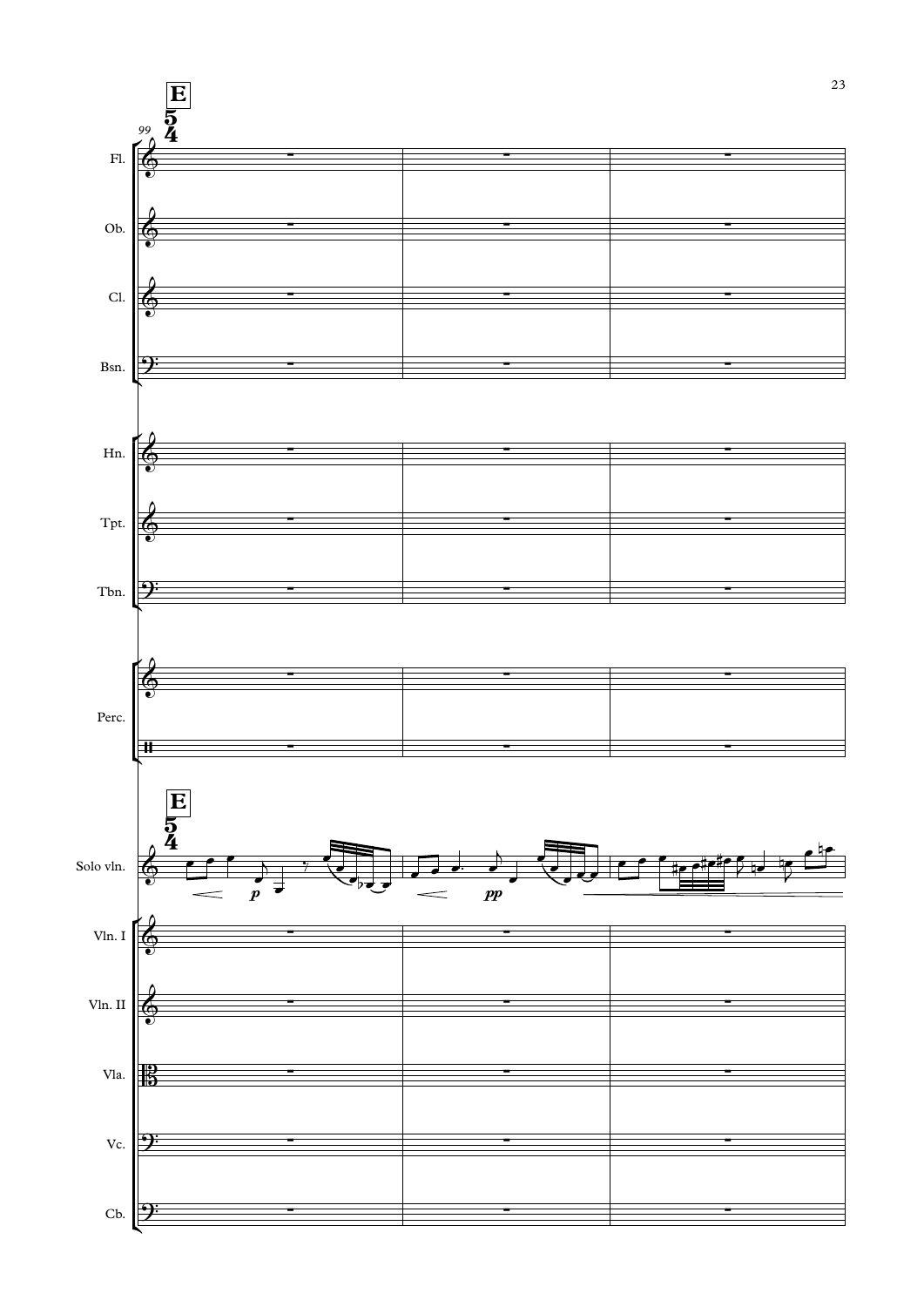![](_page_24_Figure_0.jpeg)

![](_page_24_Figure_2.jpeg)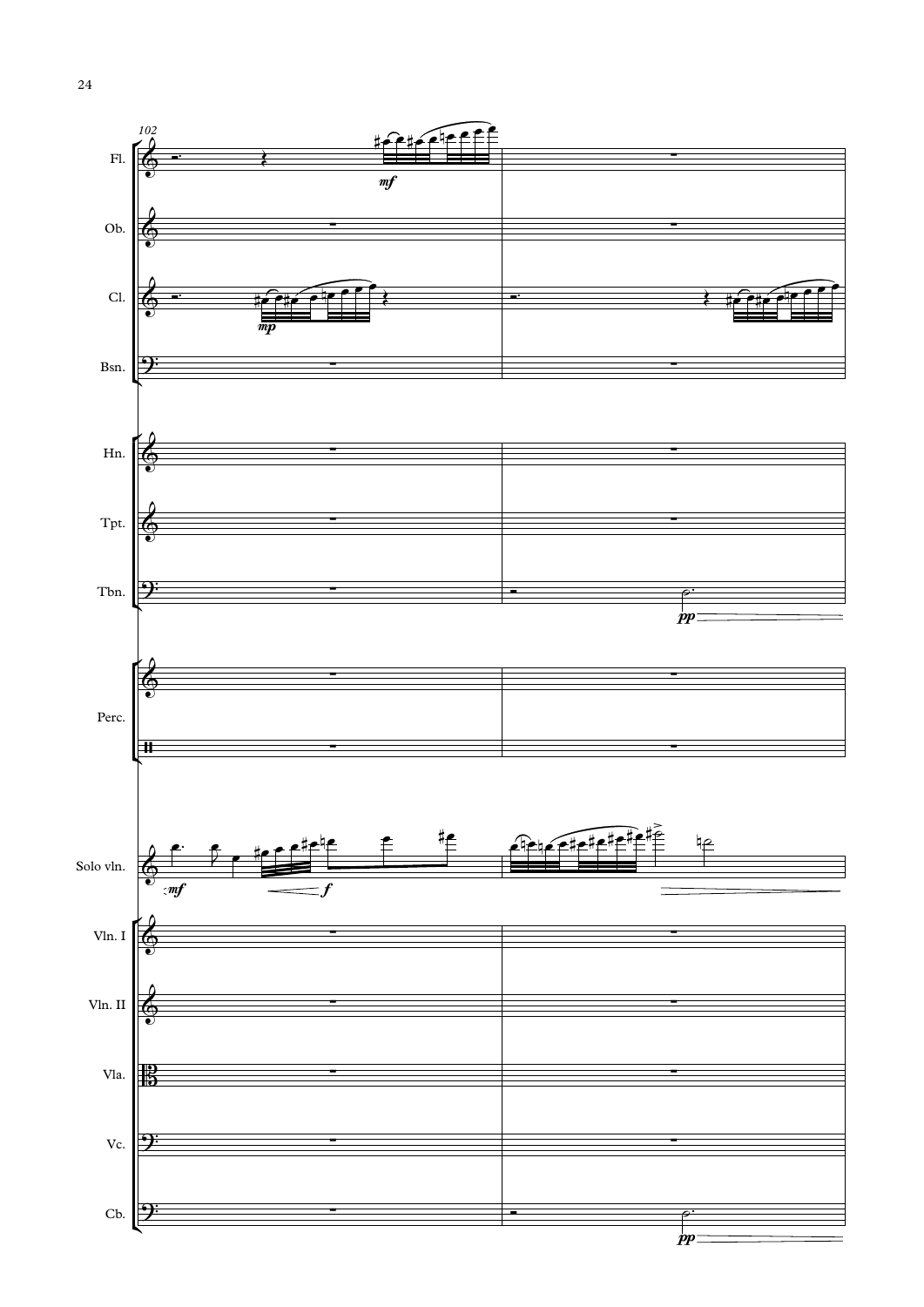![](_page_25_Figure_0.jpeg)

![](_page_25_Figure_2.jpeg)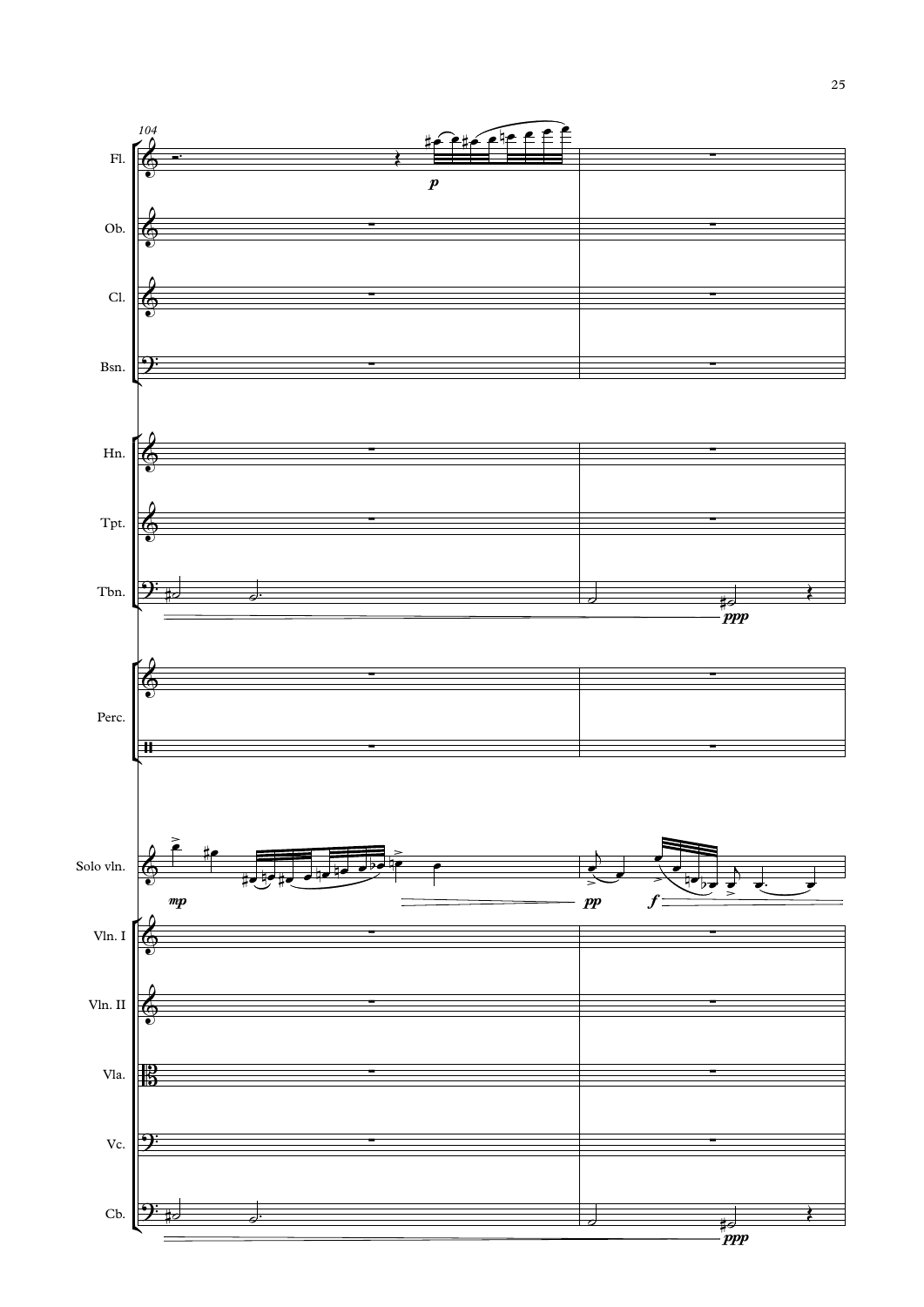![](_page_26_Figure_0.jpeg)

![](_page_26_Figure_2.jpeg)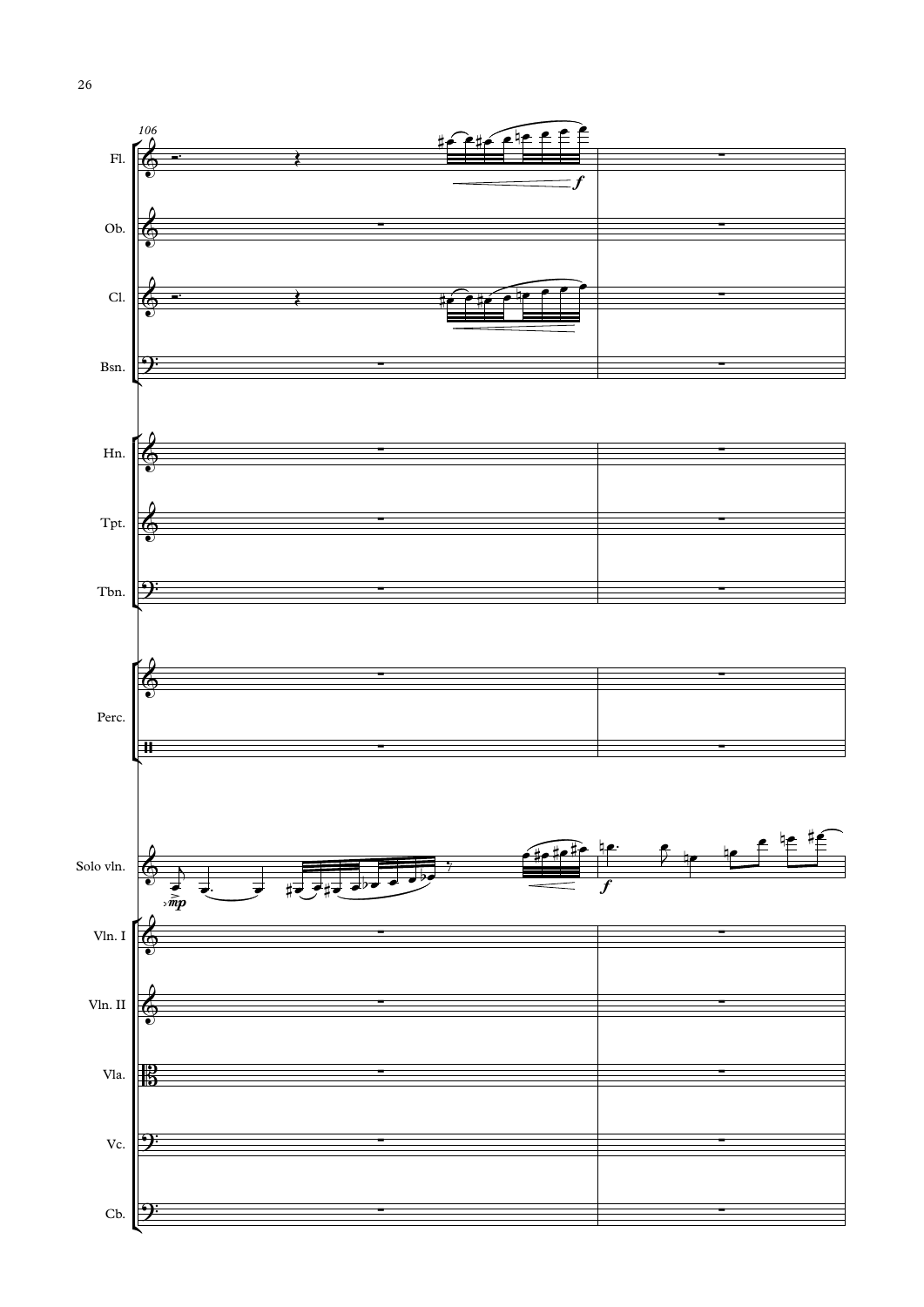![](_page_27_Figure_0.jpeg)

![](_page_27_Figure_2.jpeg)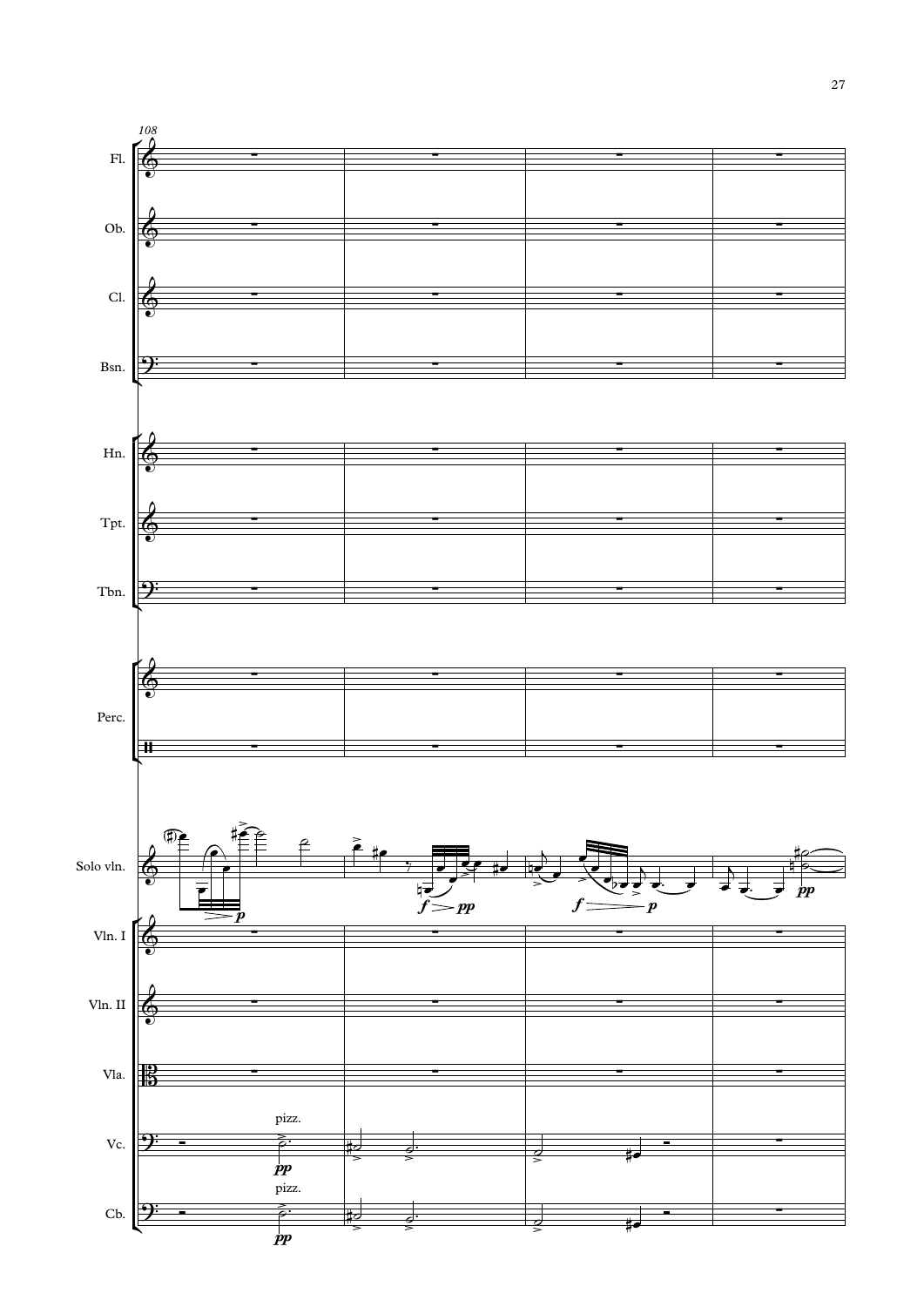![](_page_28_Figure_2.jpeg)

![](_page_28_Figure_0.jpeg)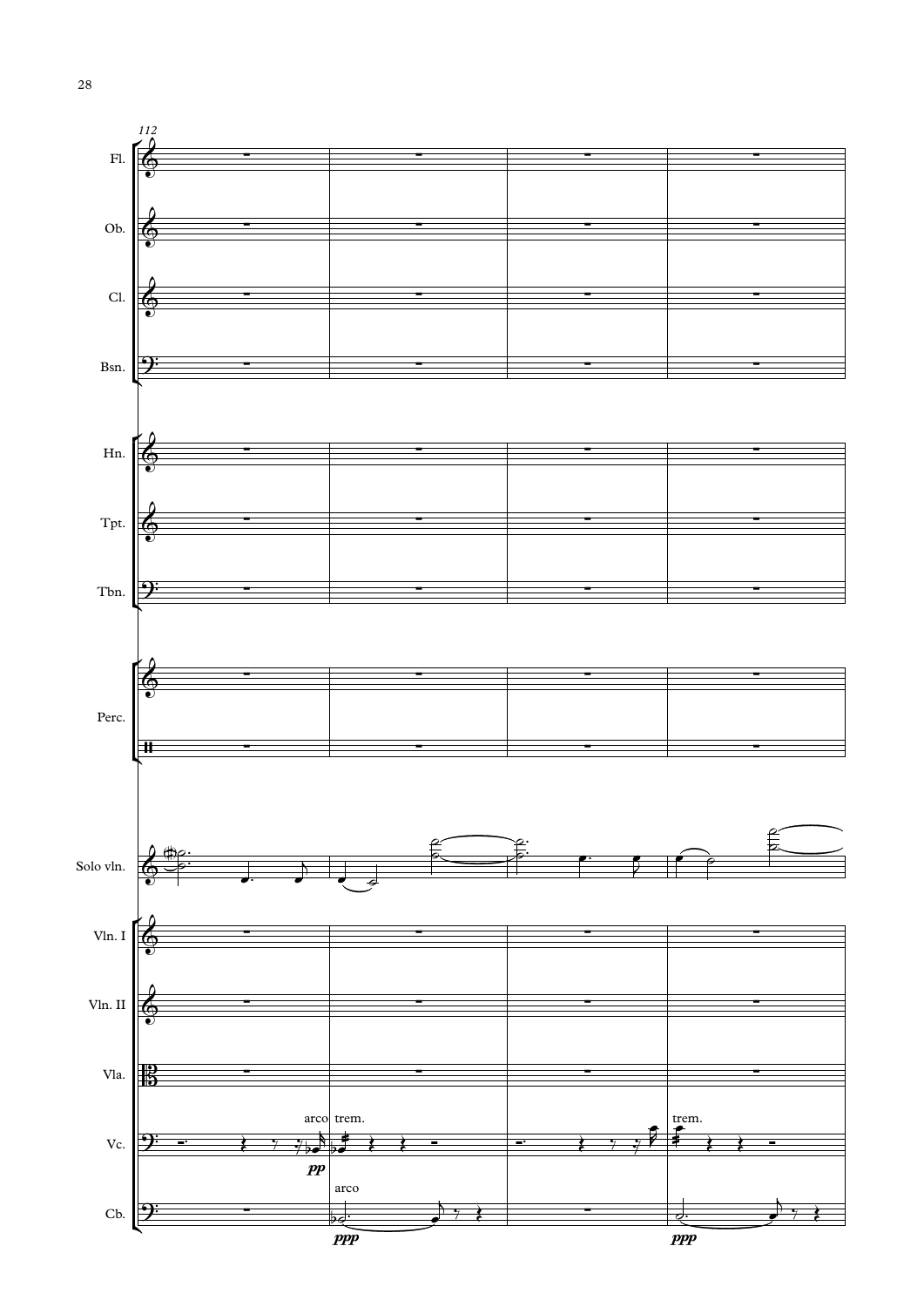![](_page_29_Figure_2.jpeg)

![](_page_29_Figure_0.jpeg)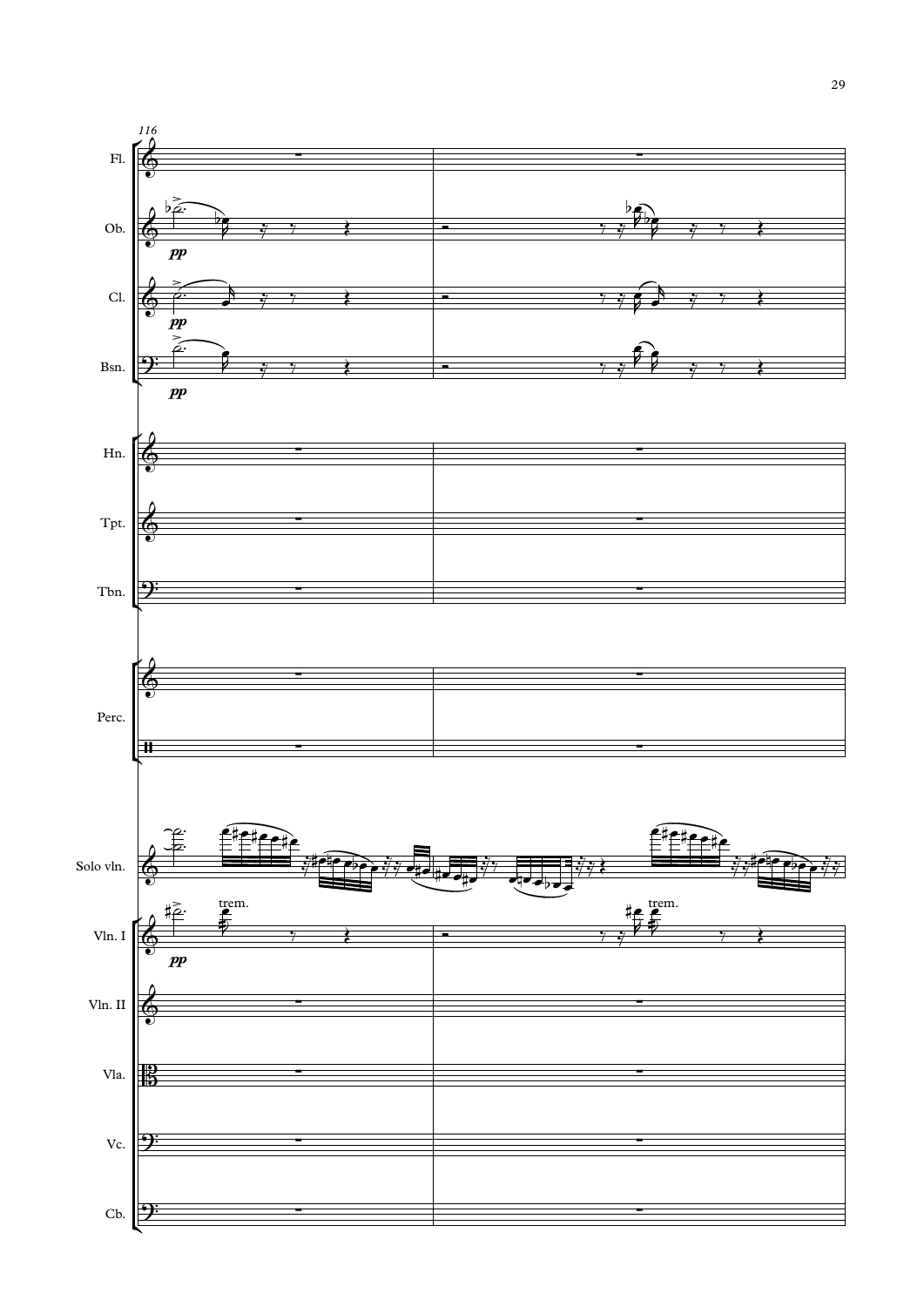![](_page_30_Figure_1.jpeg)

![](_page_30_Figure_3.jpeg)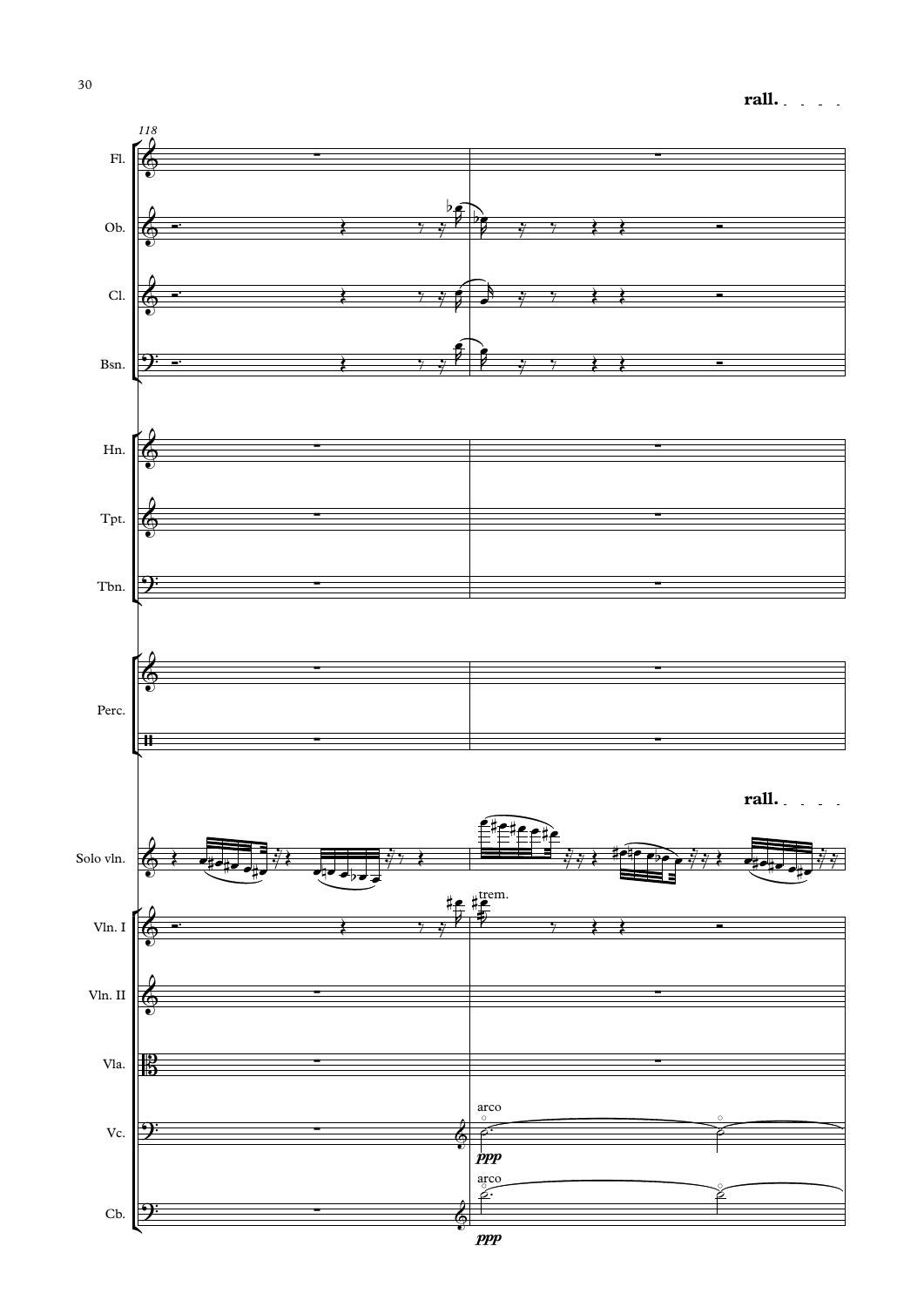![](_page_31_Figure_0.jpeg)

![](_page_31_Figure_2.jpeg)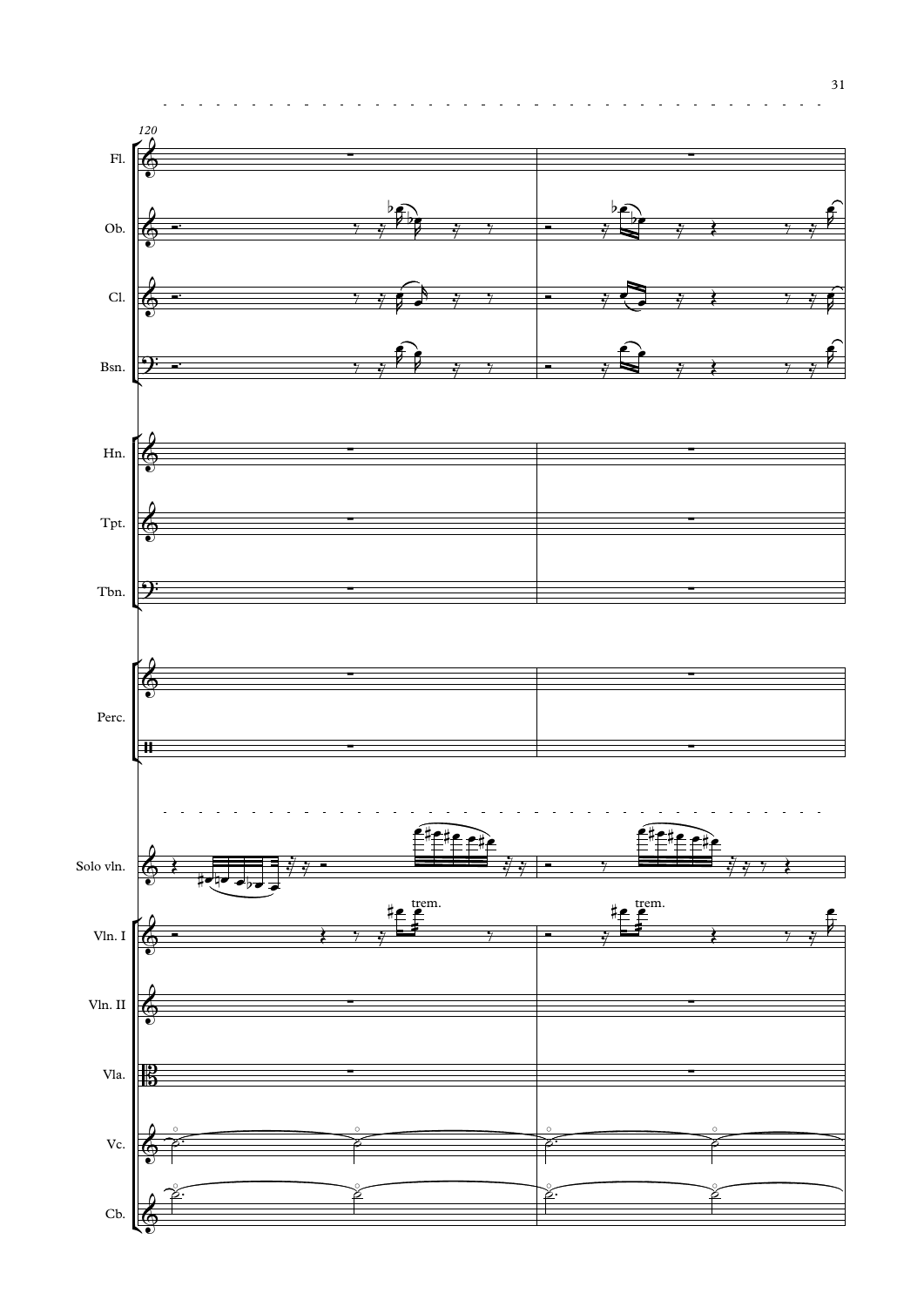![](_page_32_Figure_0.jpeg)

![](_page_32_Figure_1.jpeg)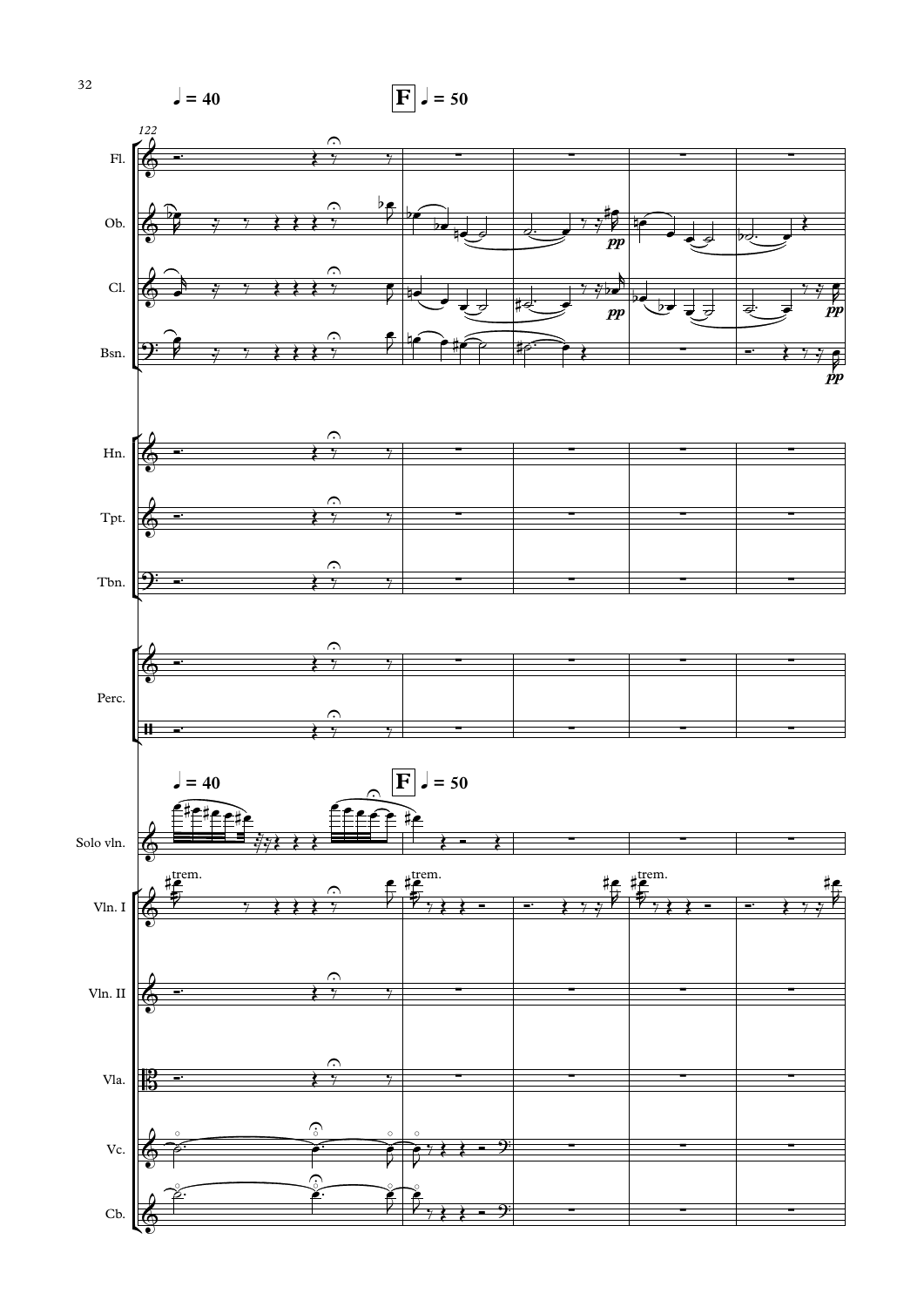![](_page_33_Figure_1.jpeg)

![](_page_33_Figure_0.jpeg)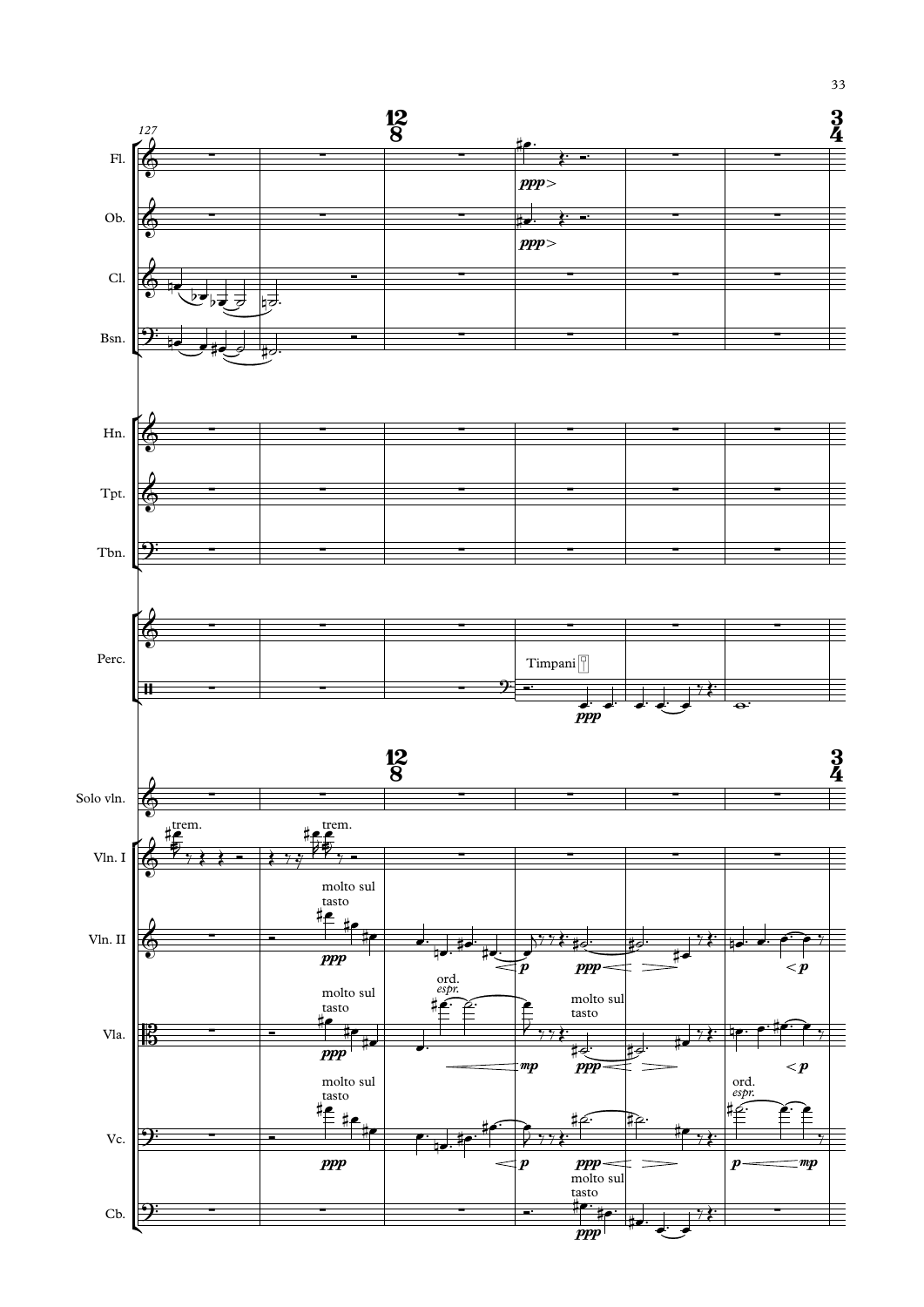![](_page_34_Figure_0.jpeg)

![](_page_34_Figure_2.jpeg)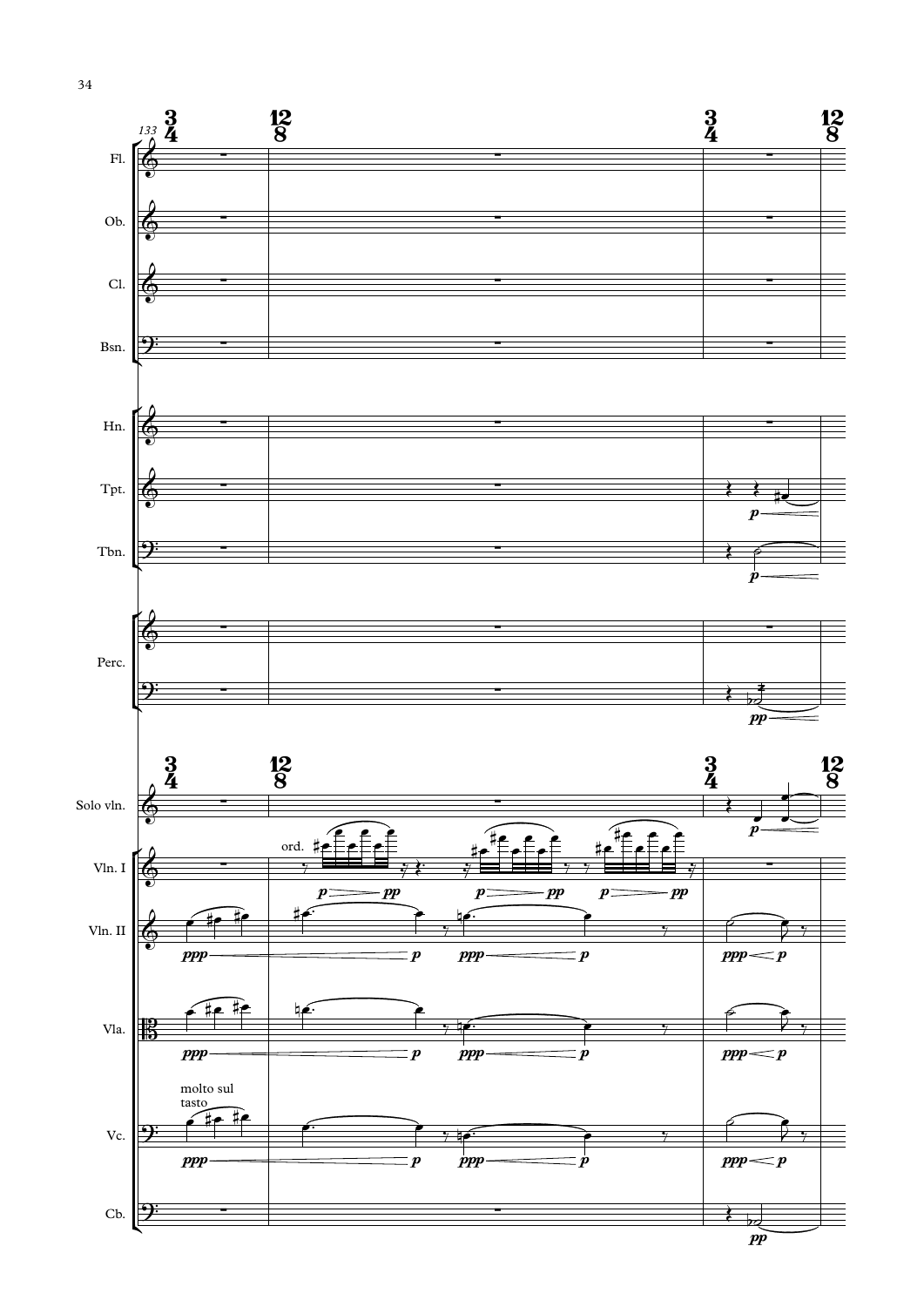![](_page_35_Figure_2.jpeg)

![](_page_35_Figure_0.jpeg)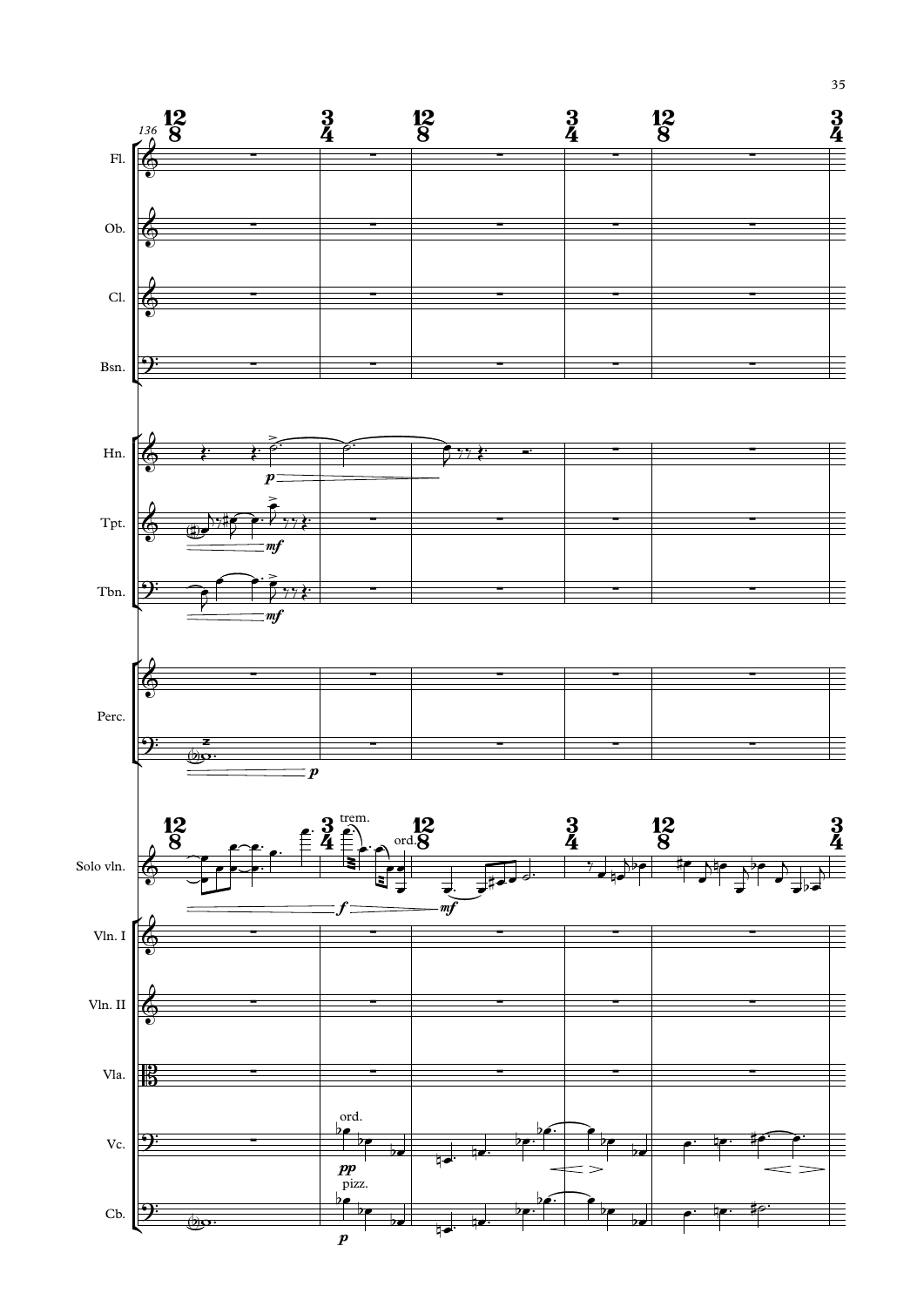

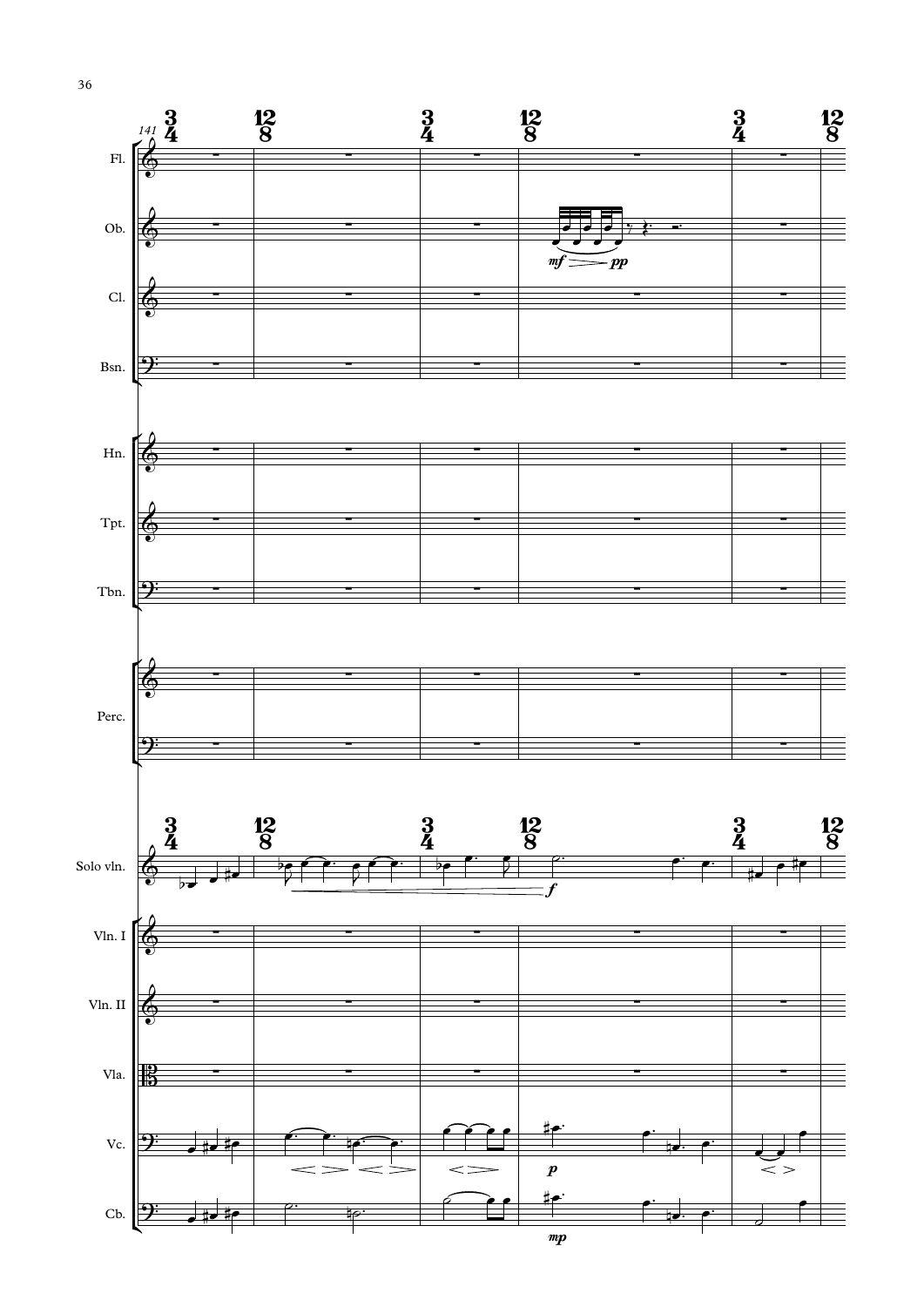

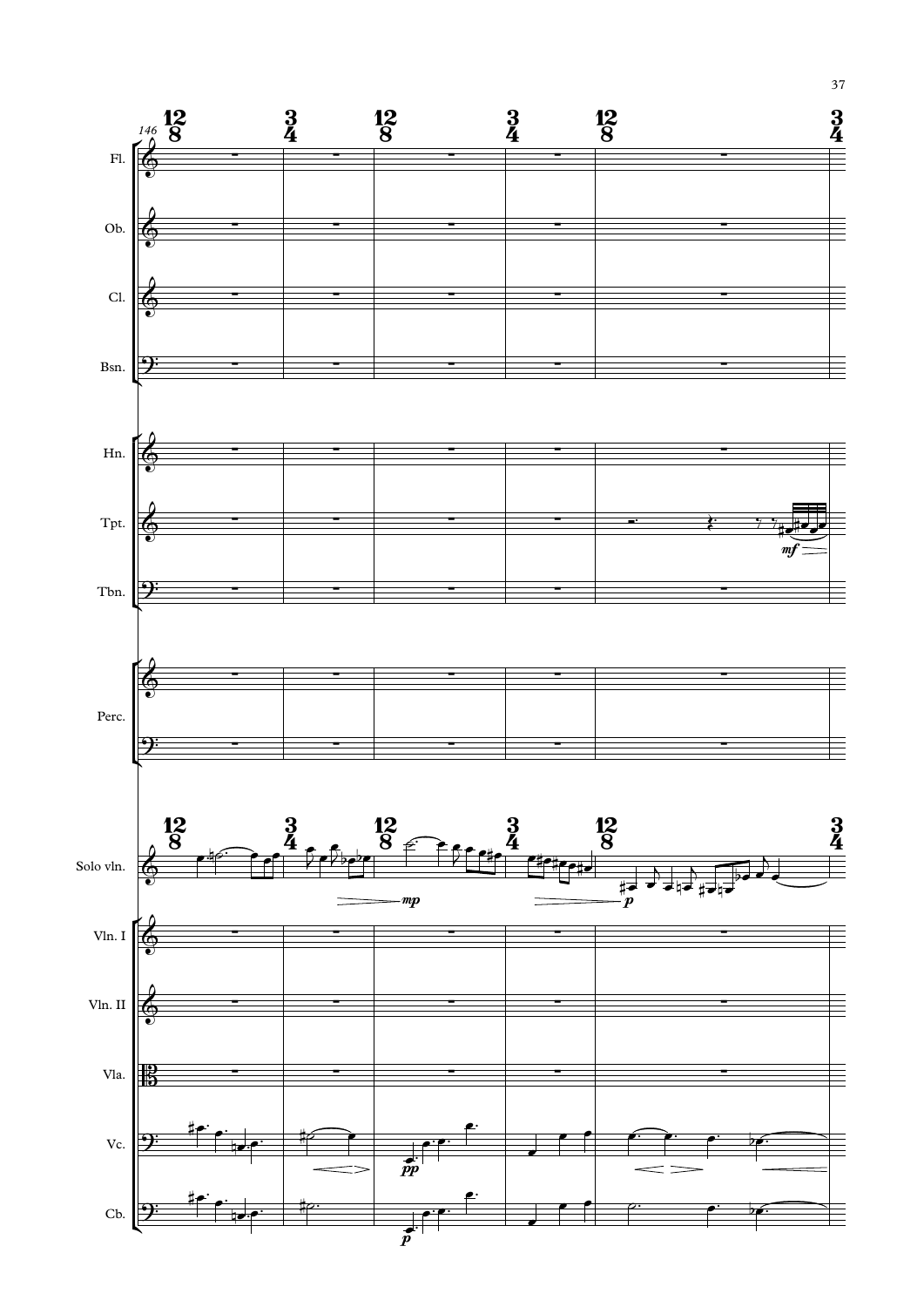

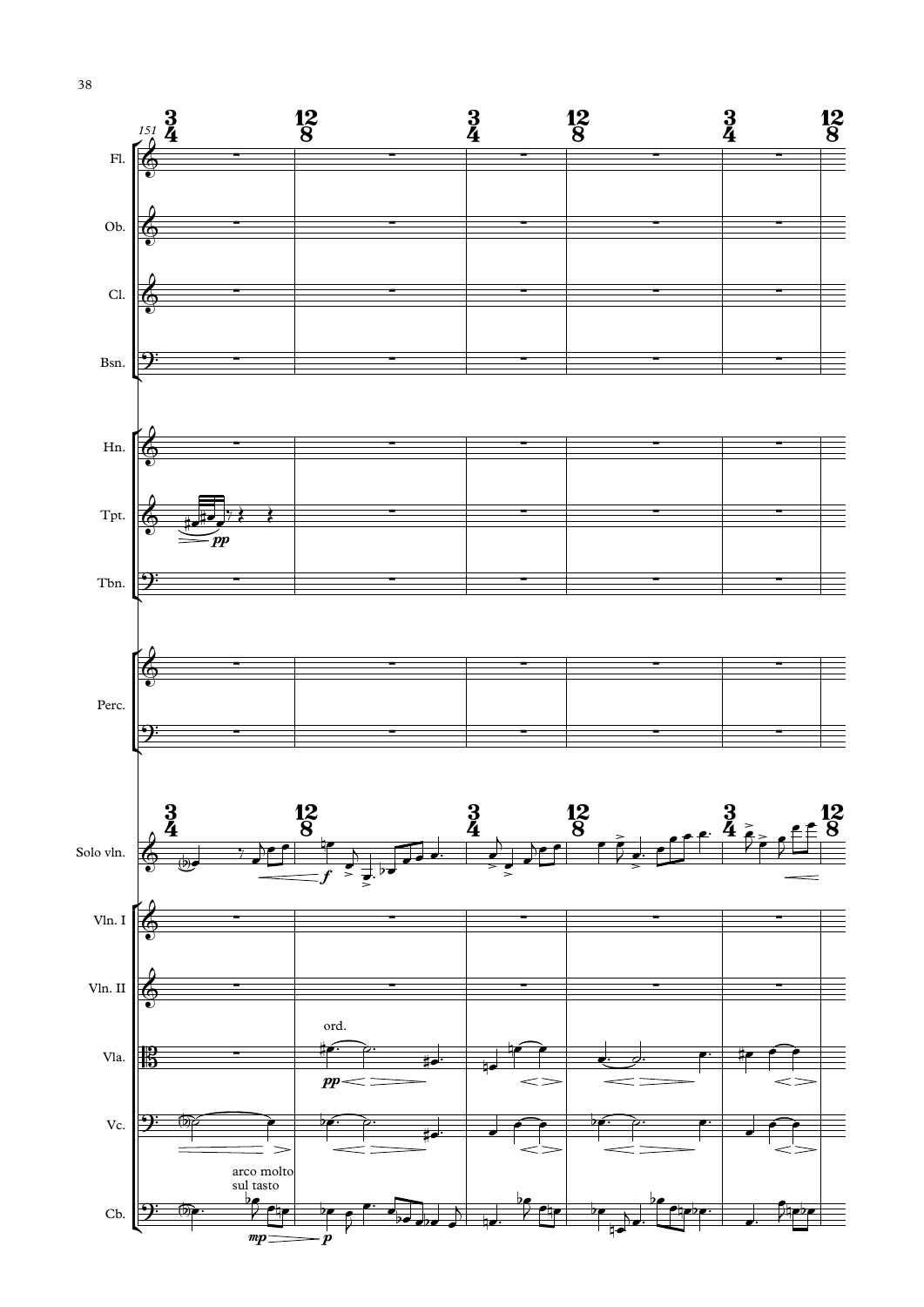

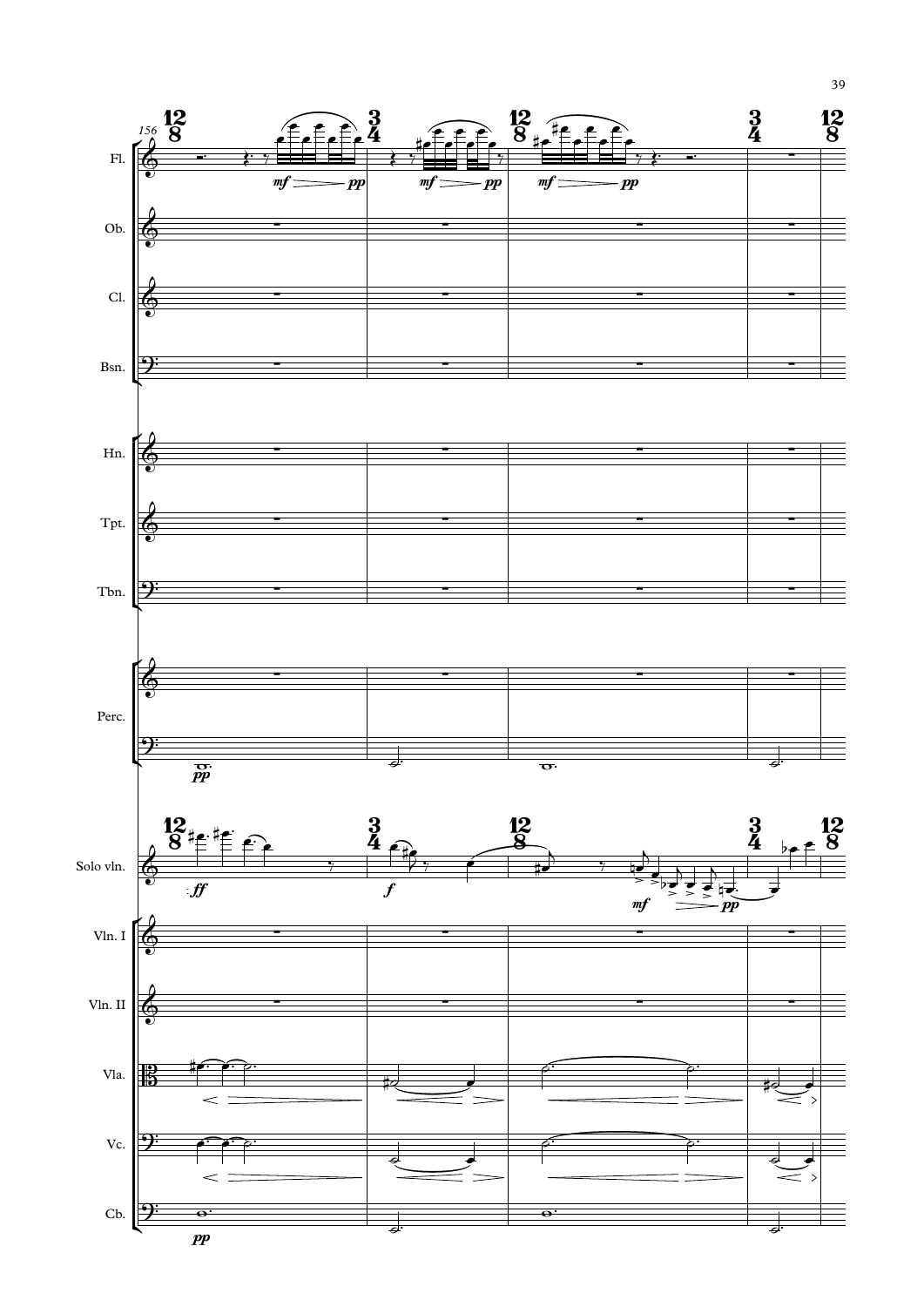

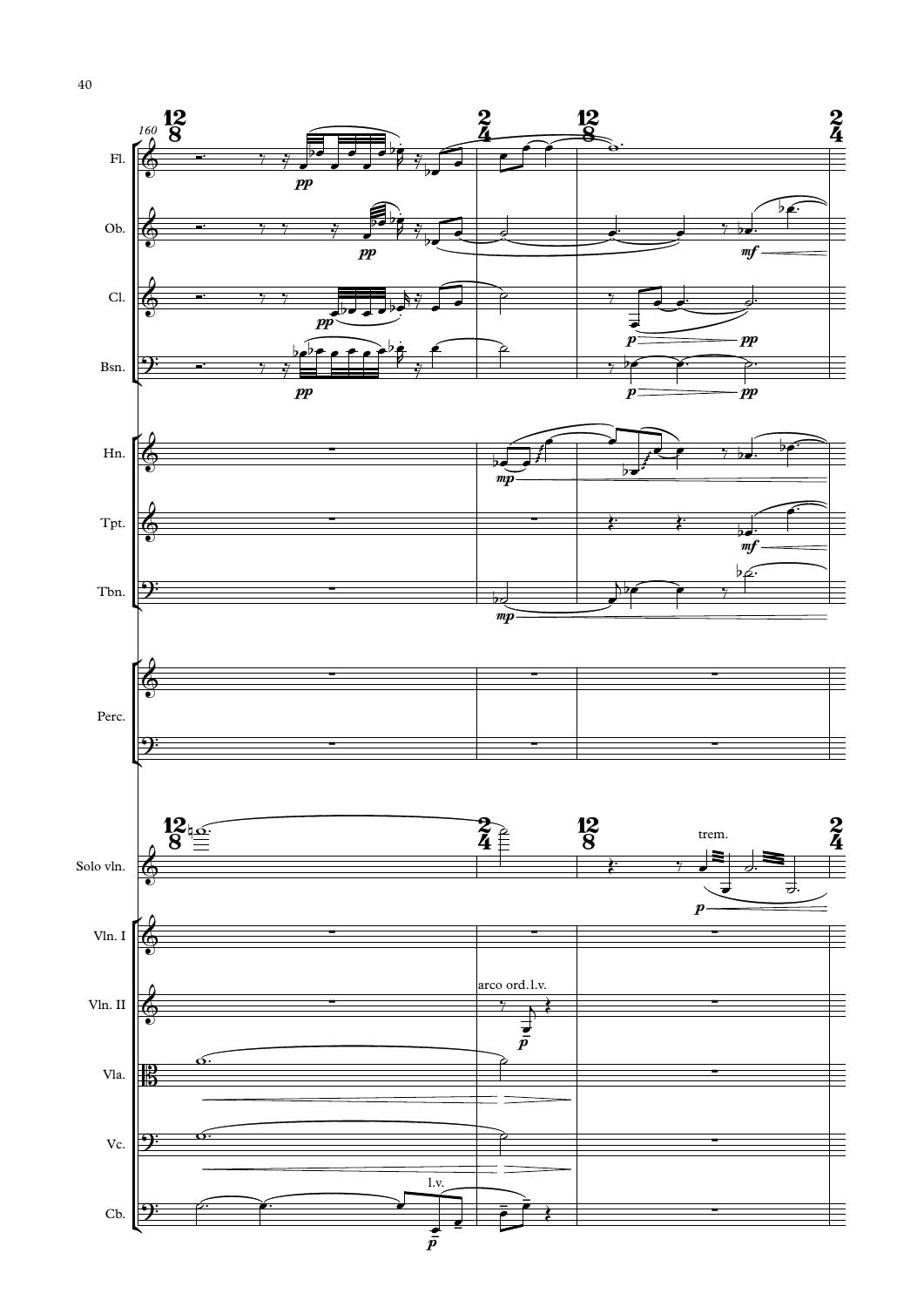

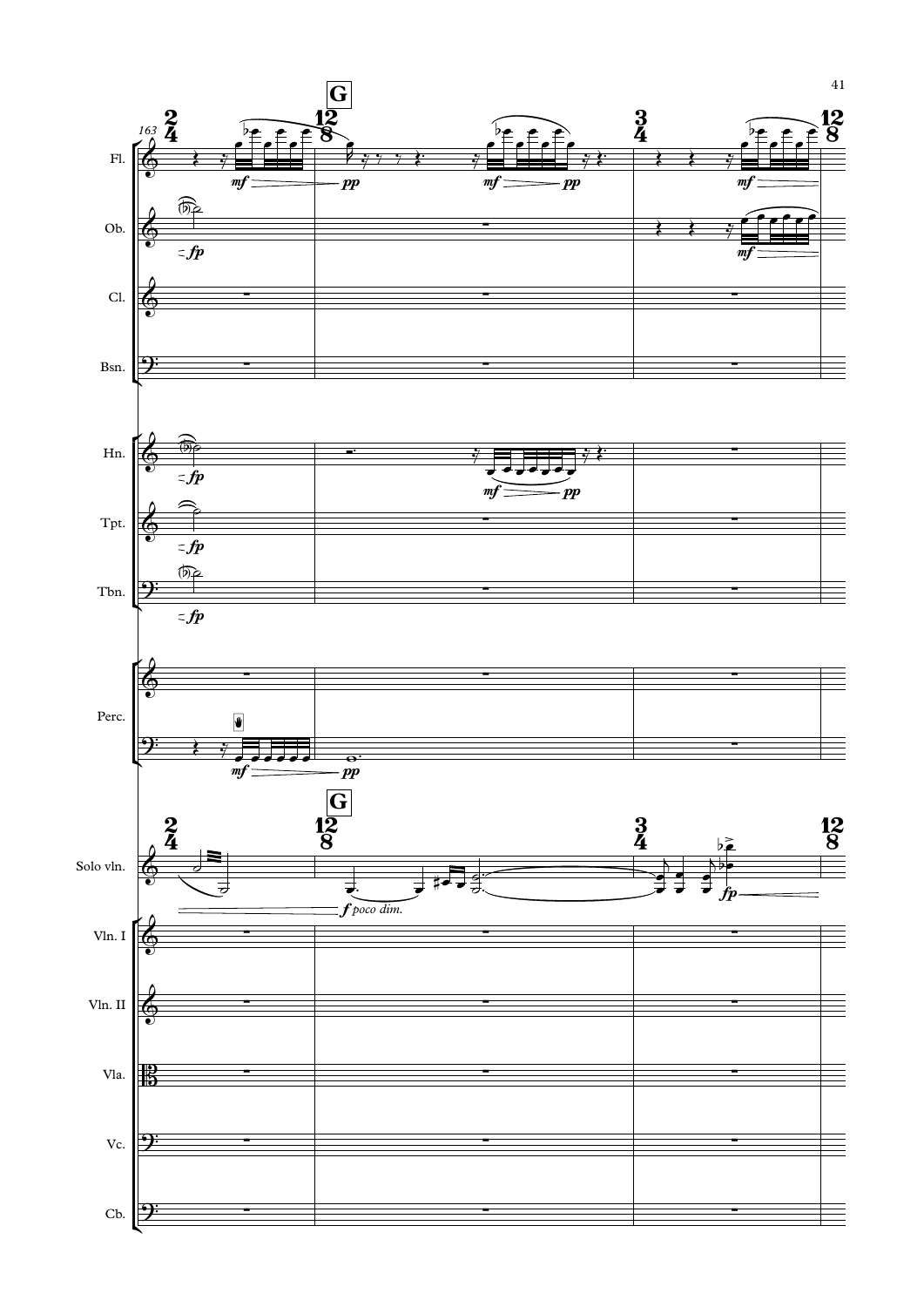

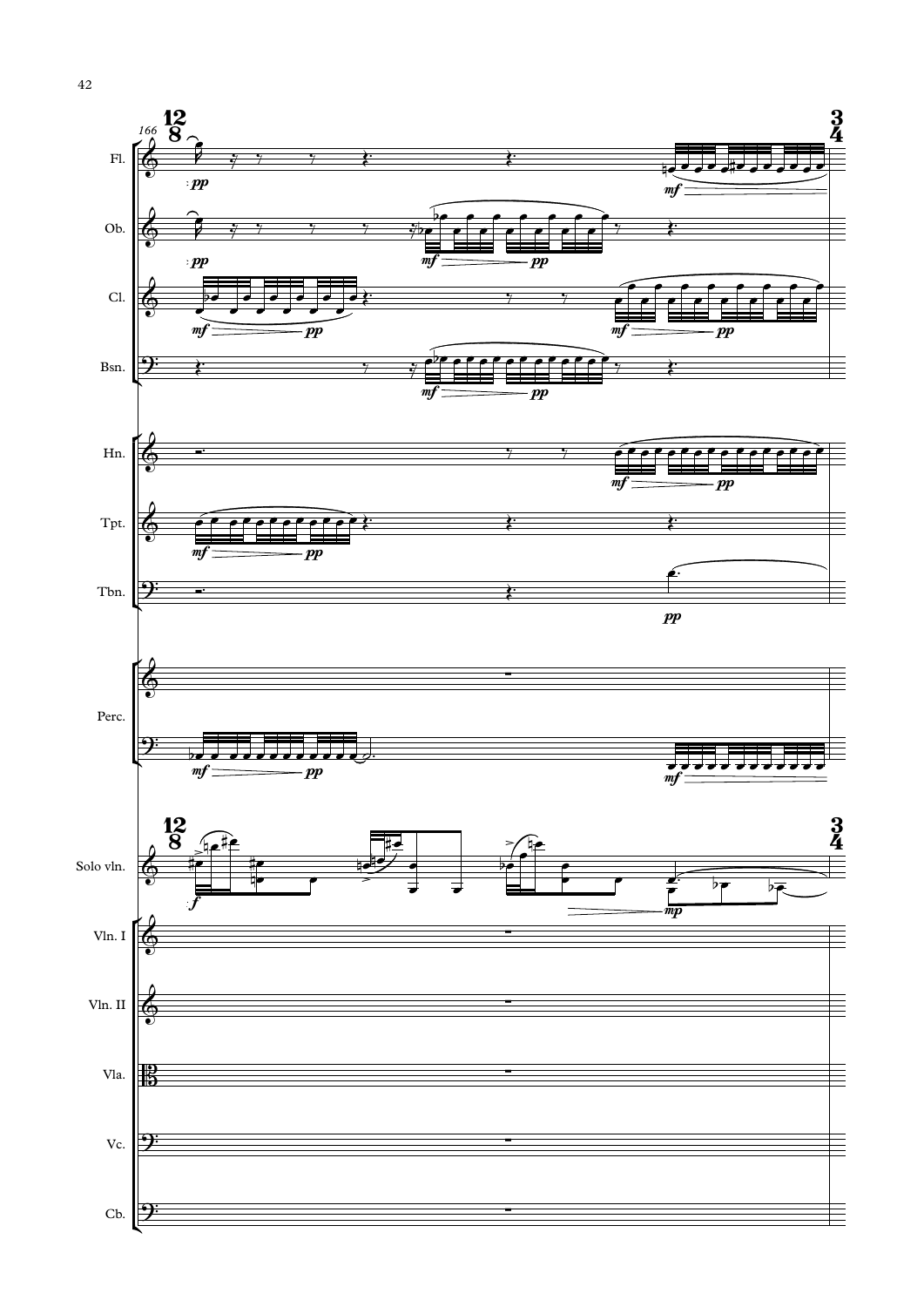

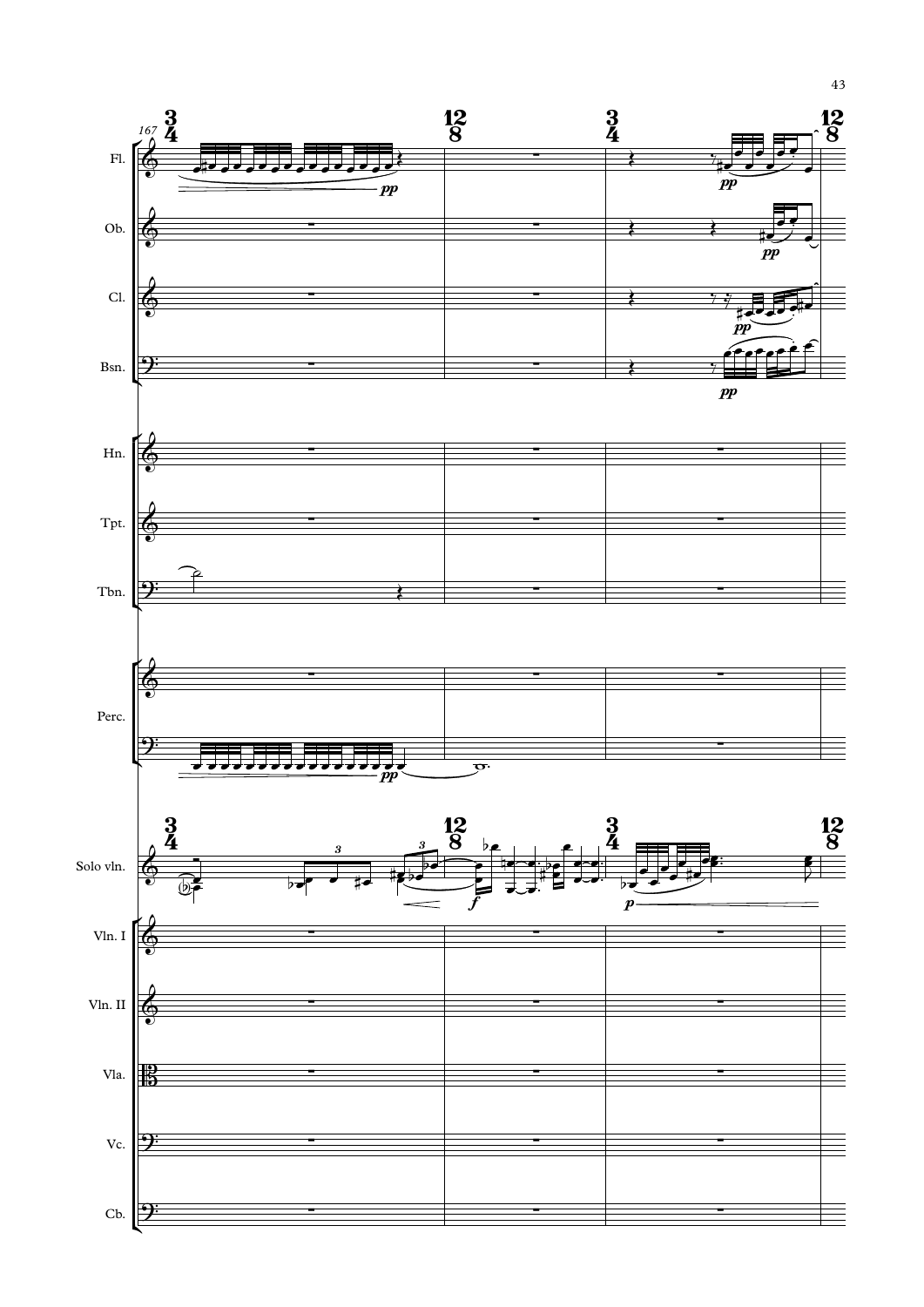

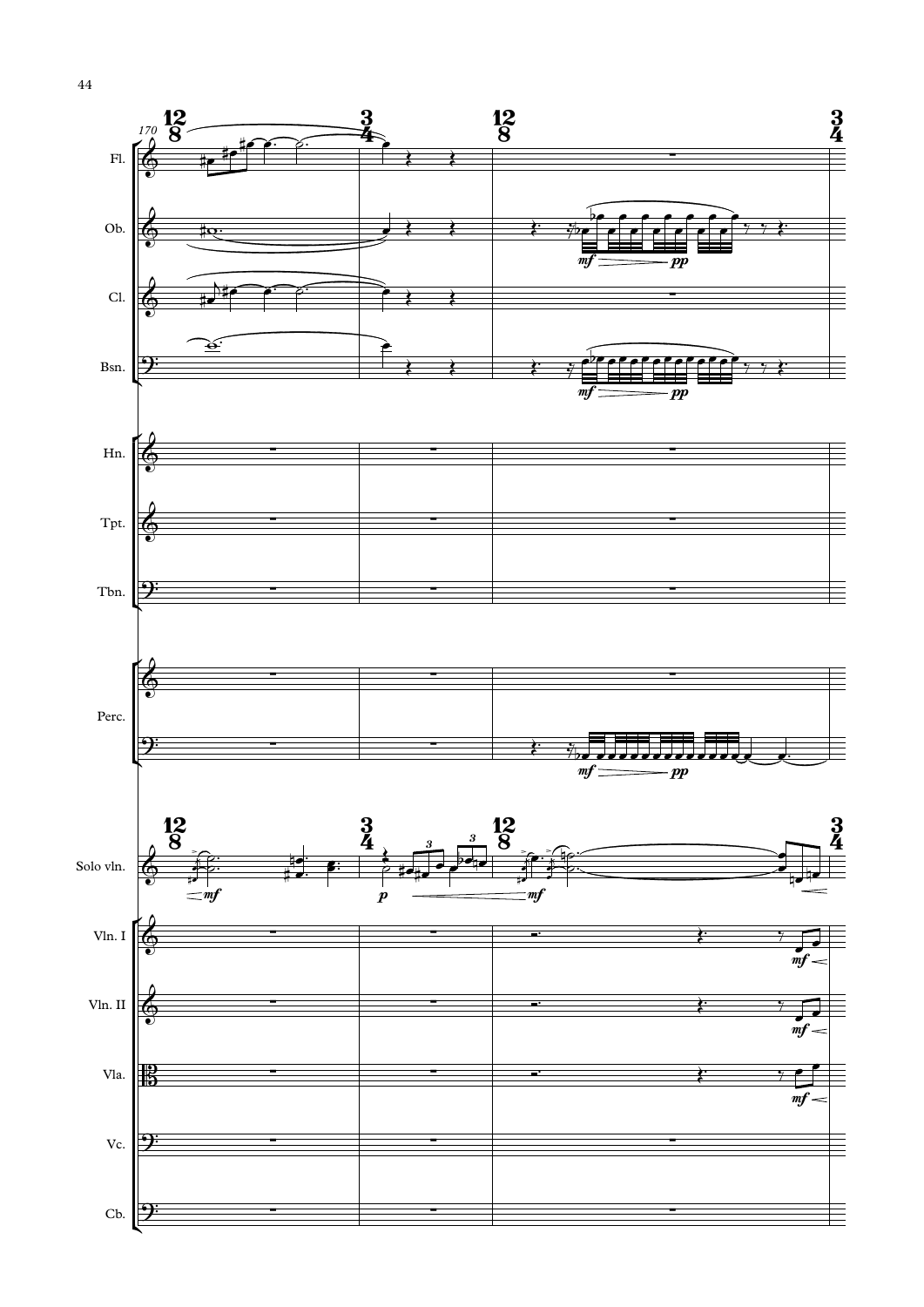

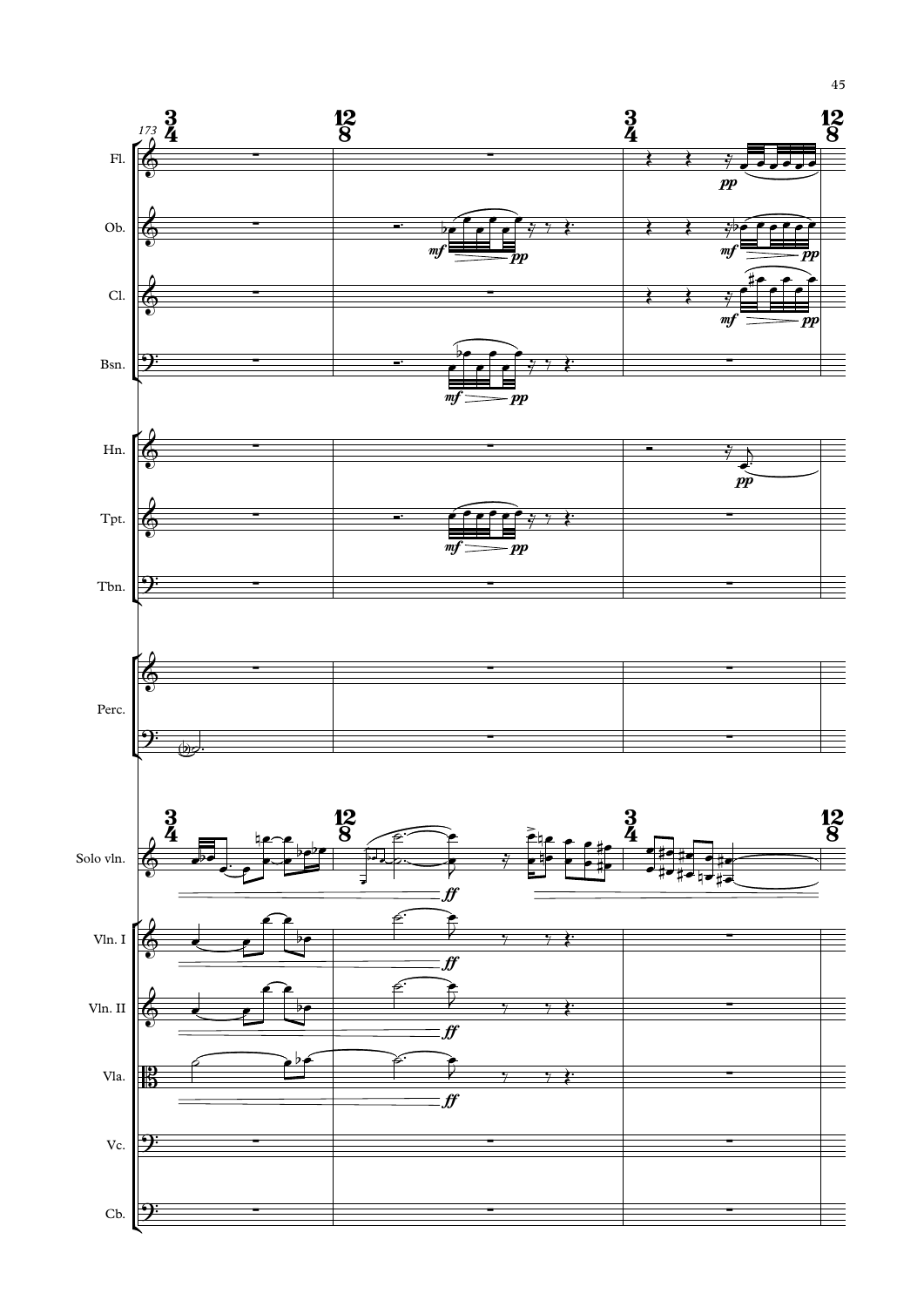

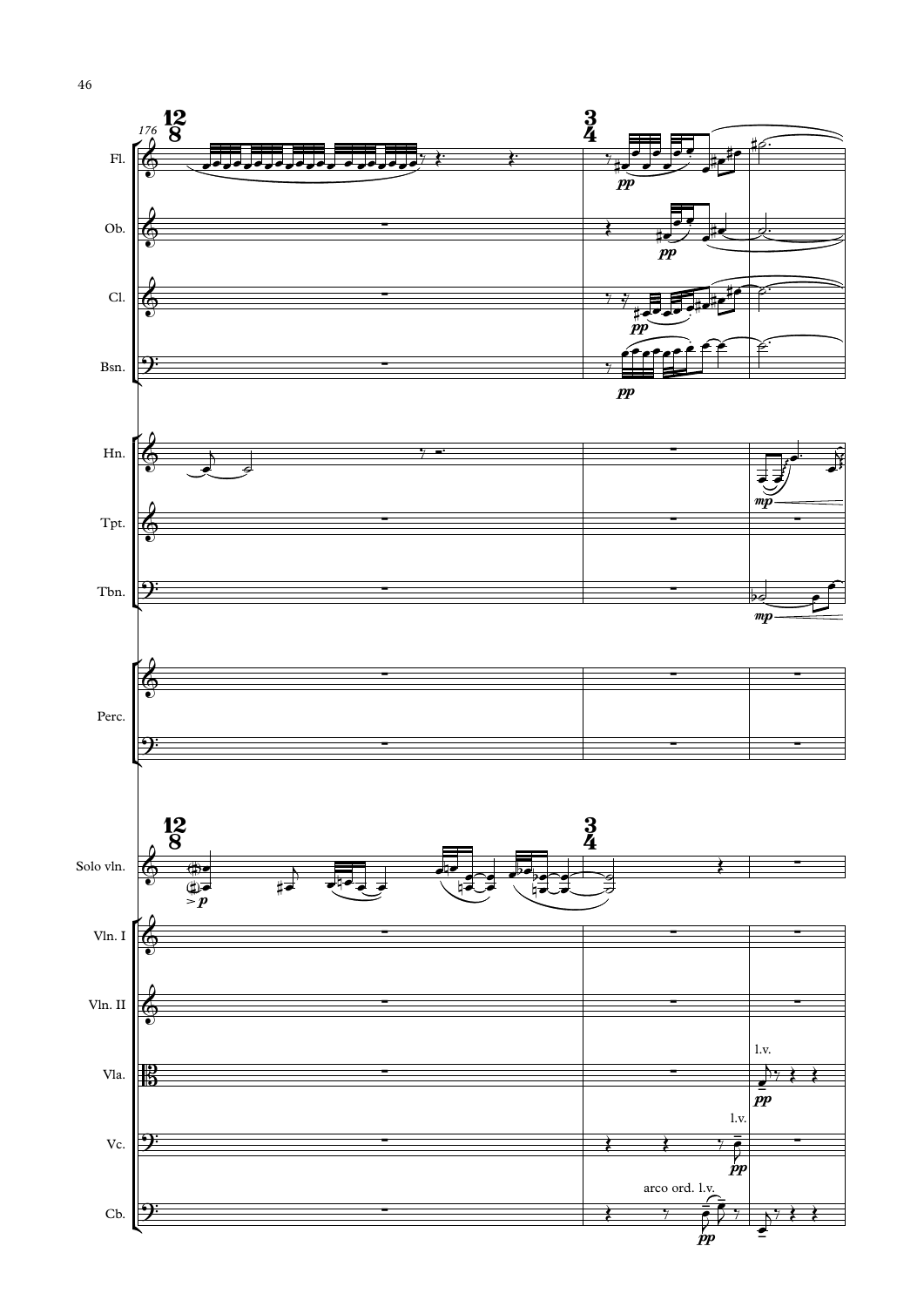

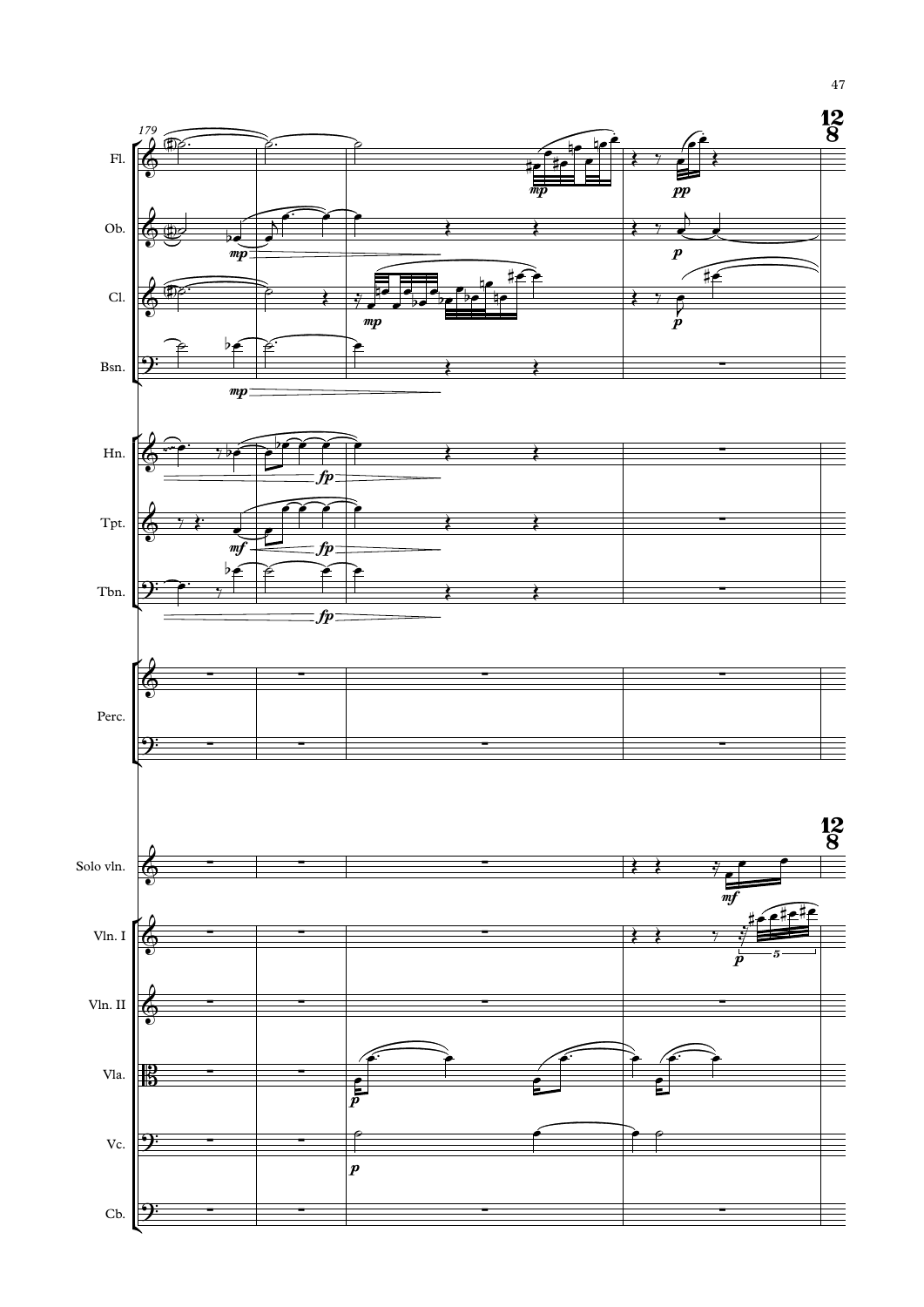

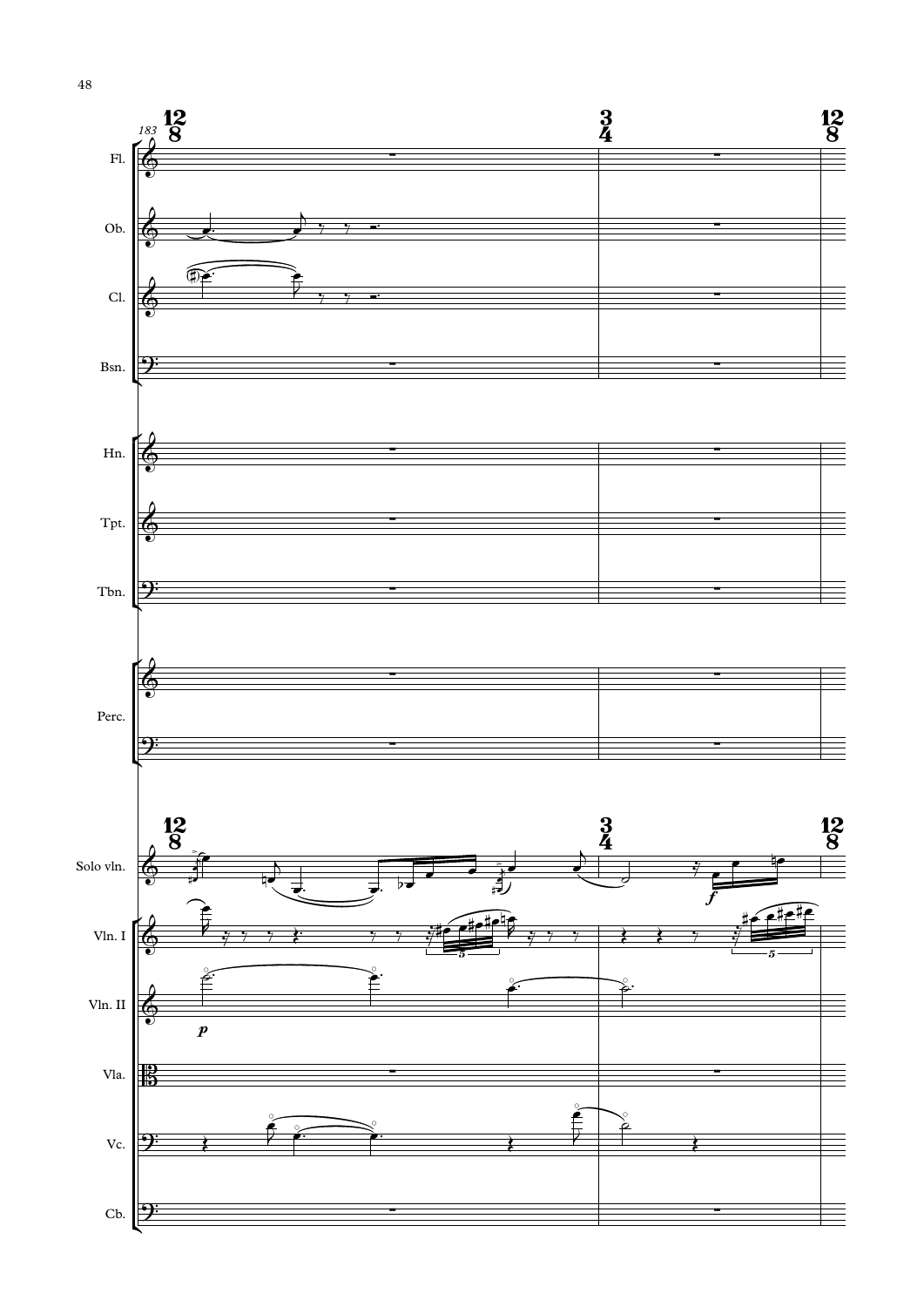

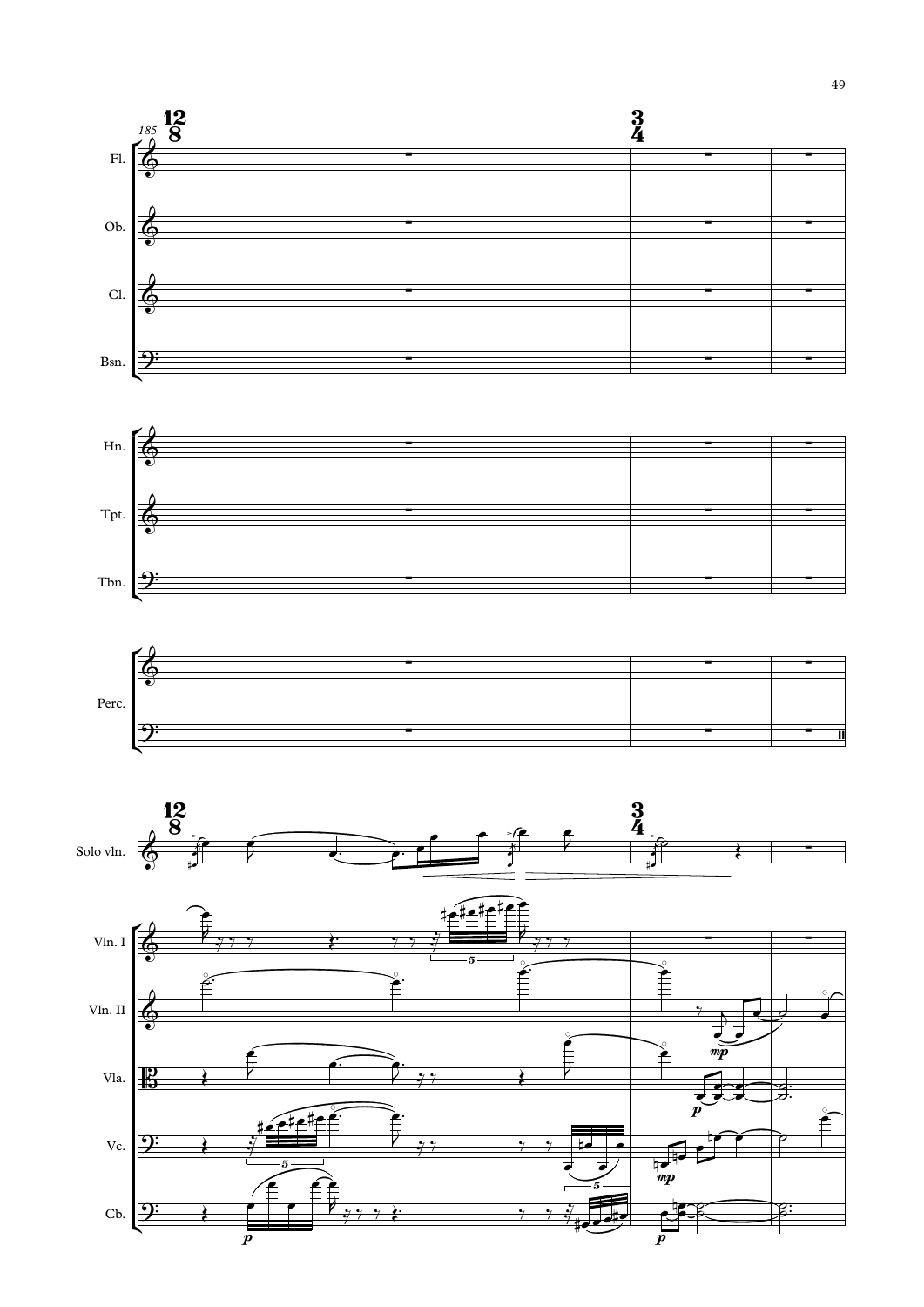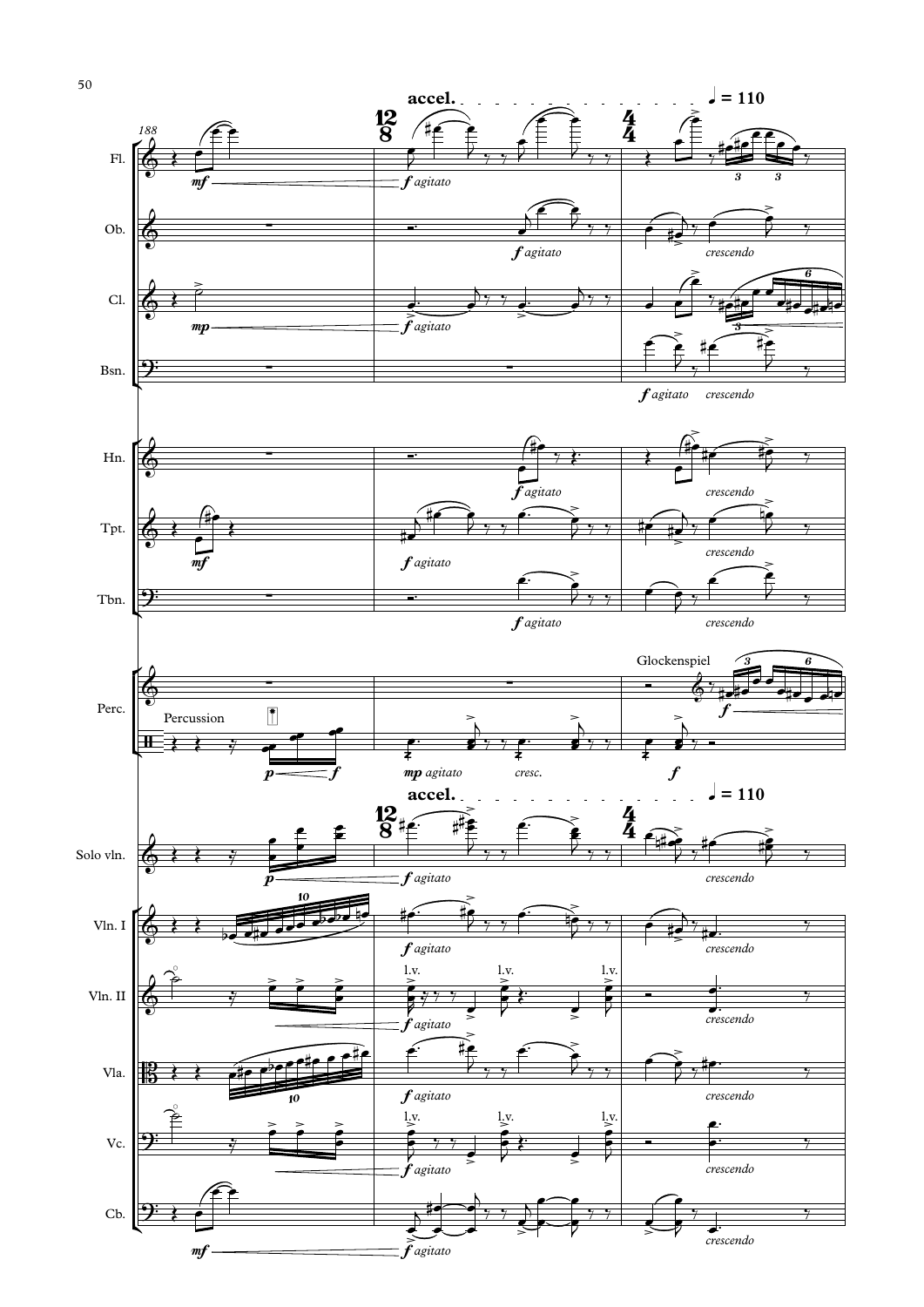

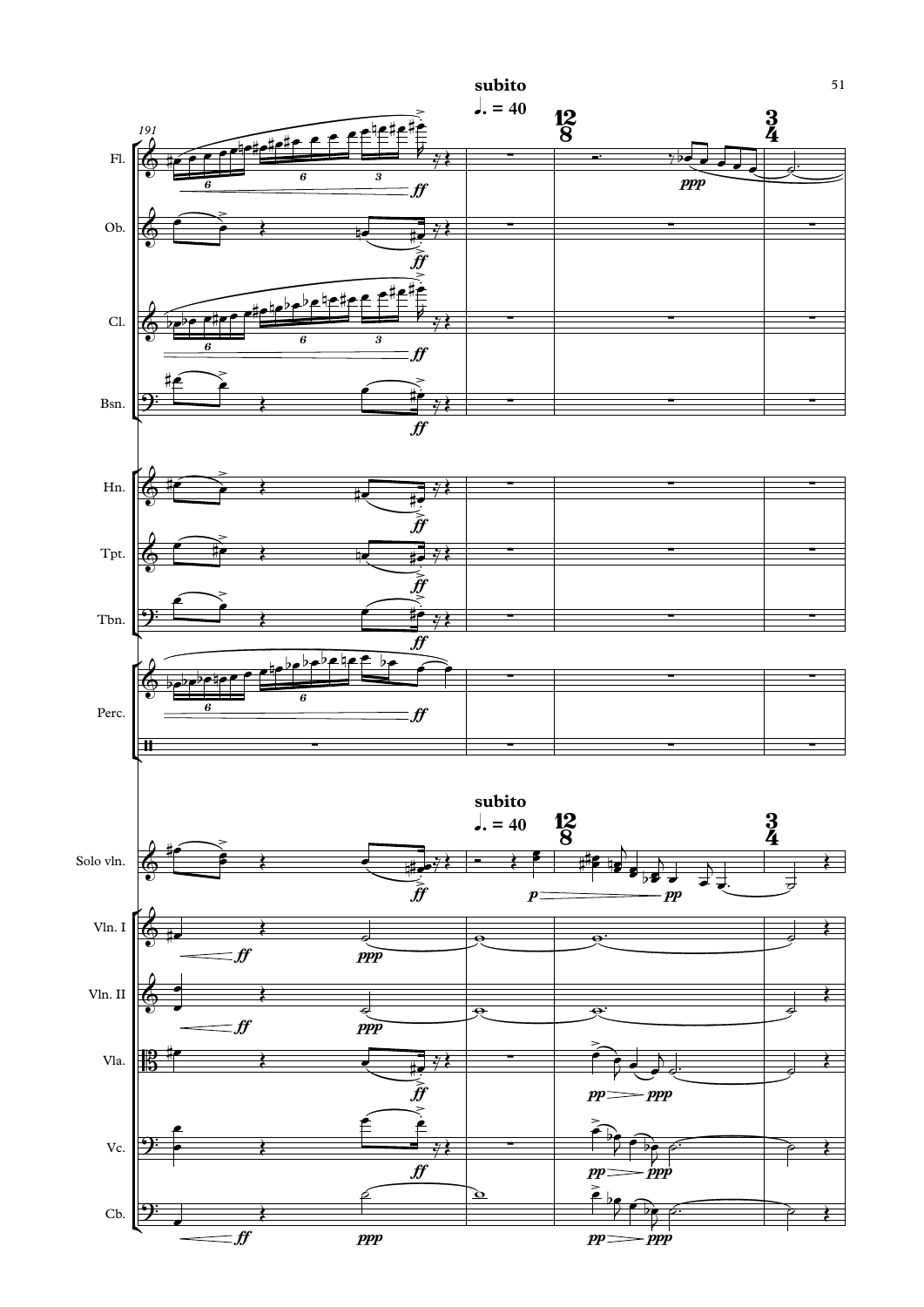

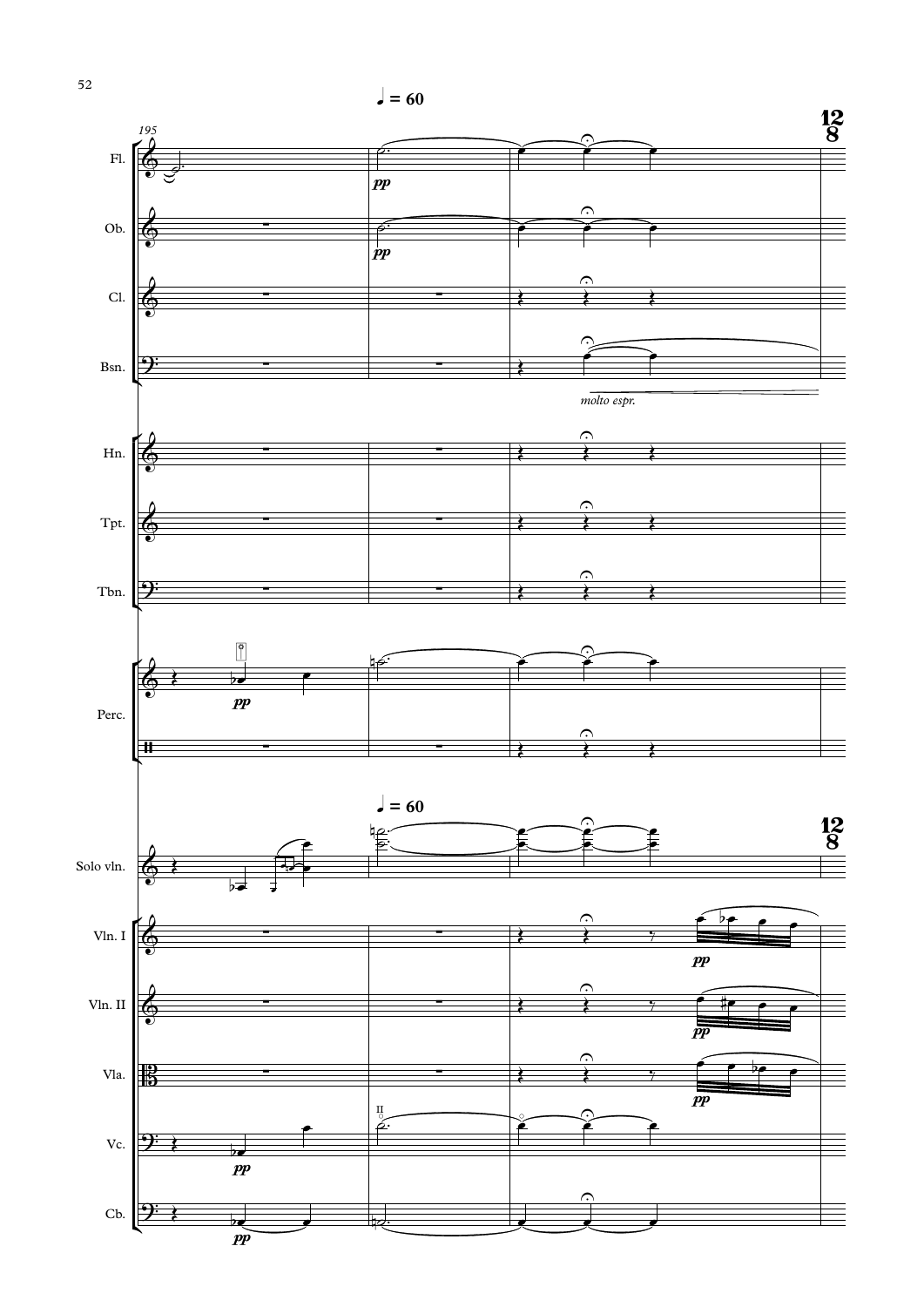

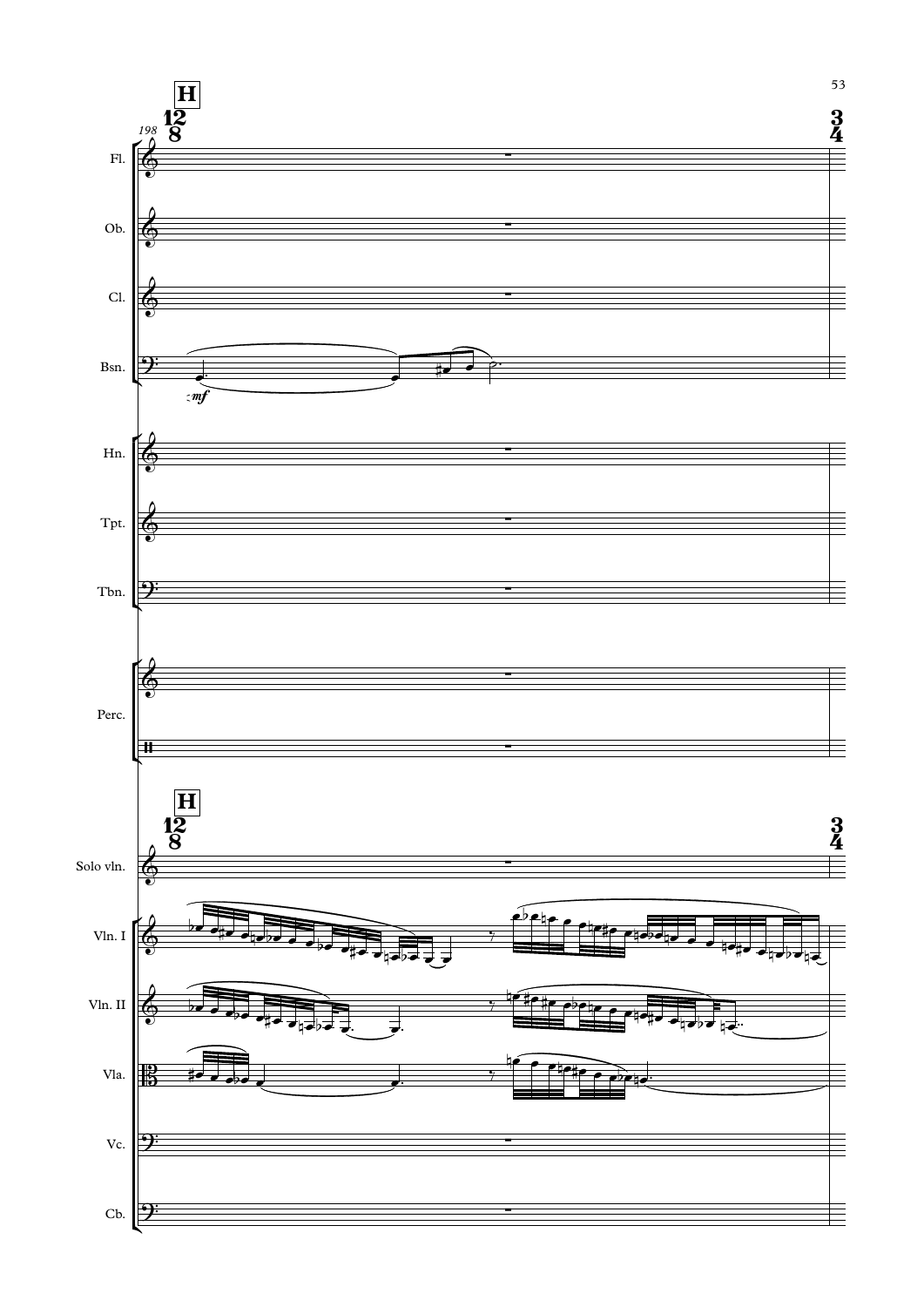

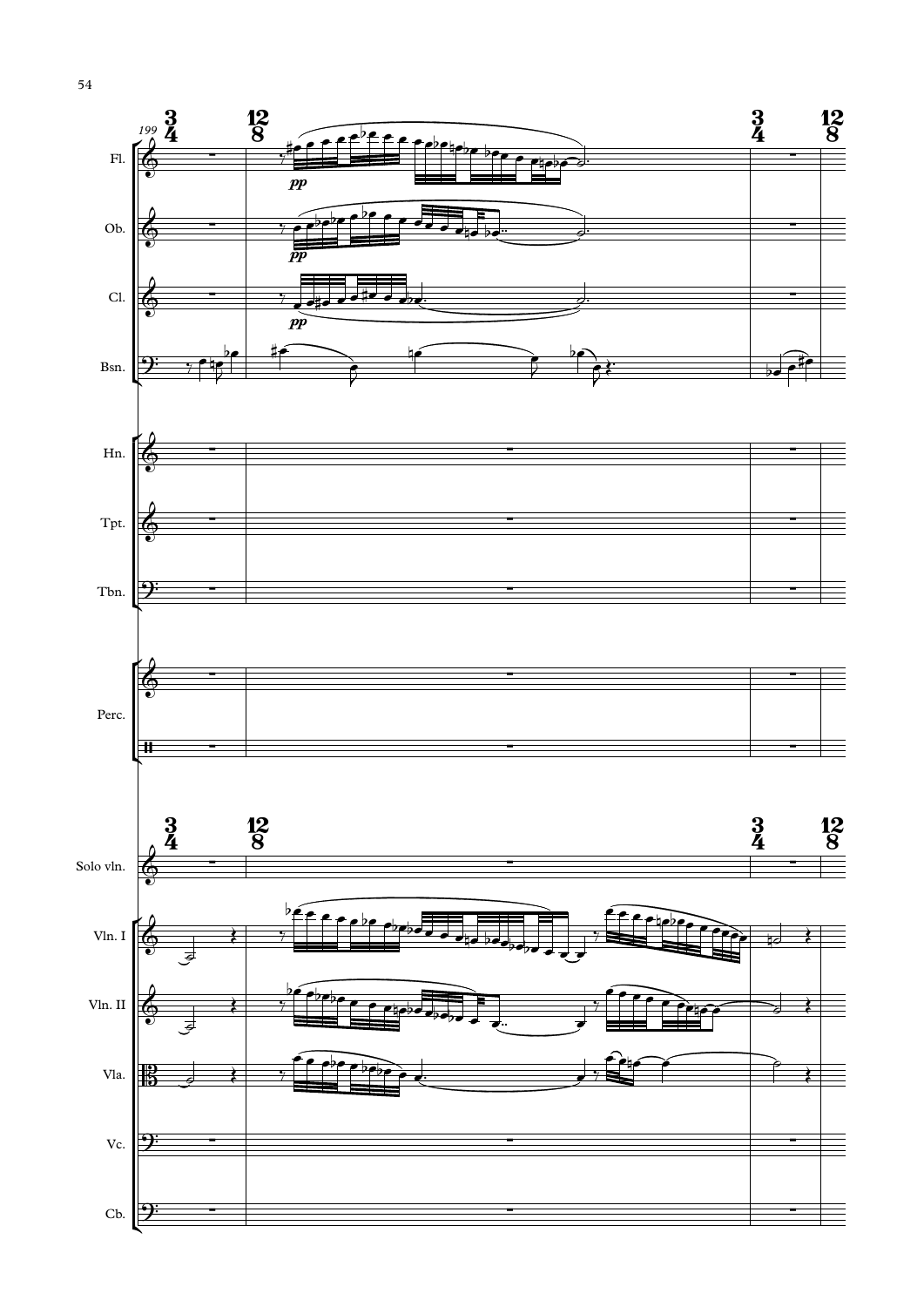

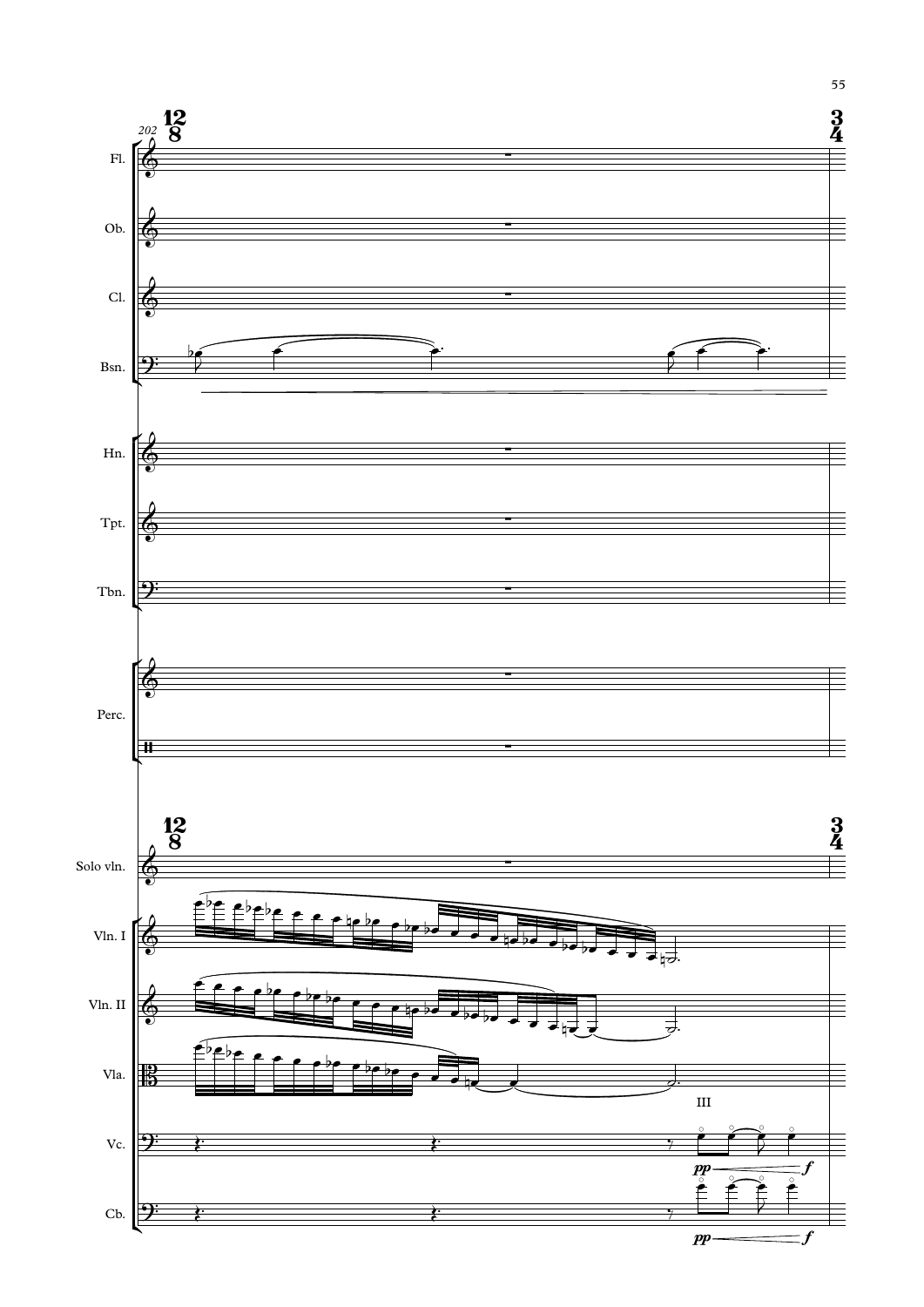

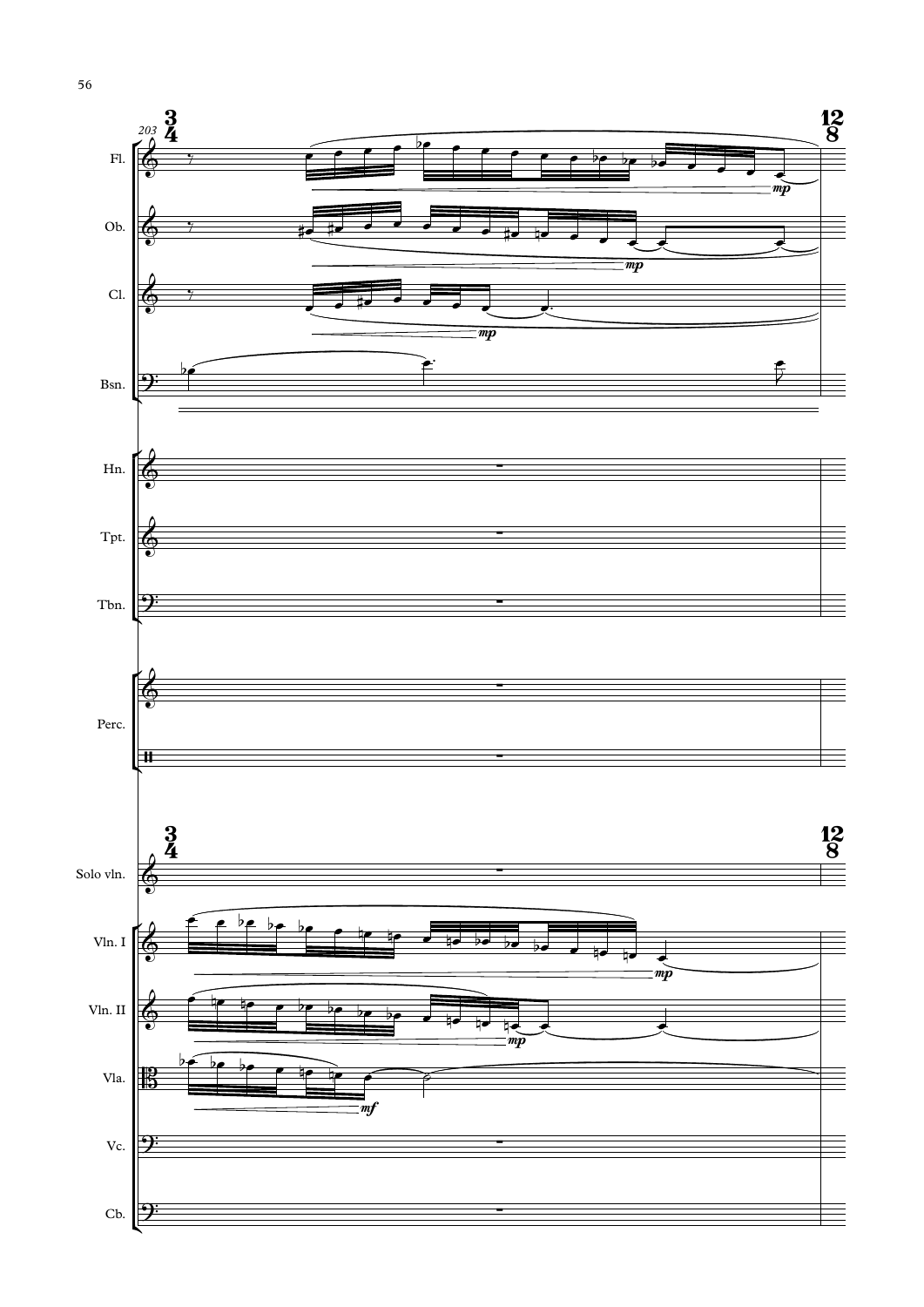

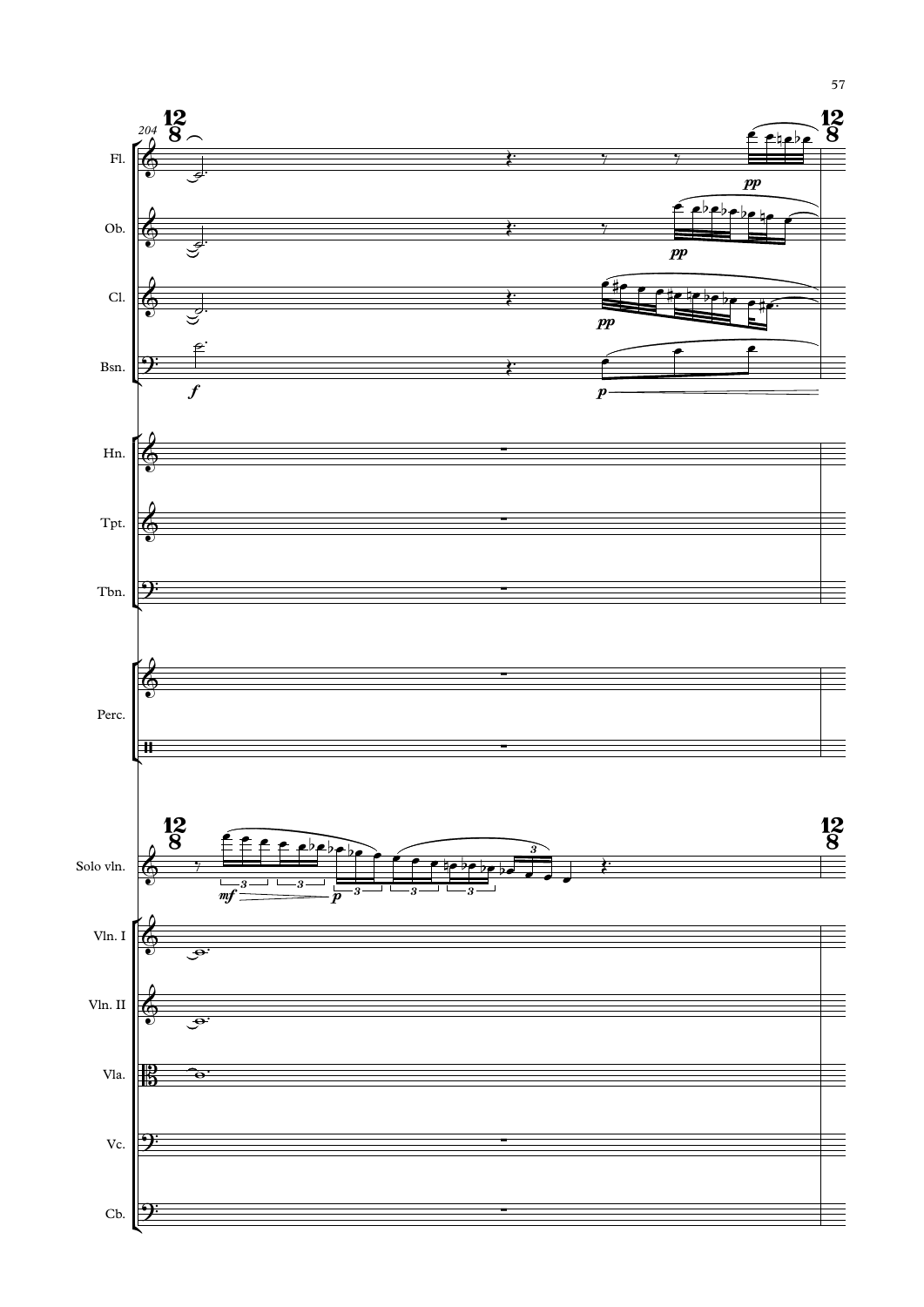

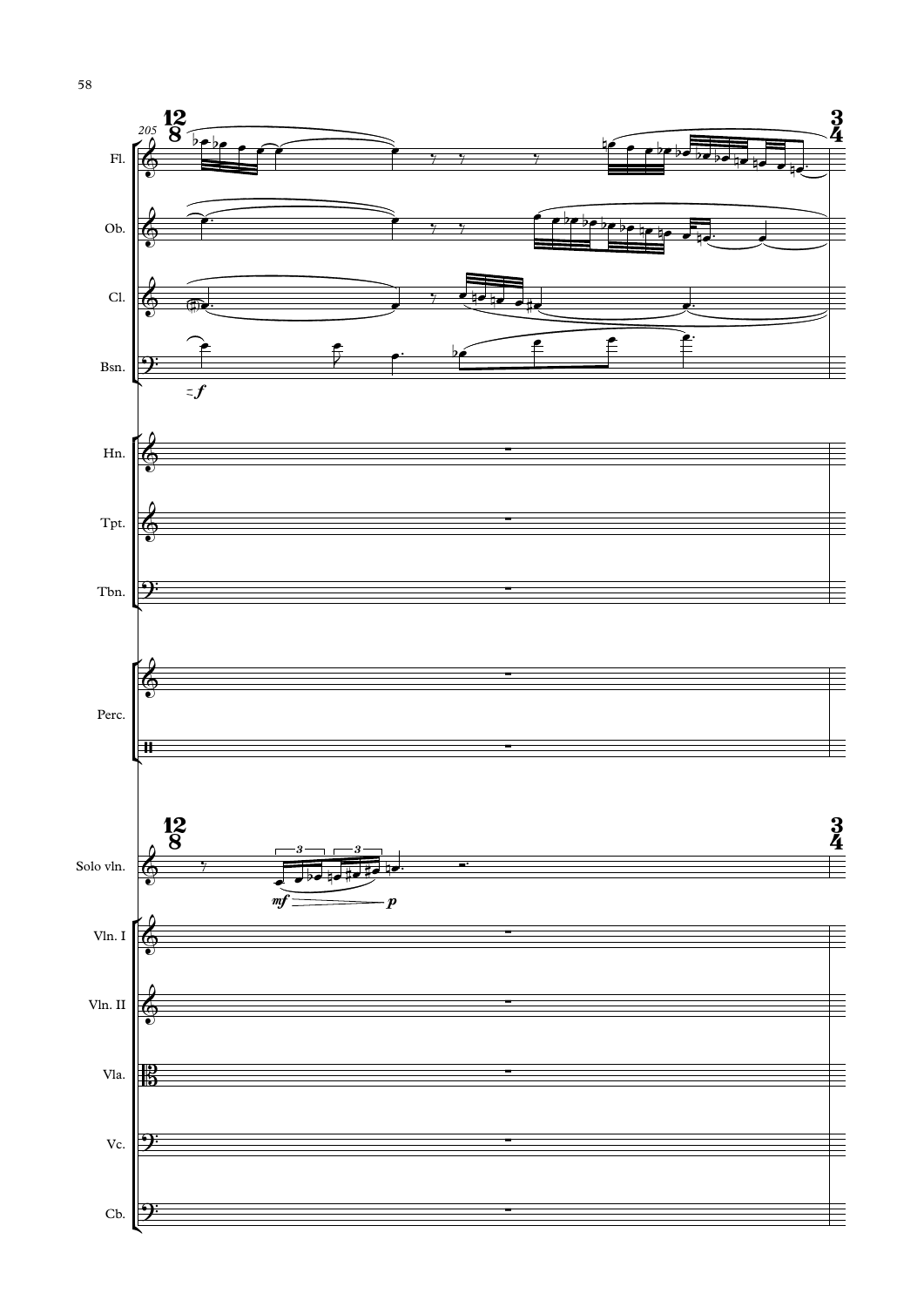

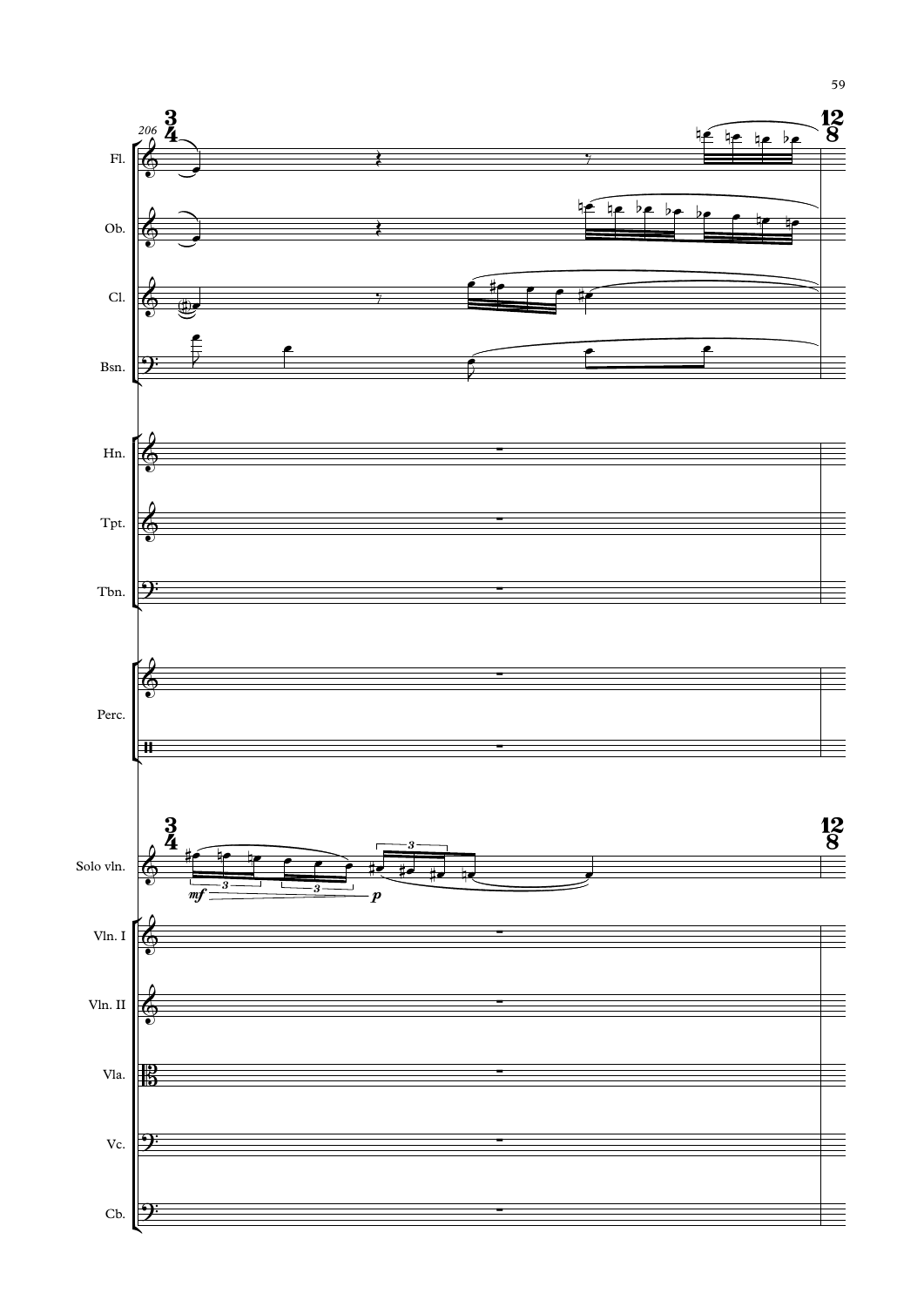

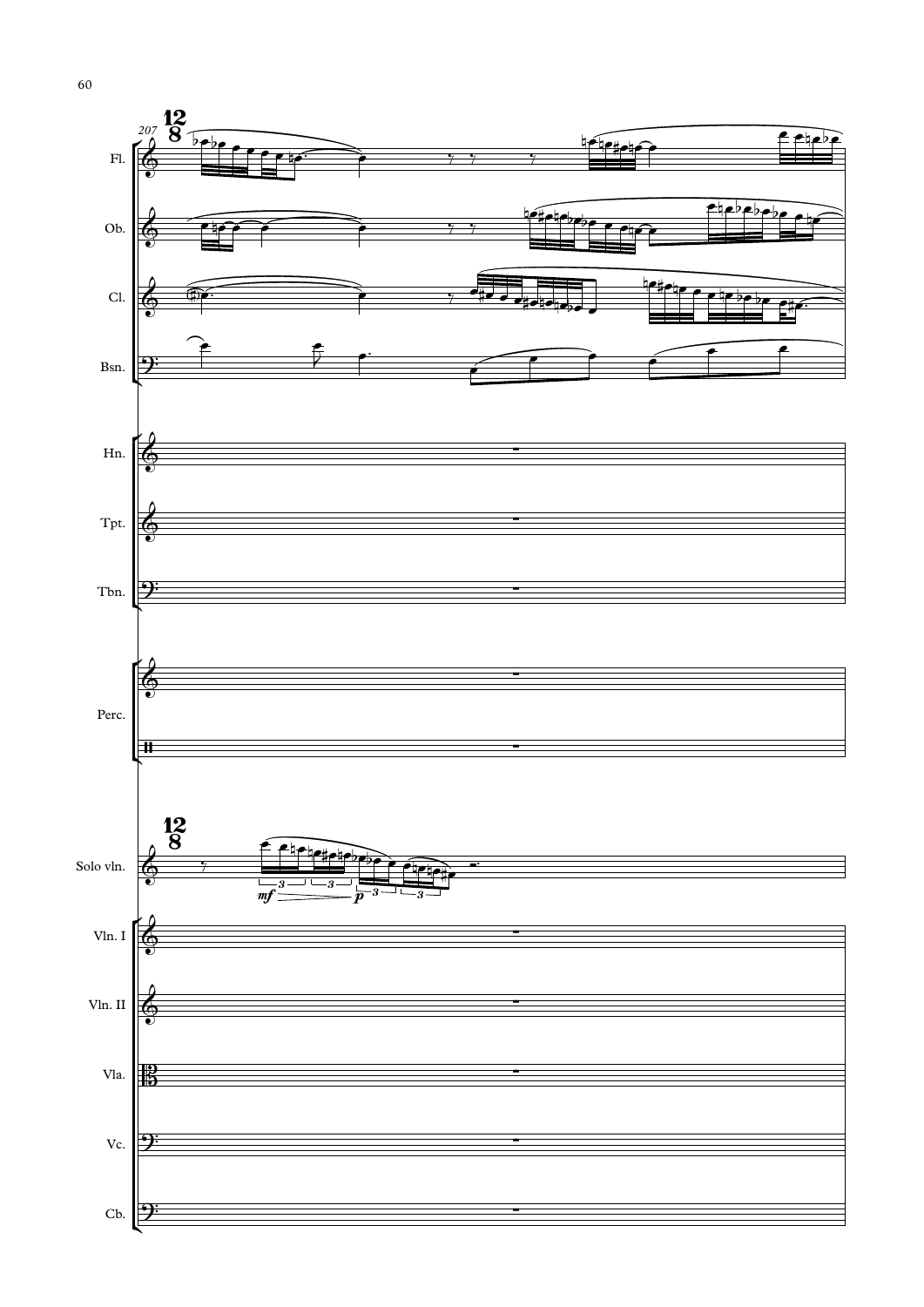

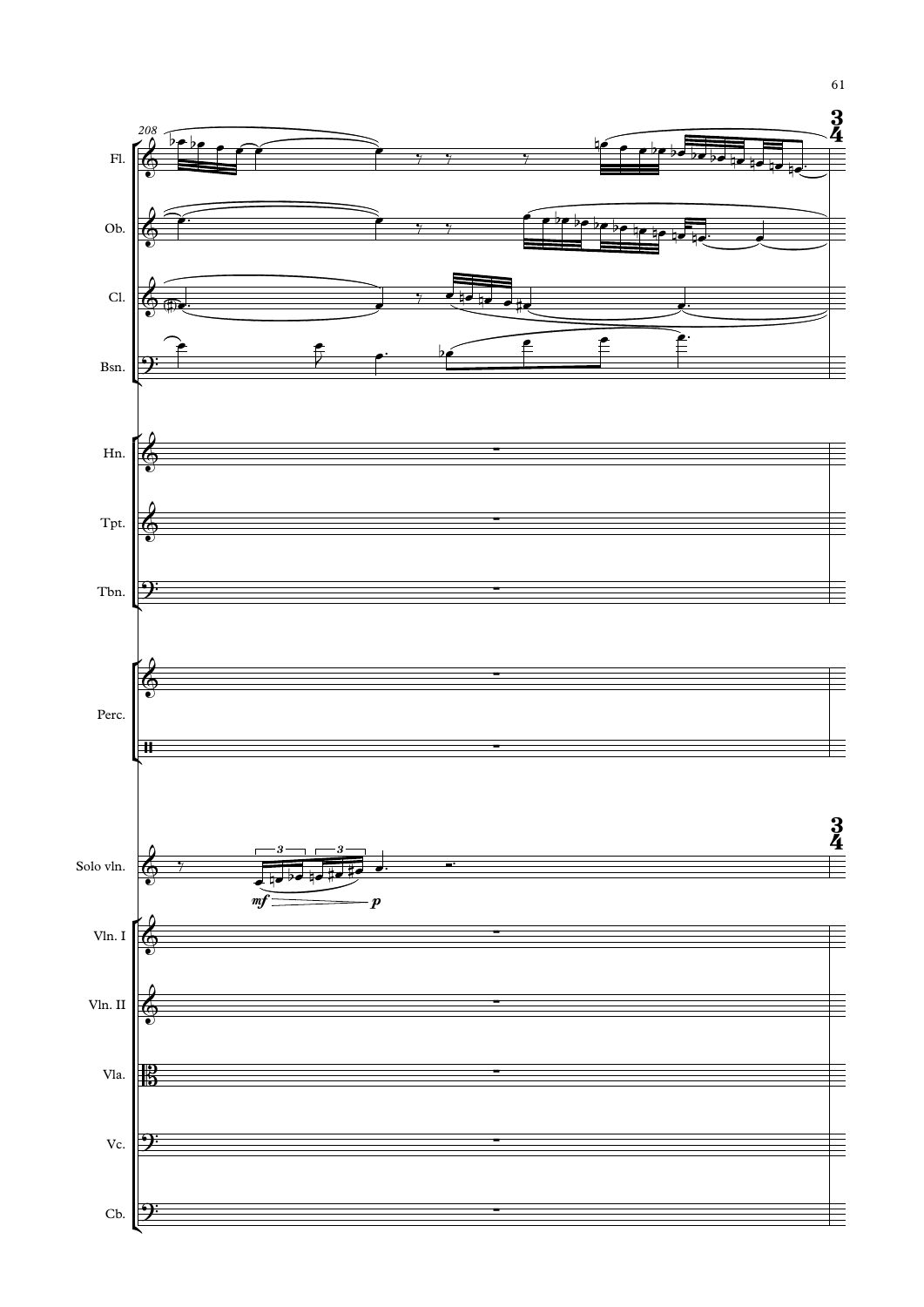

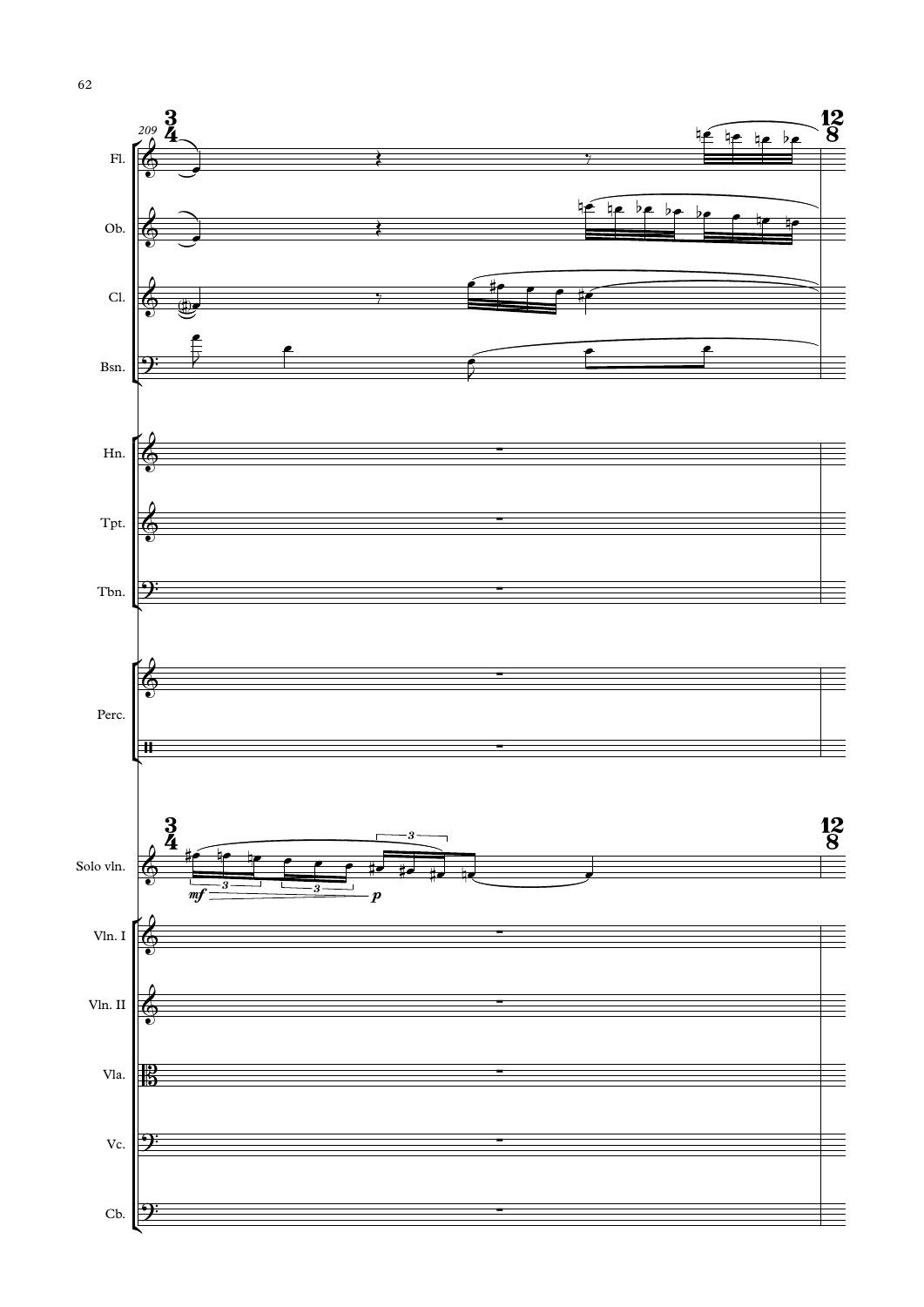

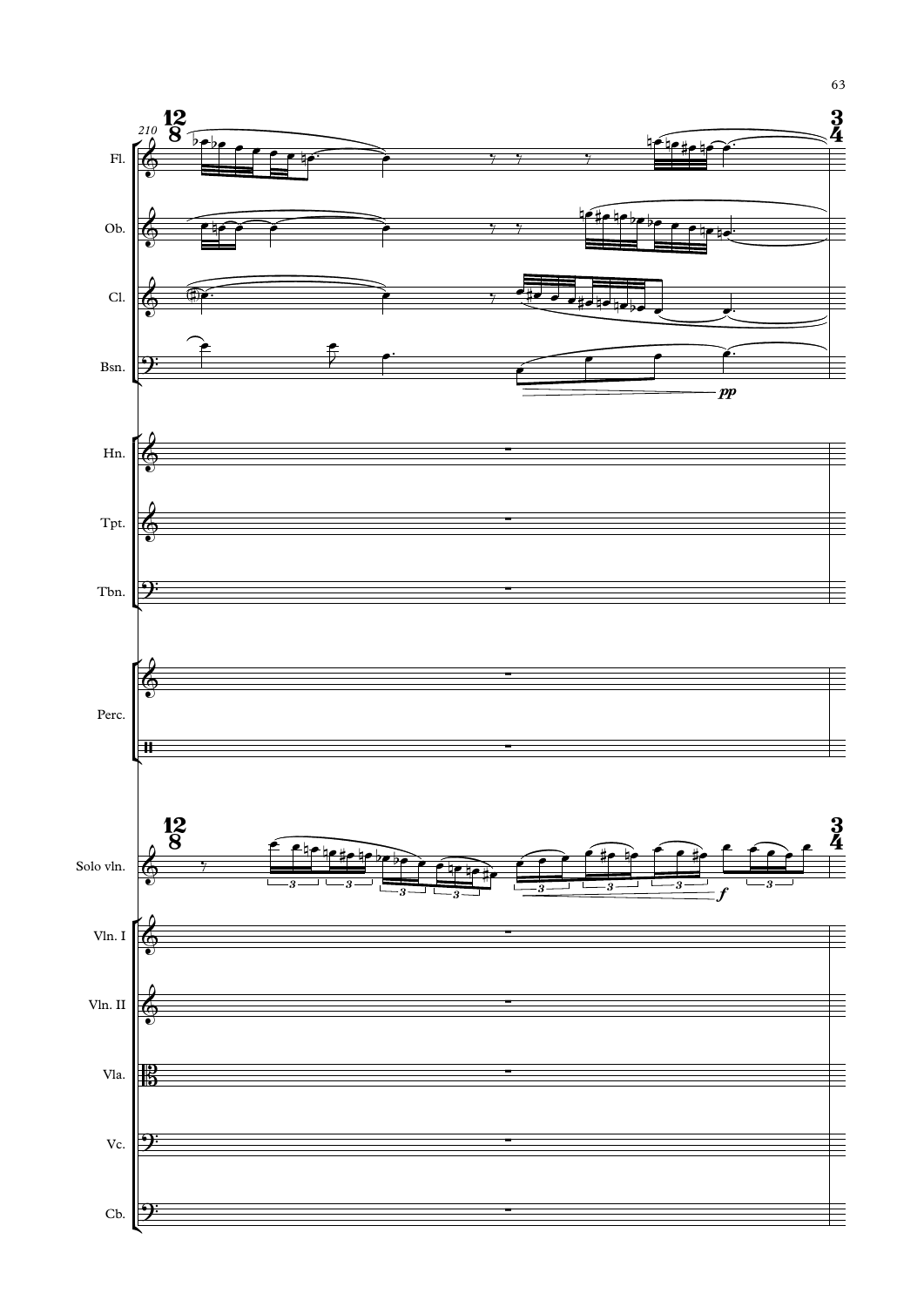

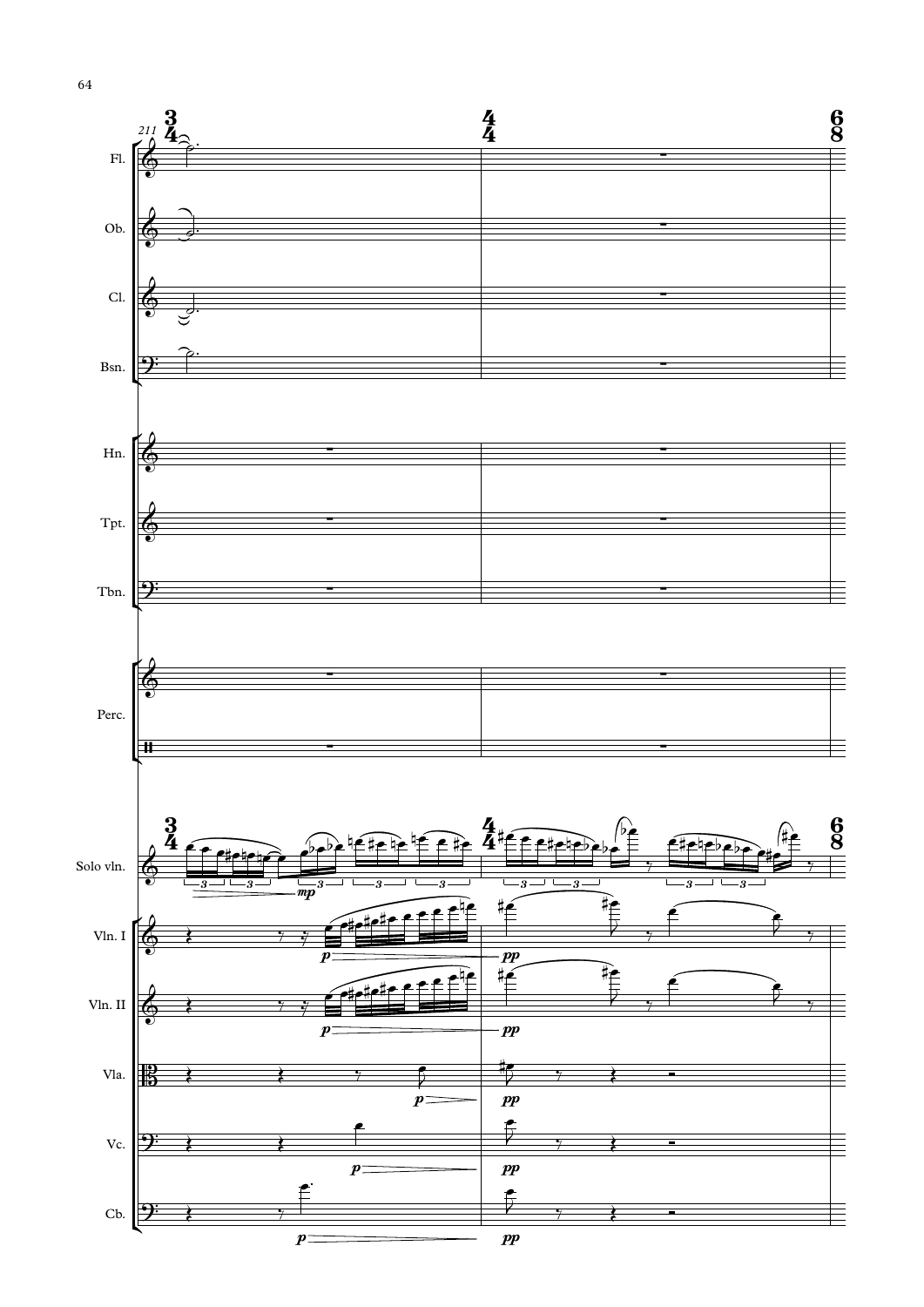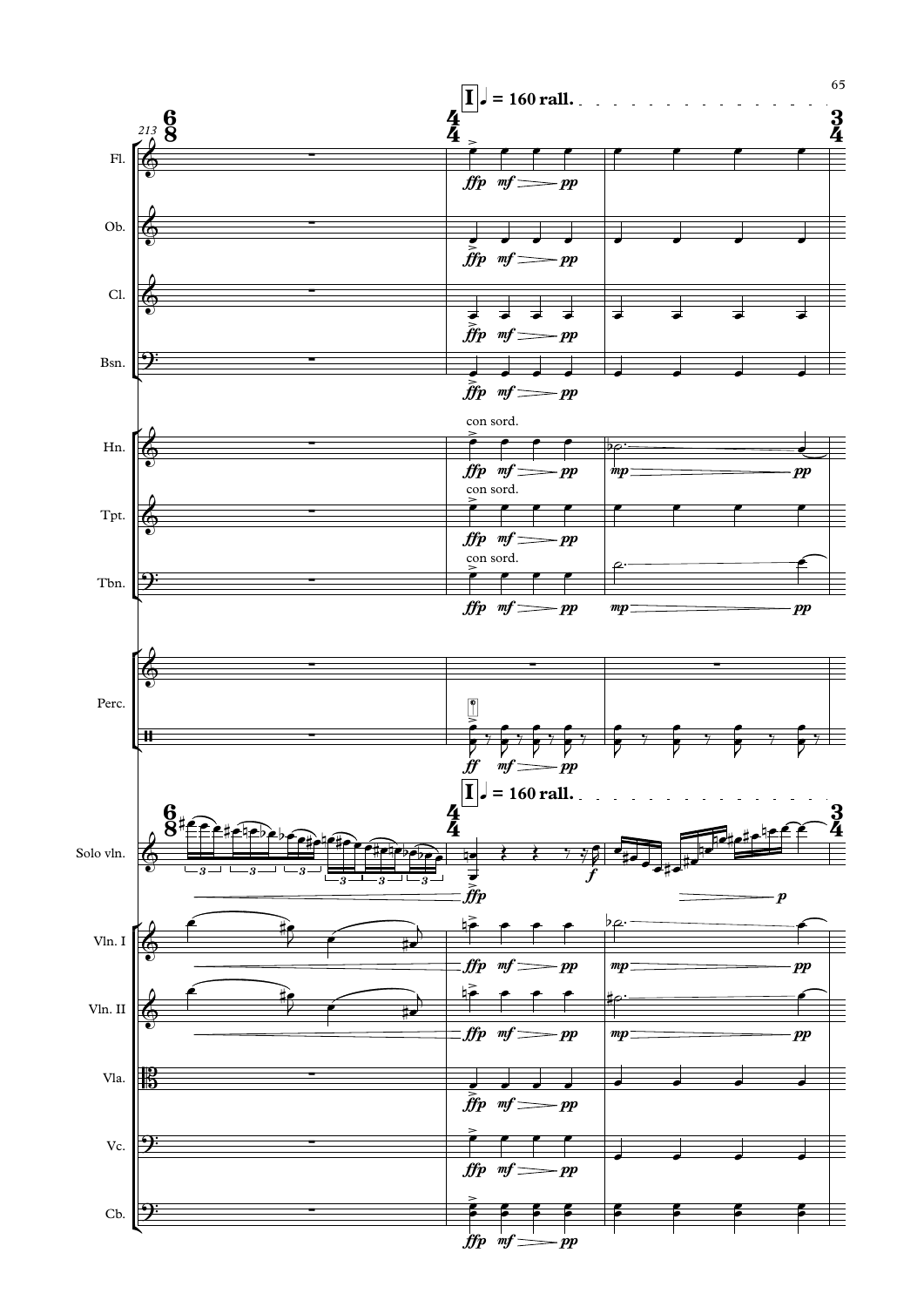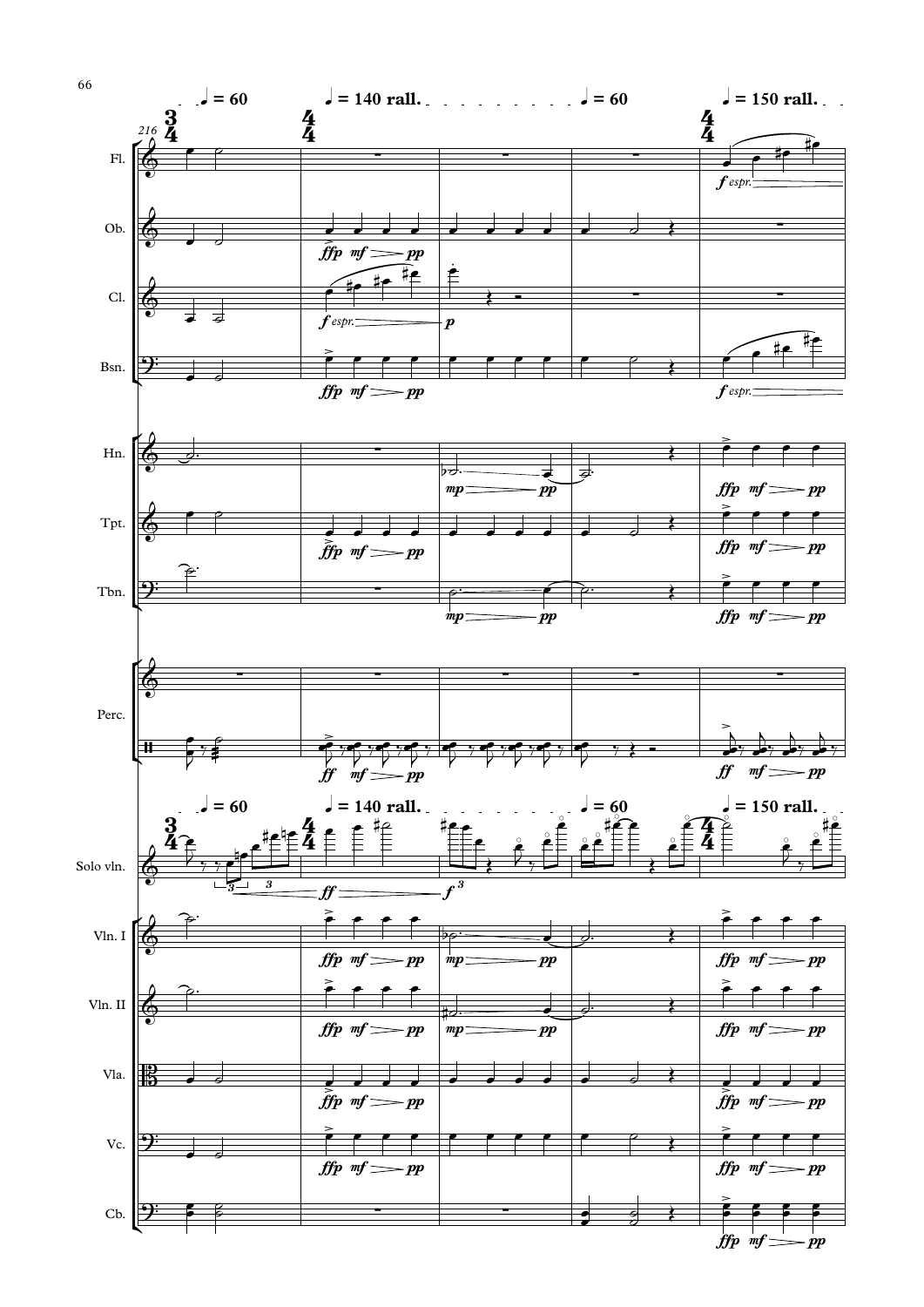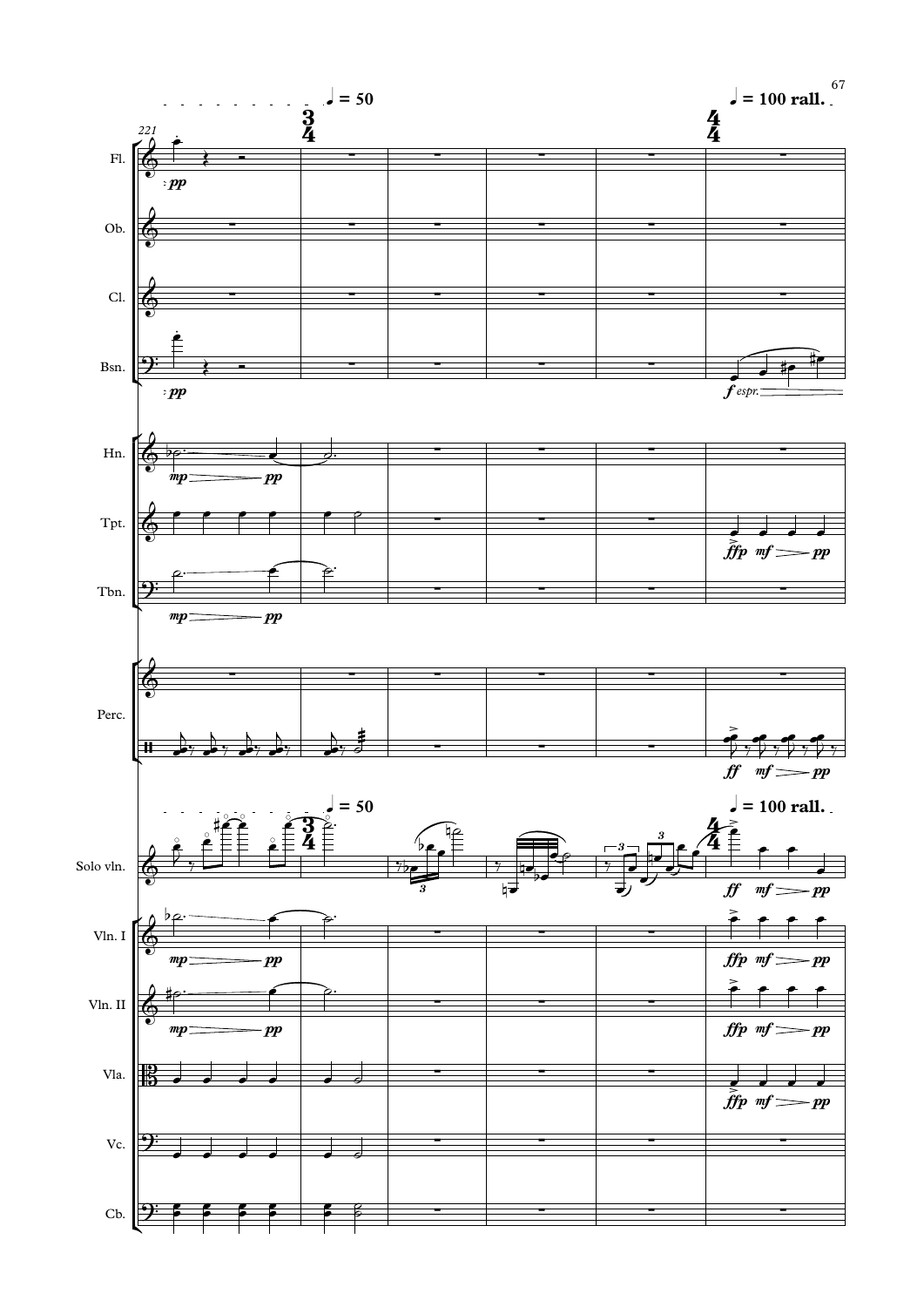

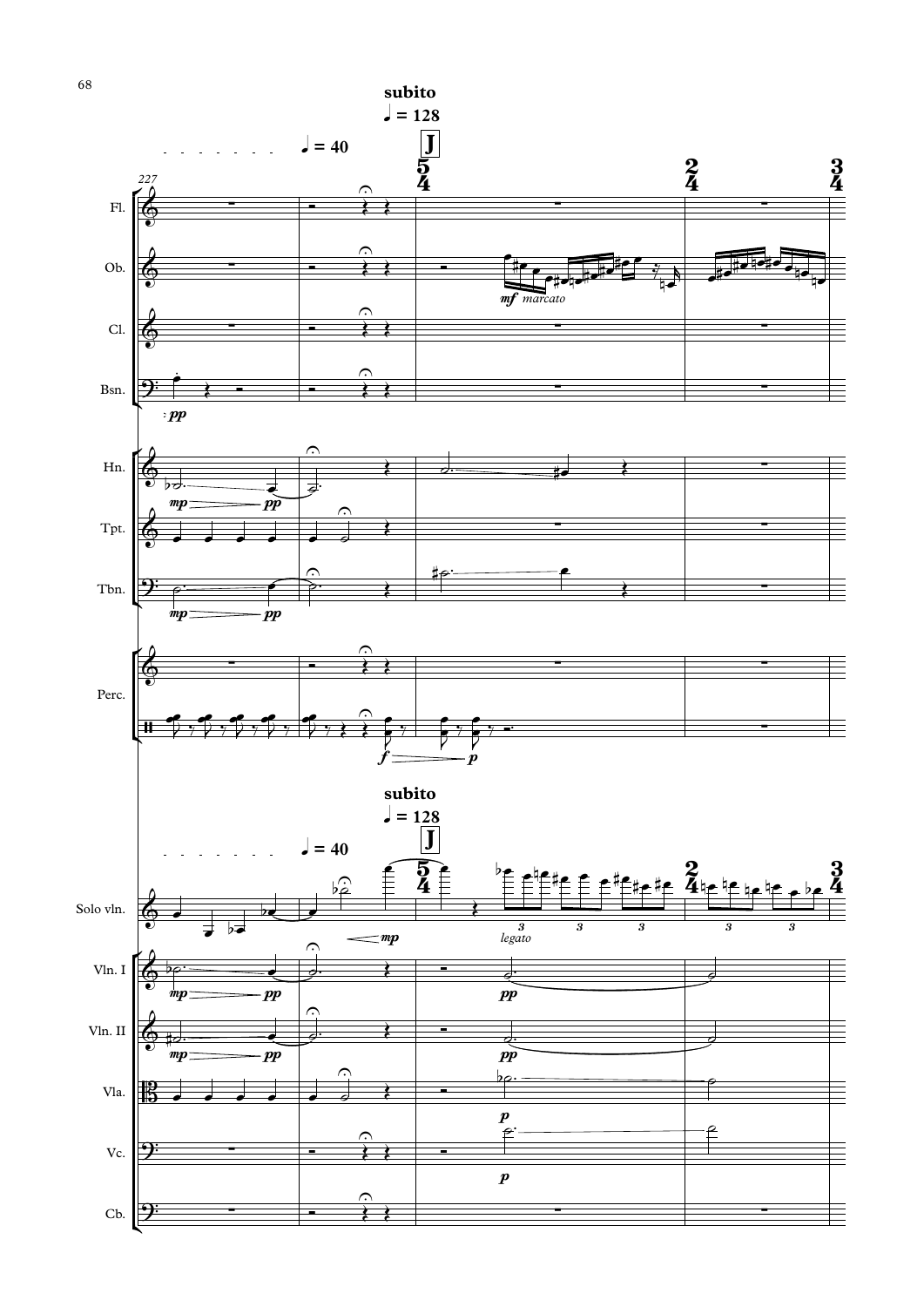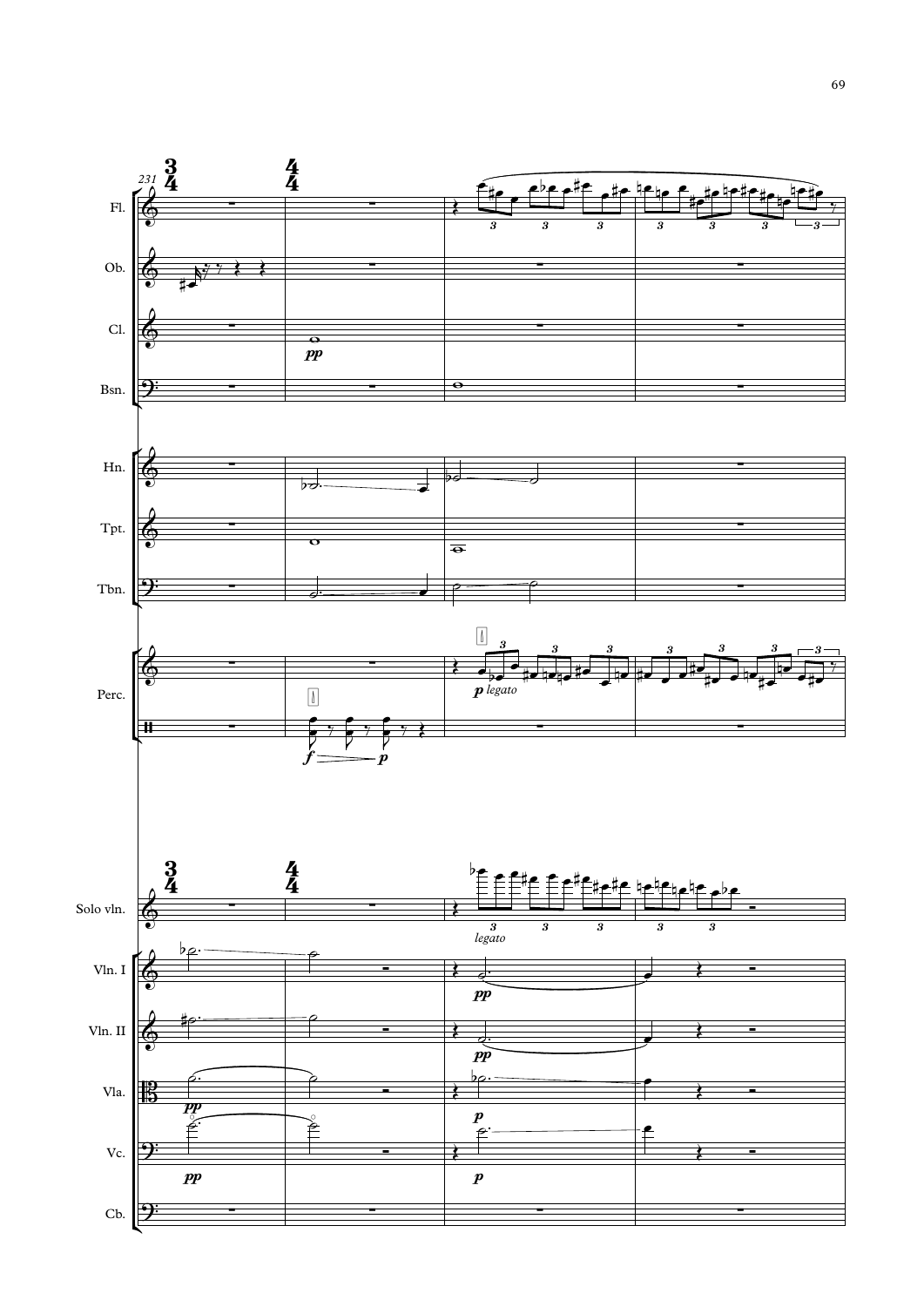

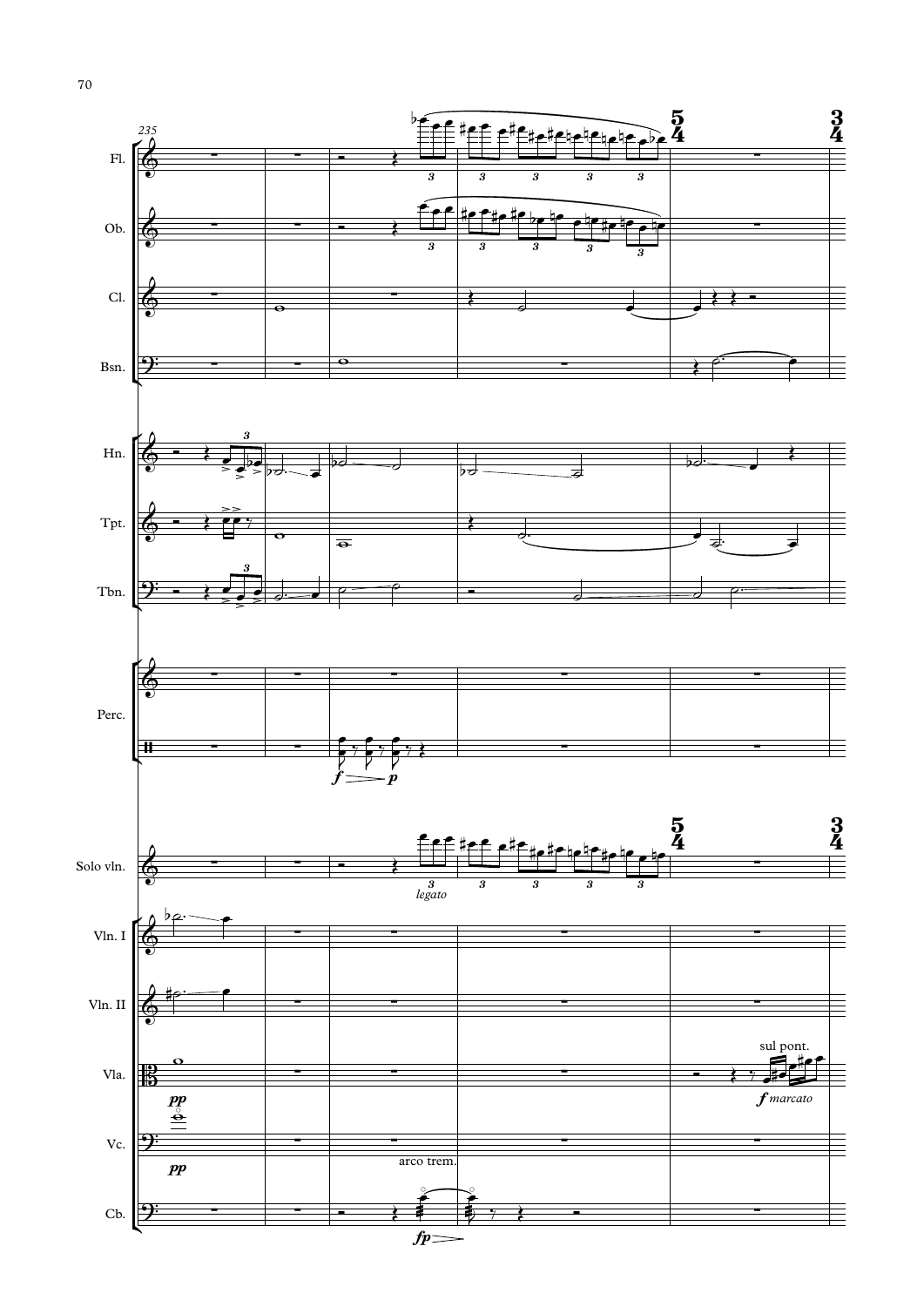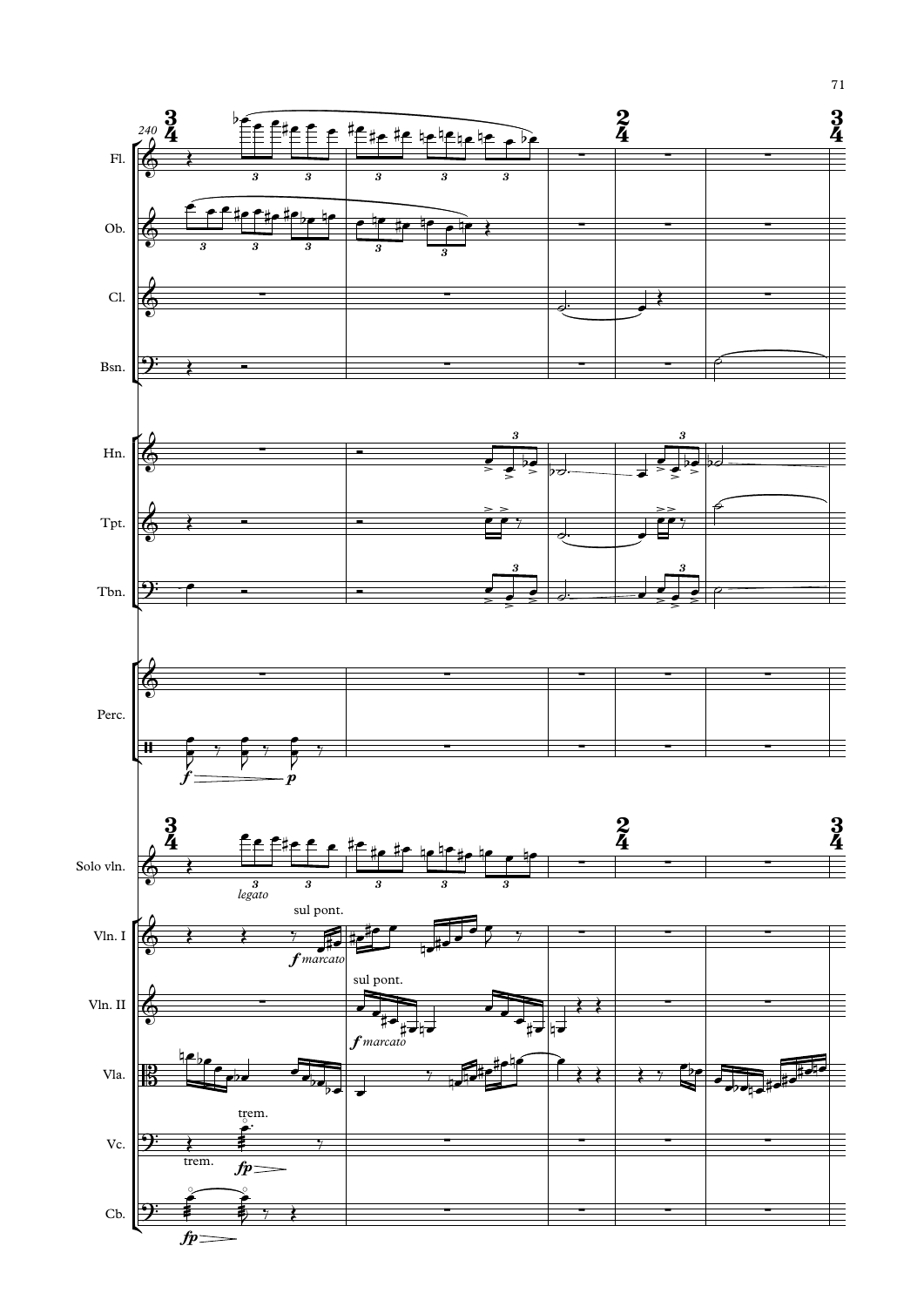

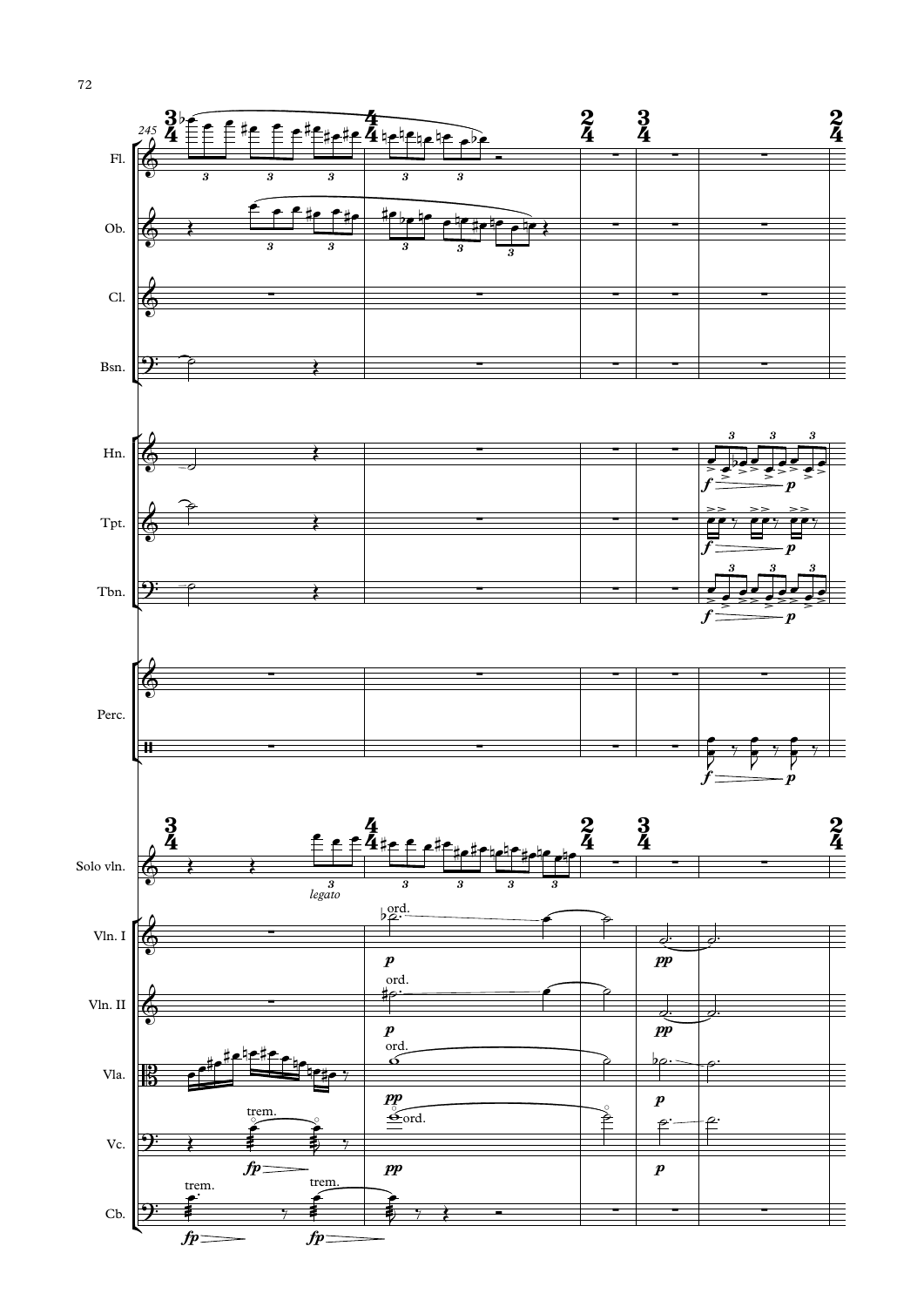

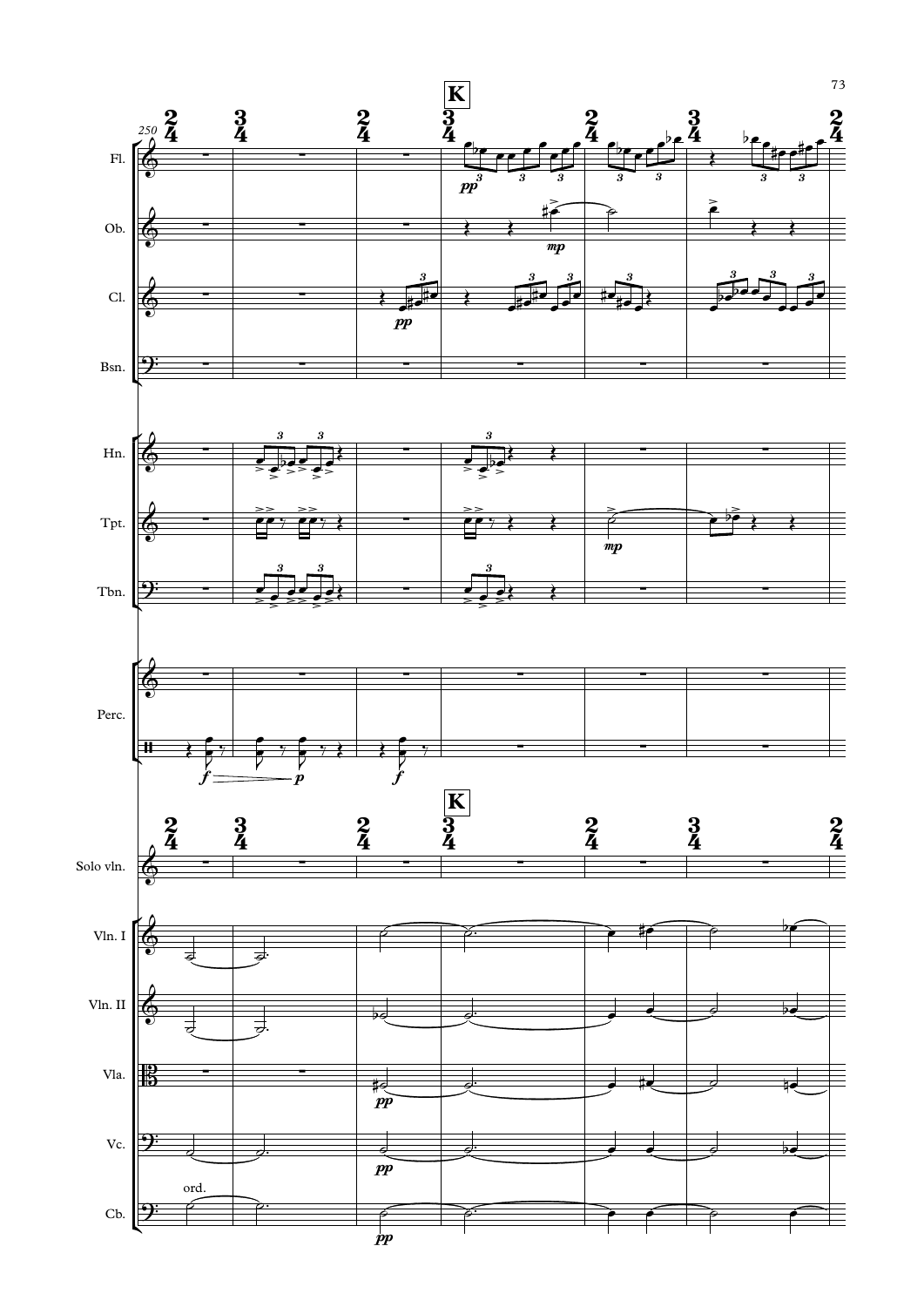

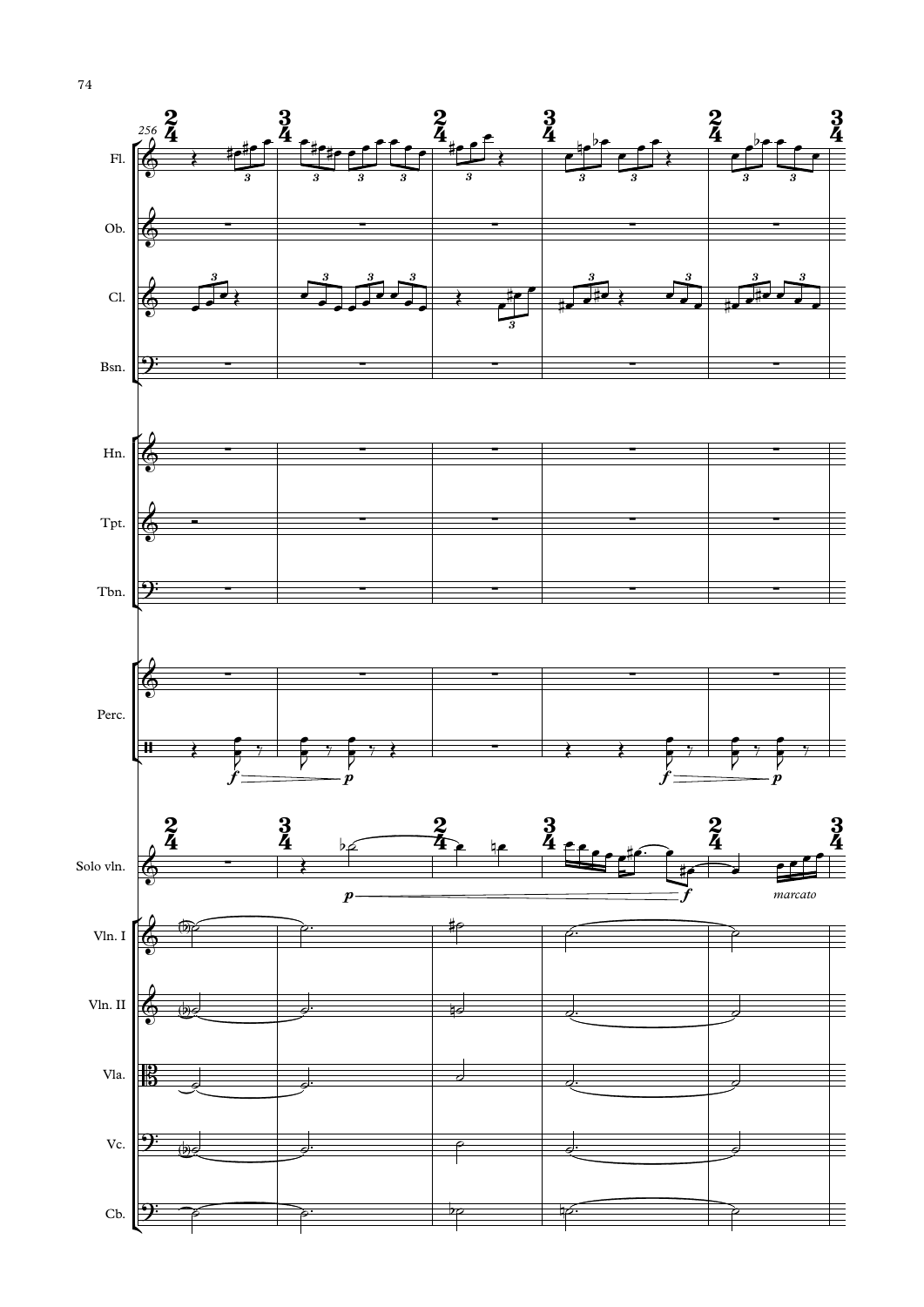

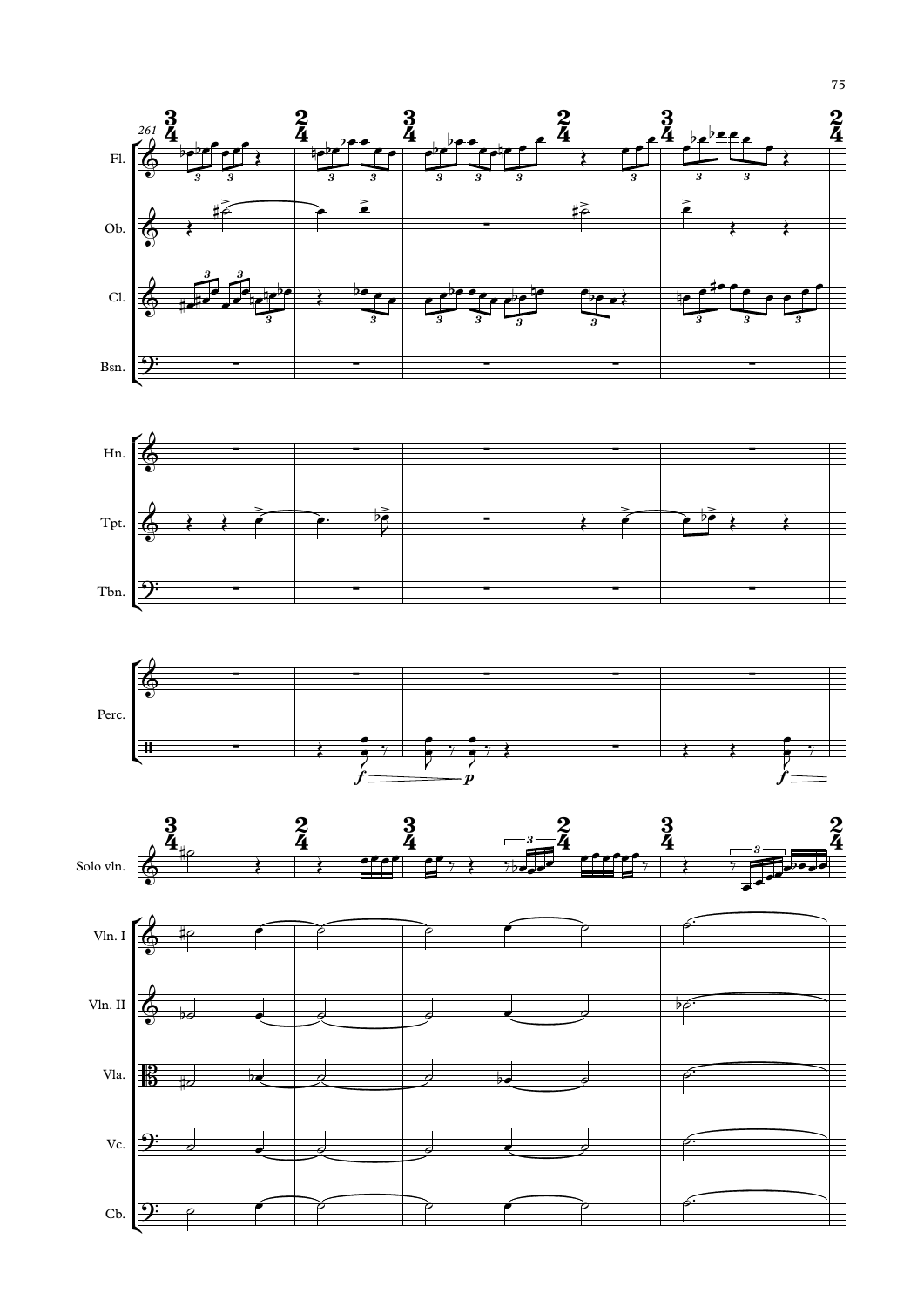

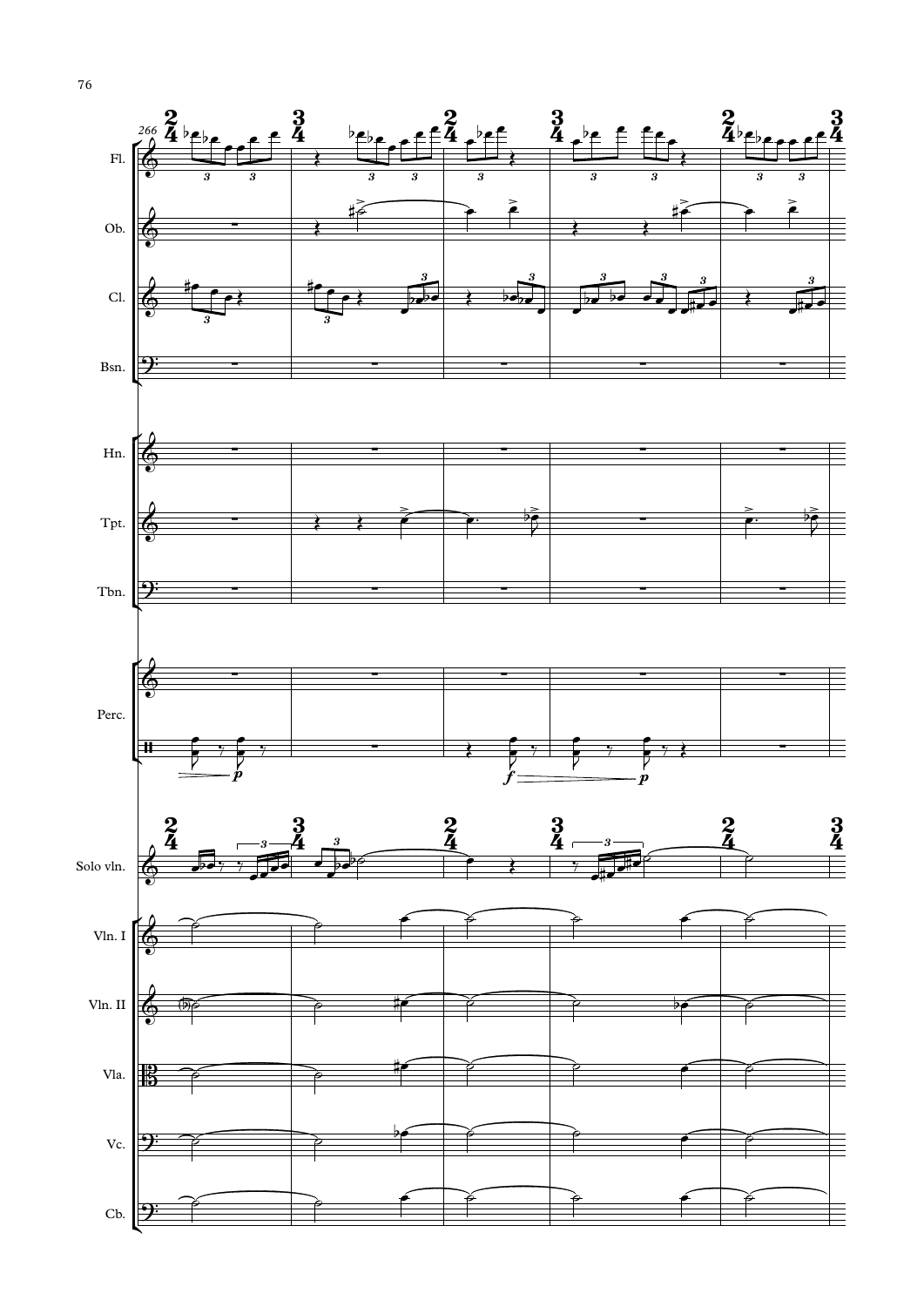

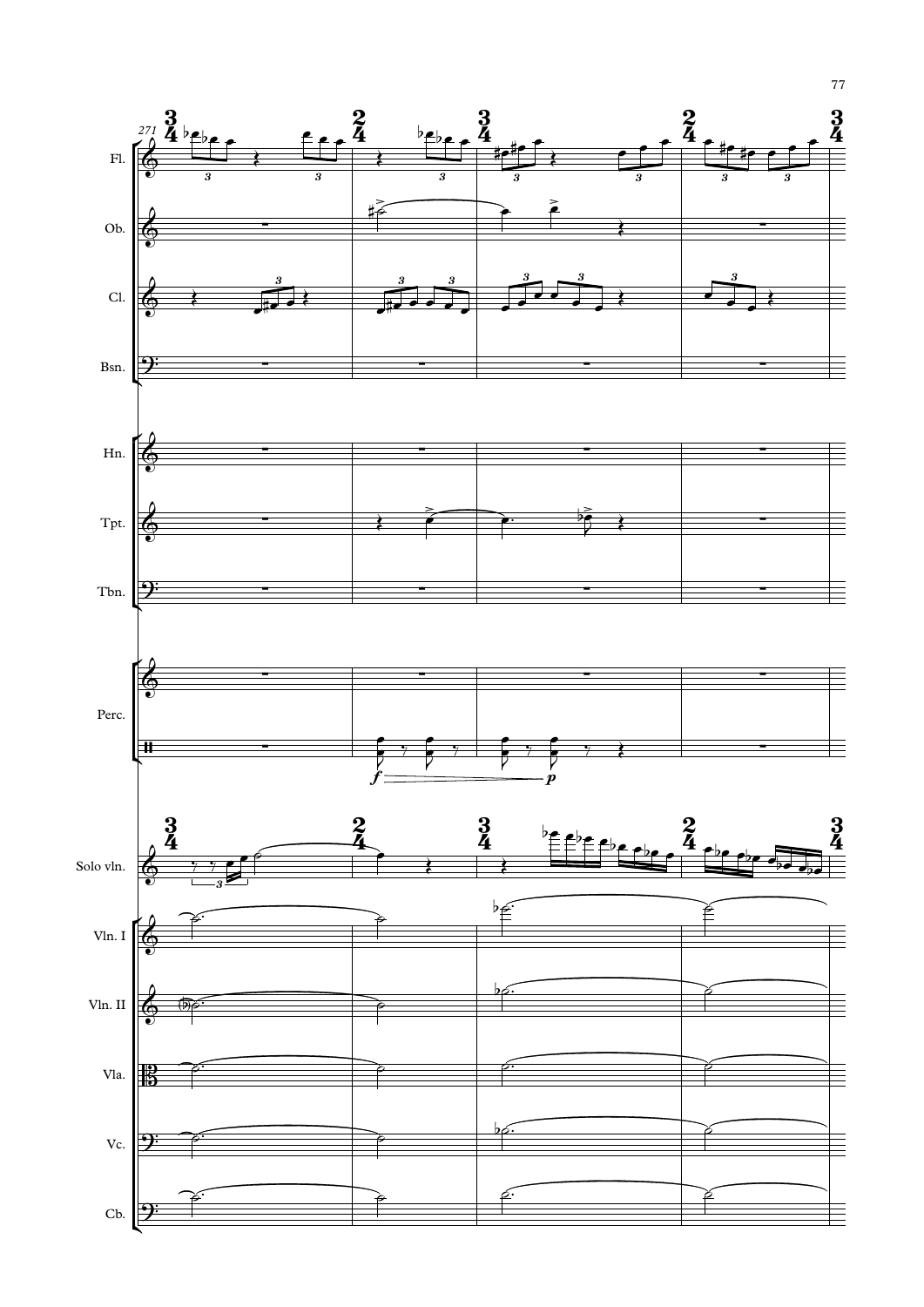

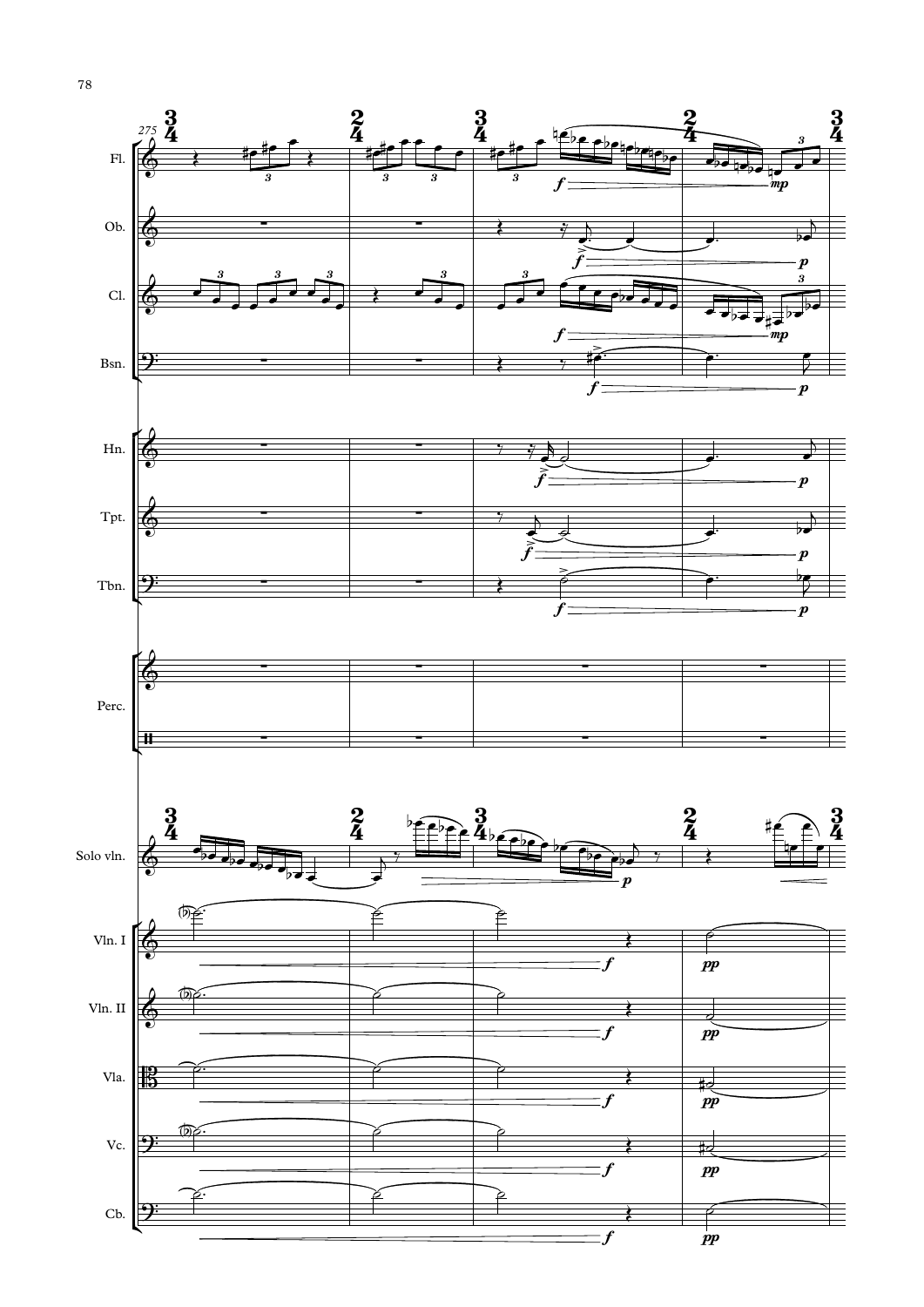

![](_page_79_Figure_2.jpeg)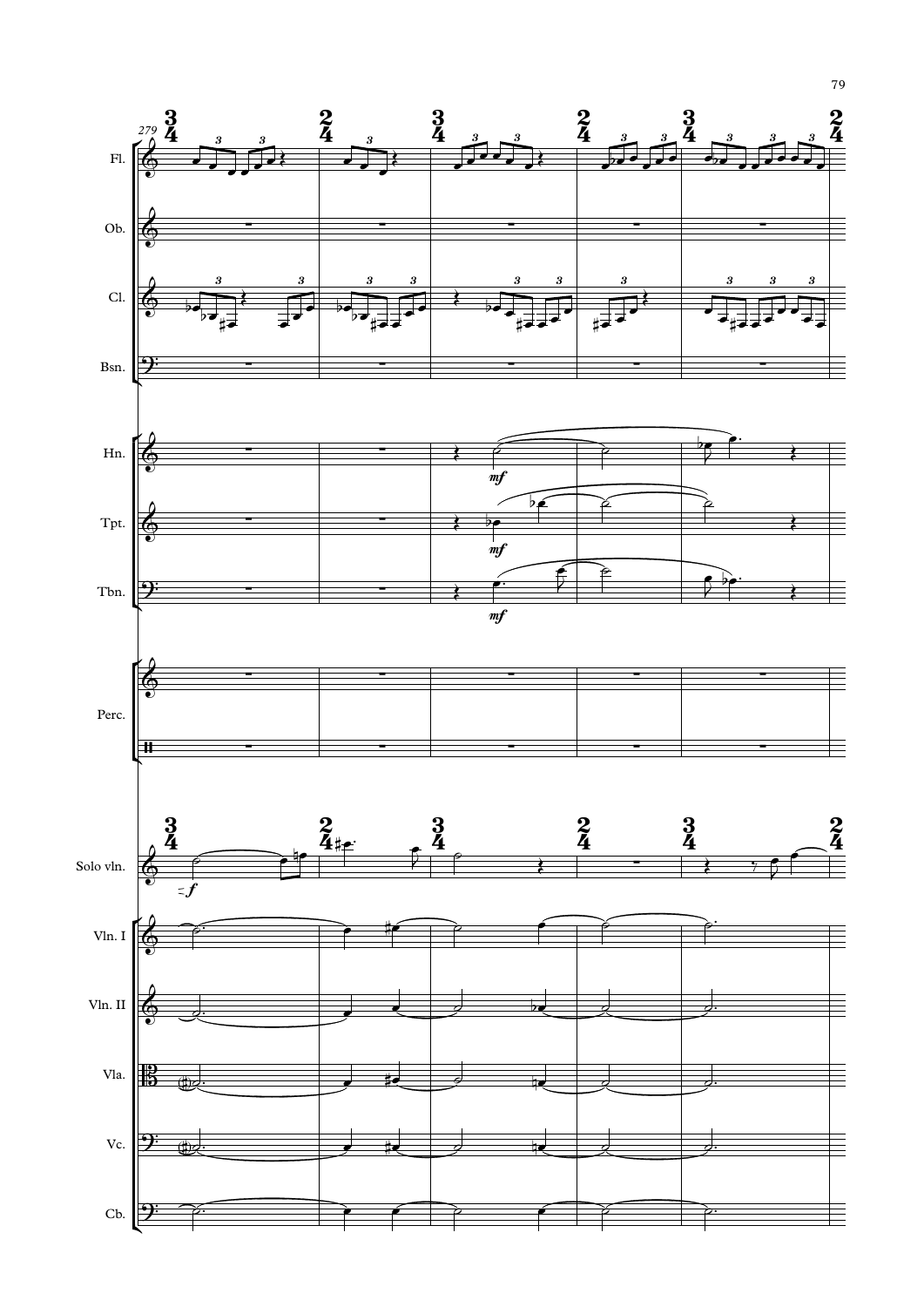![](_page_80_Figure_0.jpeg)

![](_page_80_Figure_2.jpeg)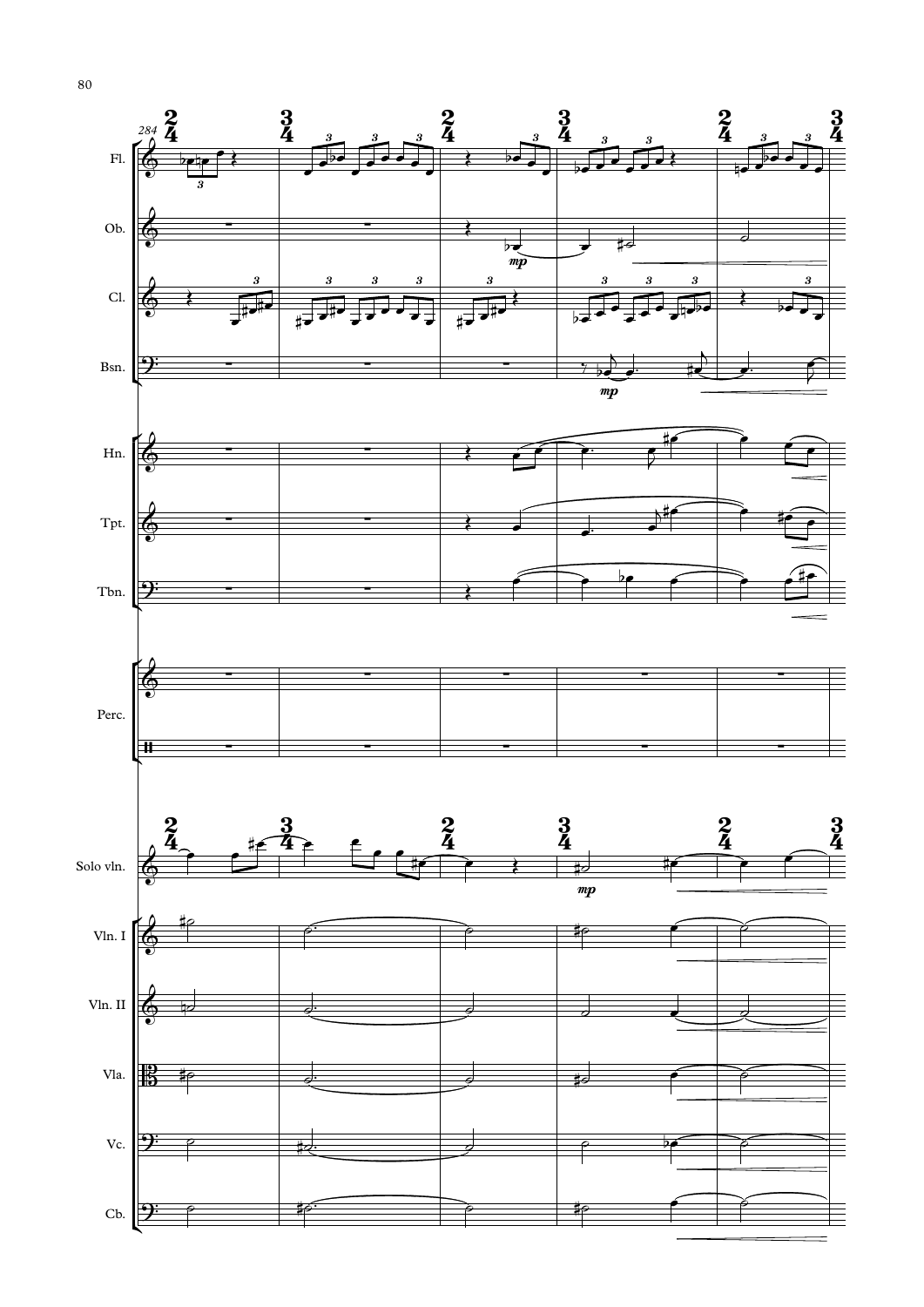![](_page_81_Figure_0.jpeg)

![](_page_81_Figure_2.jpeg)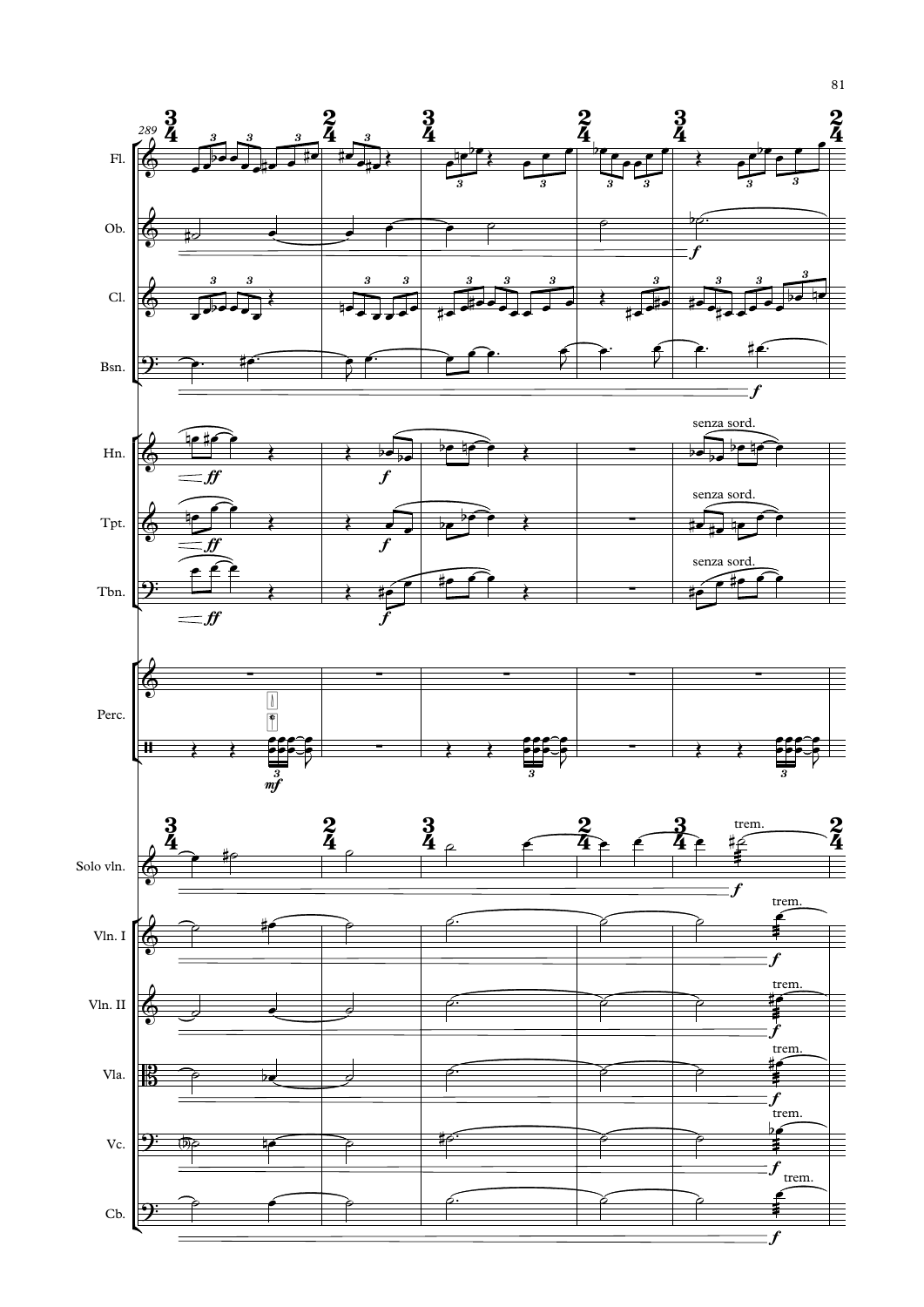![](_page_82_Figure_0.jpeg)

![](_page_82_Figure_2.jpeg)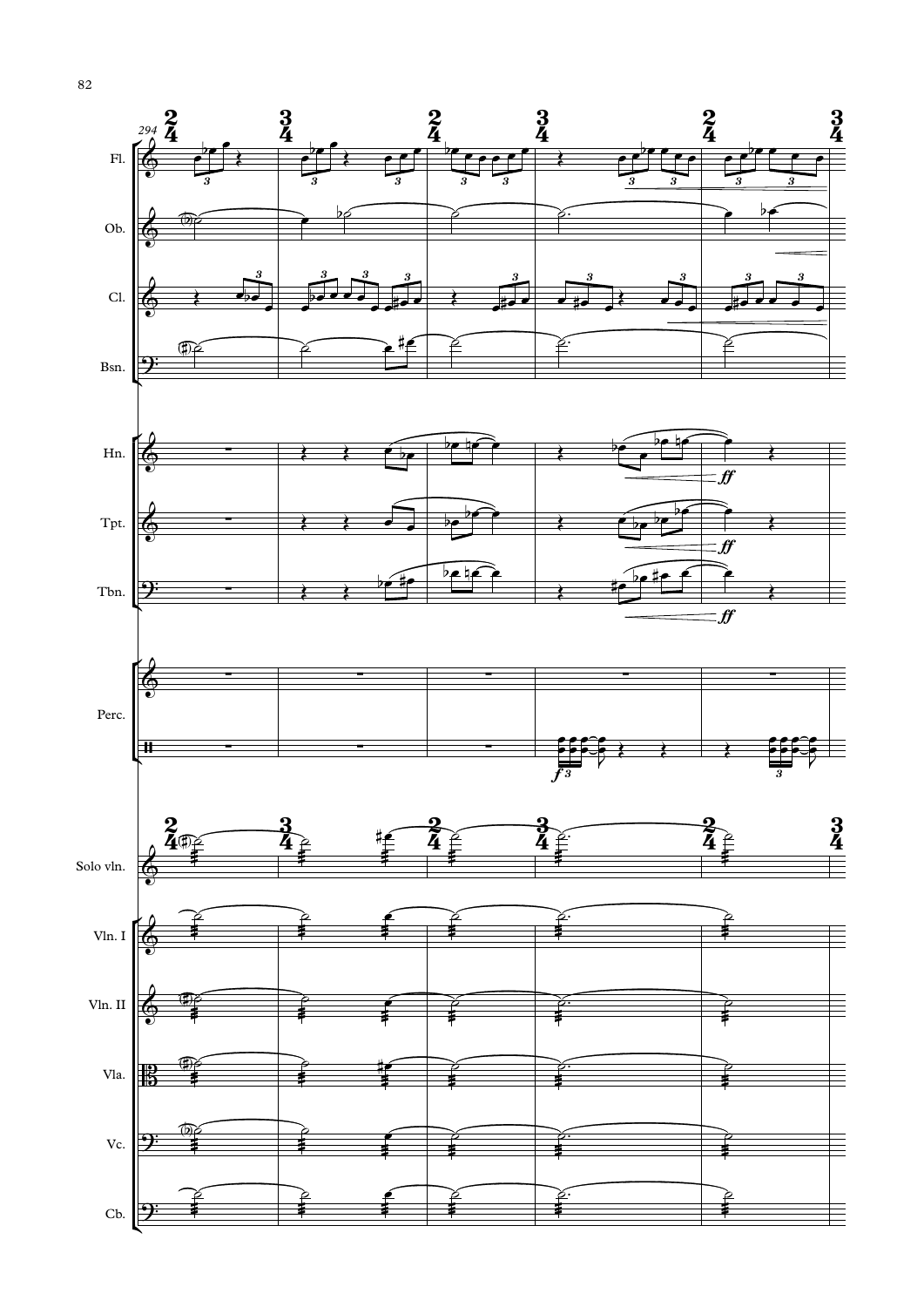![](_page_83_Figure_0.jpeg)

![](_page_83_Figure_2.jpeg)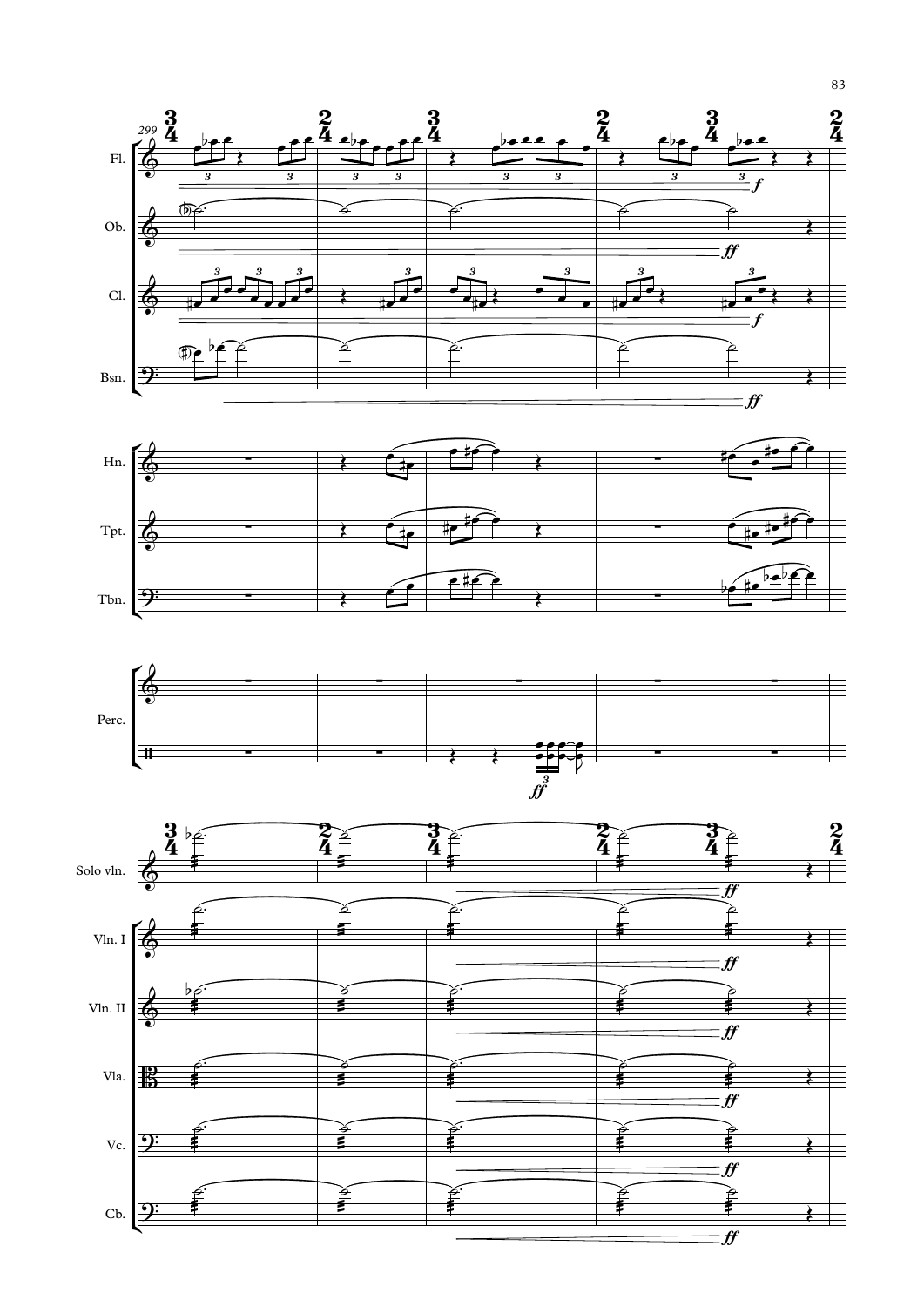![](_page_84_Figure_0.jpeg)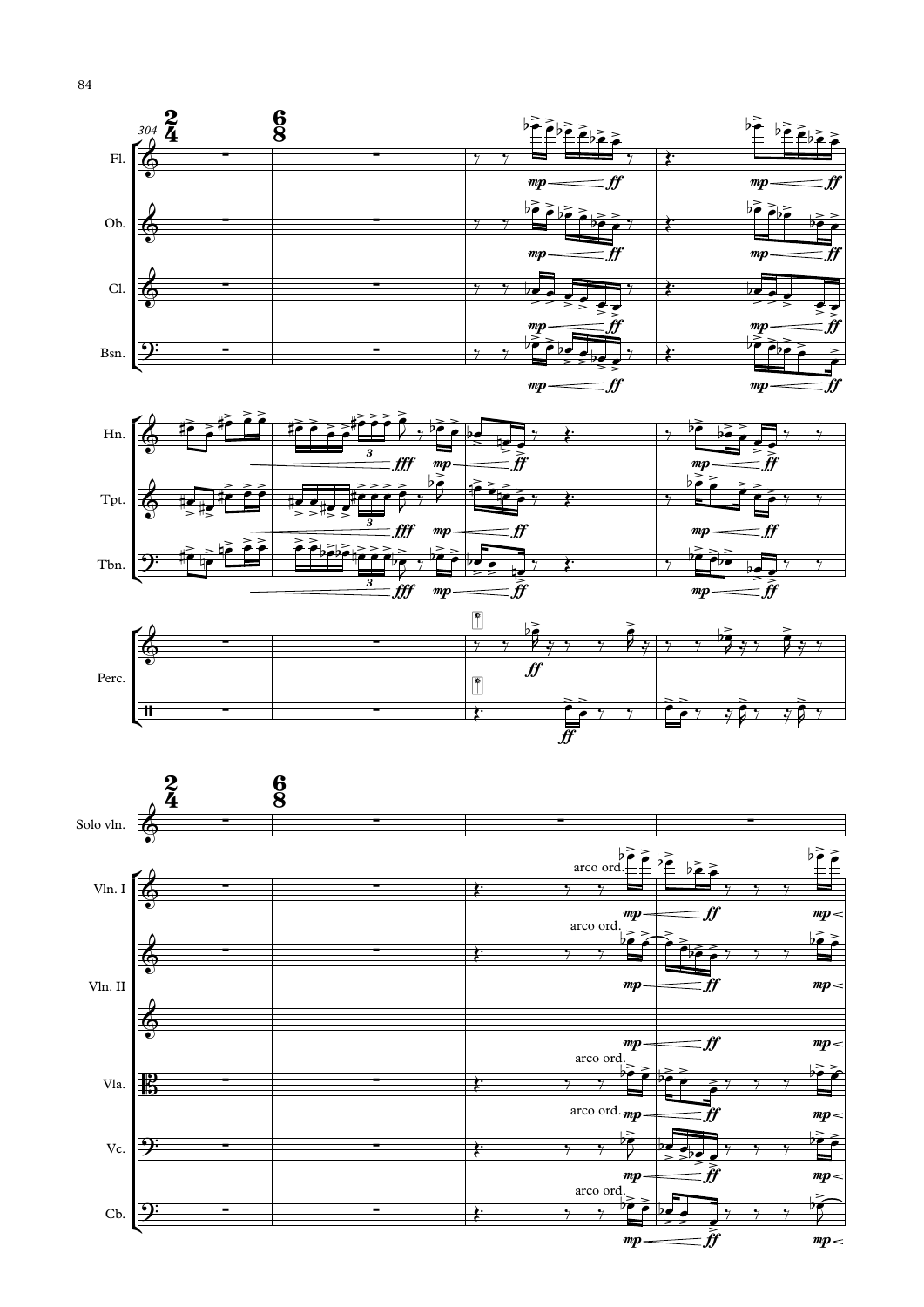![](_page_85_Figure_0.jpeg)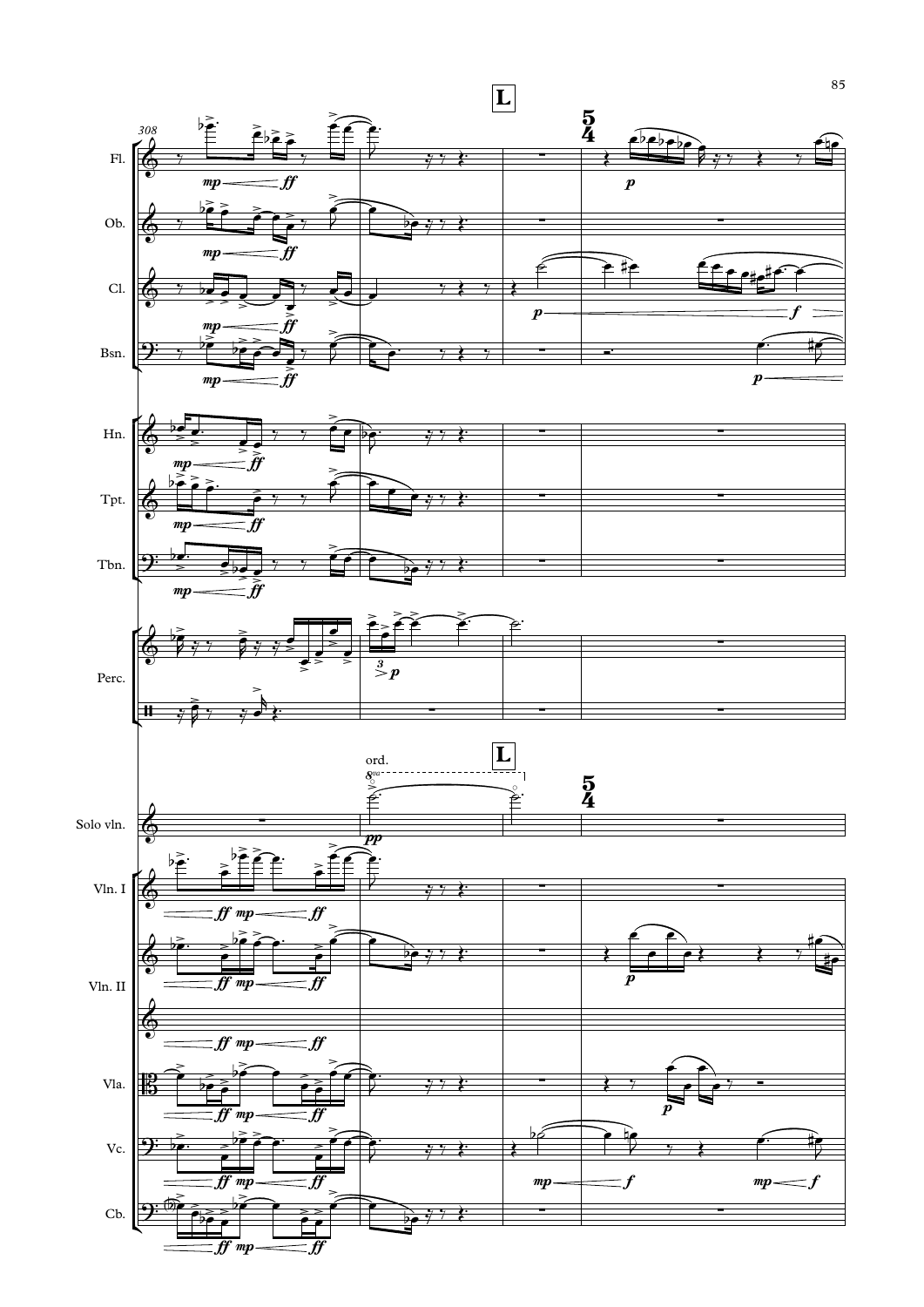![](_page_86_Figure_0.jpeg)

![](_page_86_Figure_2.jpeg)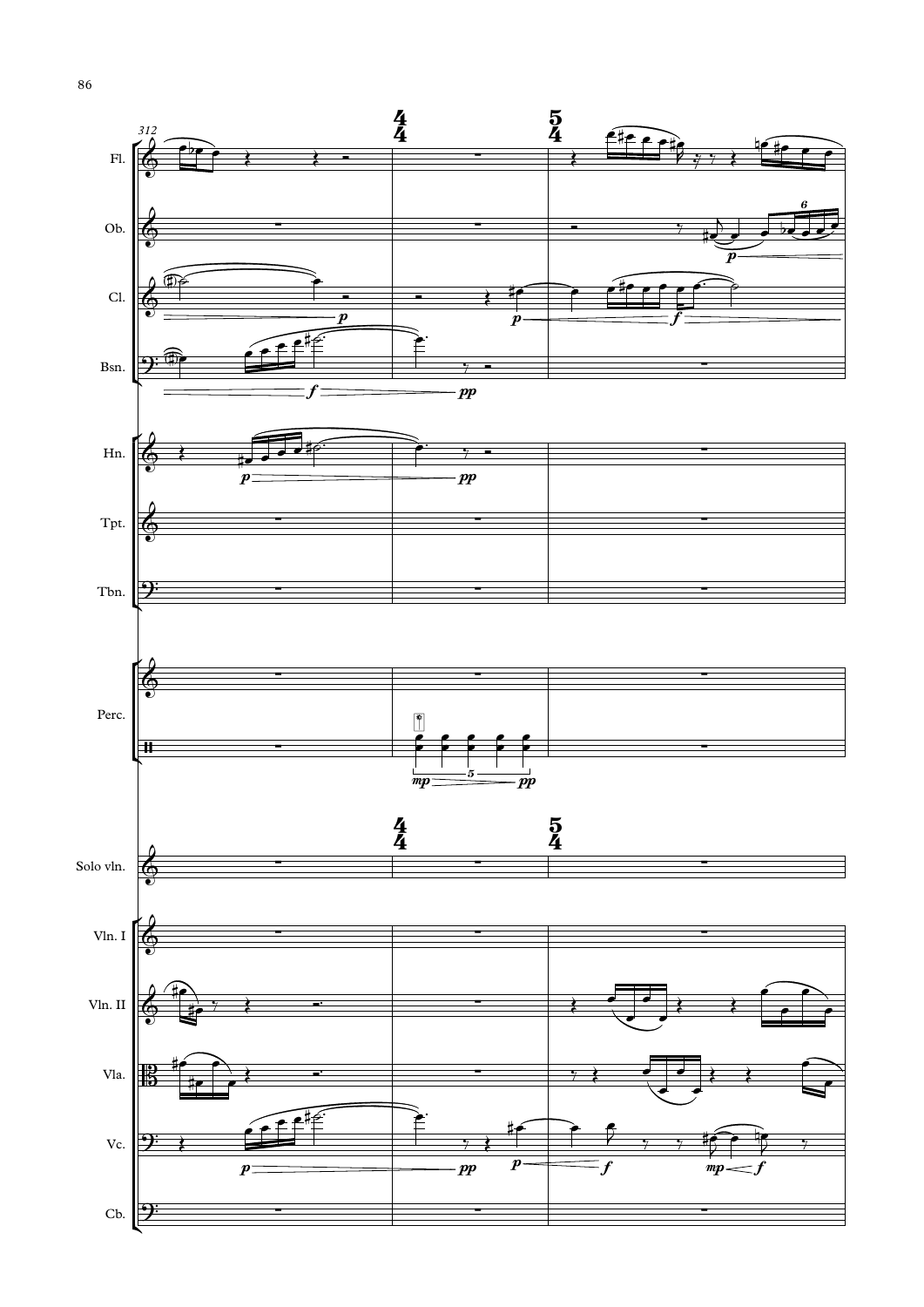![](_page_87_Figure_0.jpeg)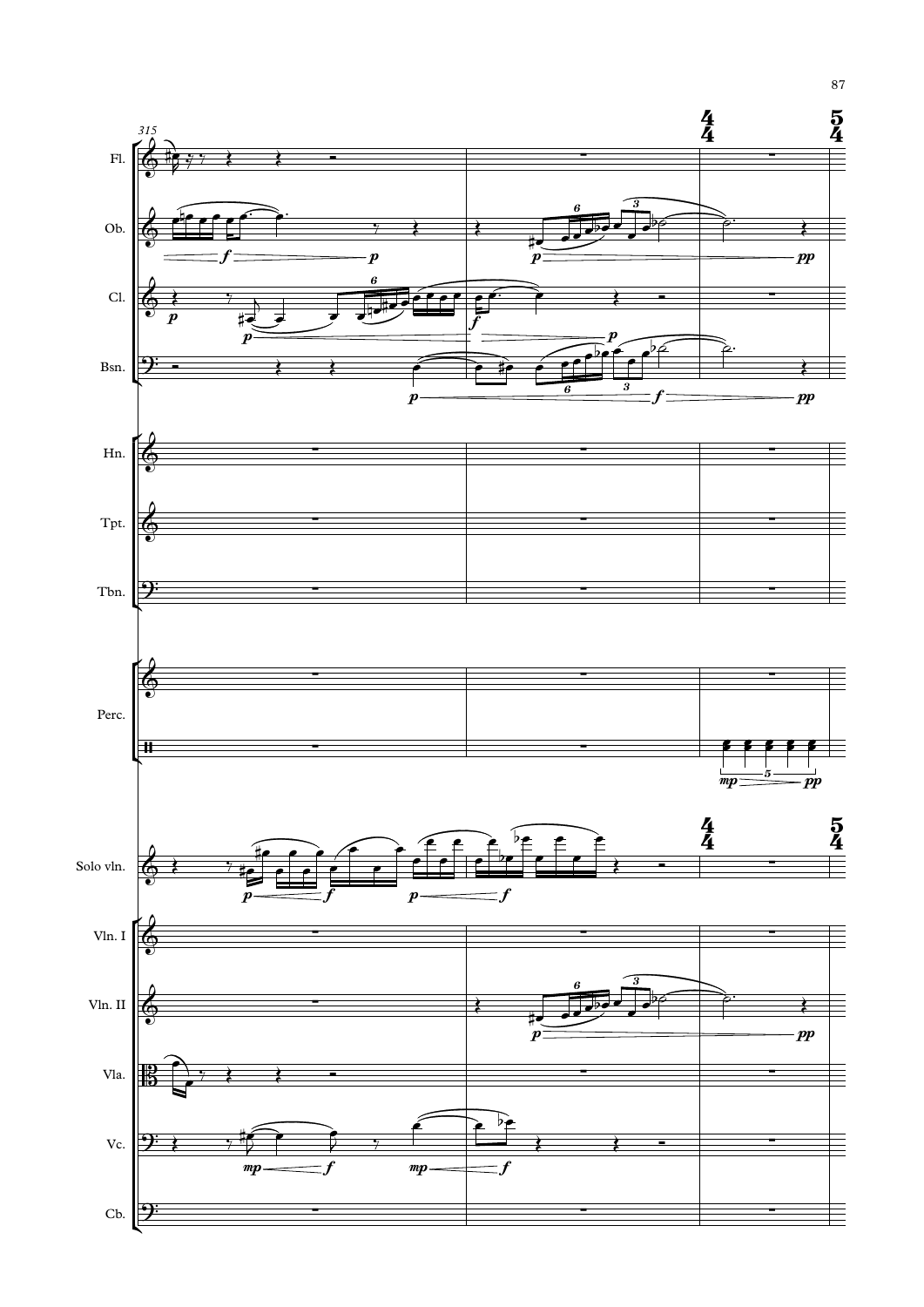![](_page_88_Figure_2.jpeg)

![](_page_88_Figure_0.jpeg)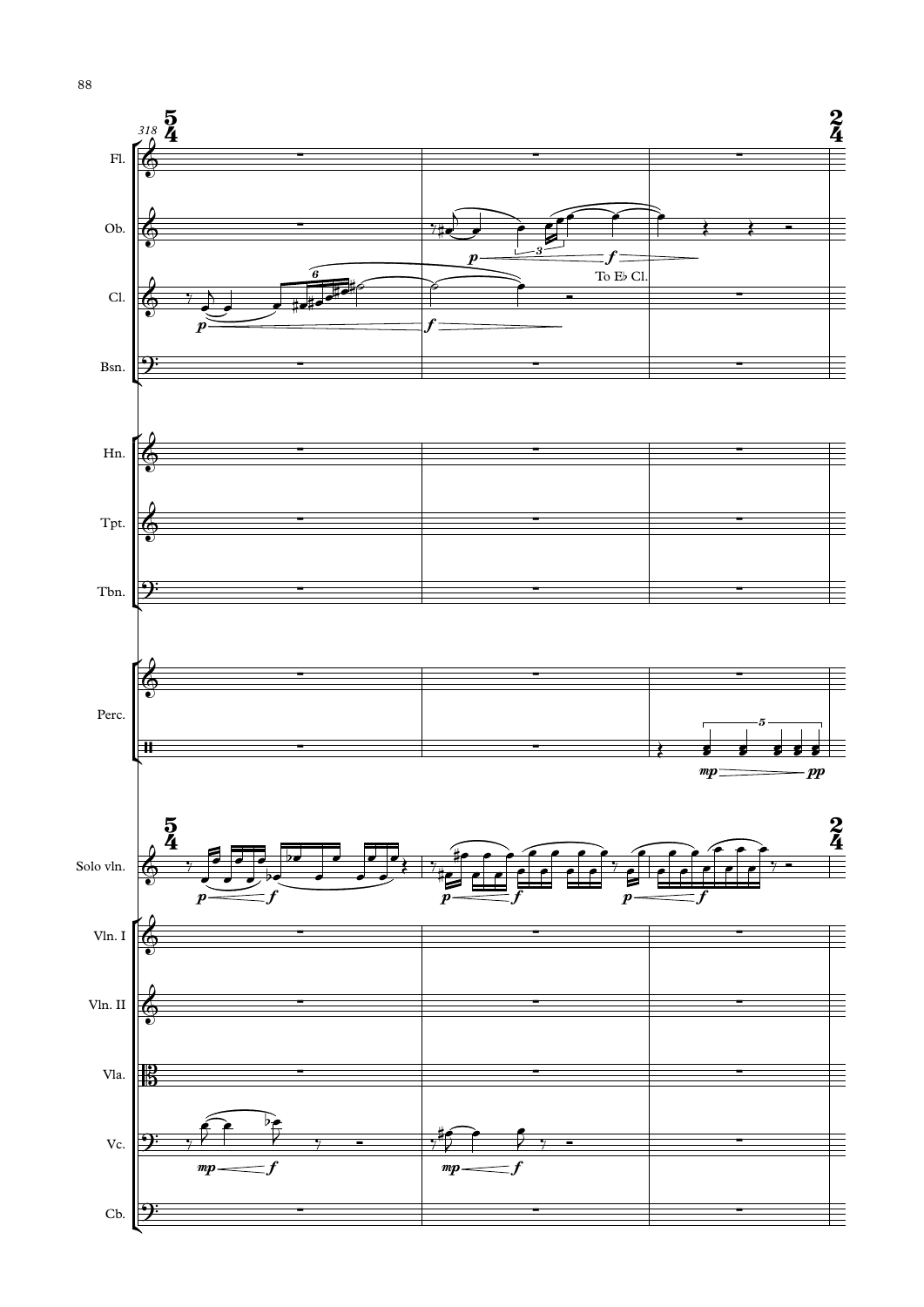![](_page_89_Figure_0.jpeg)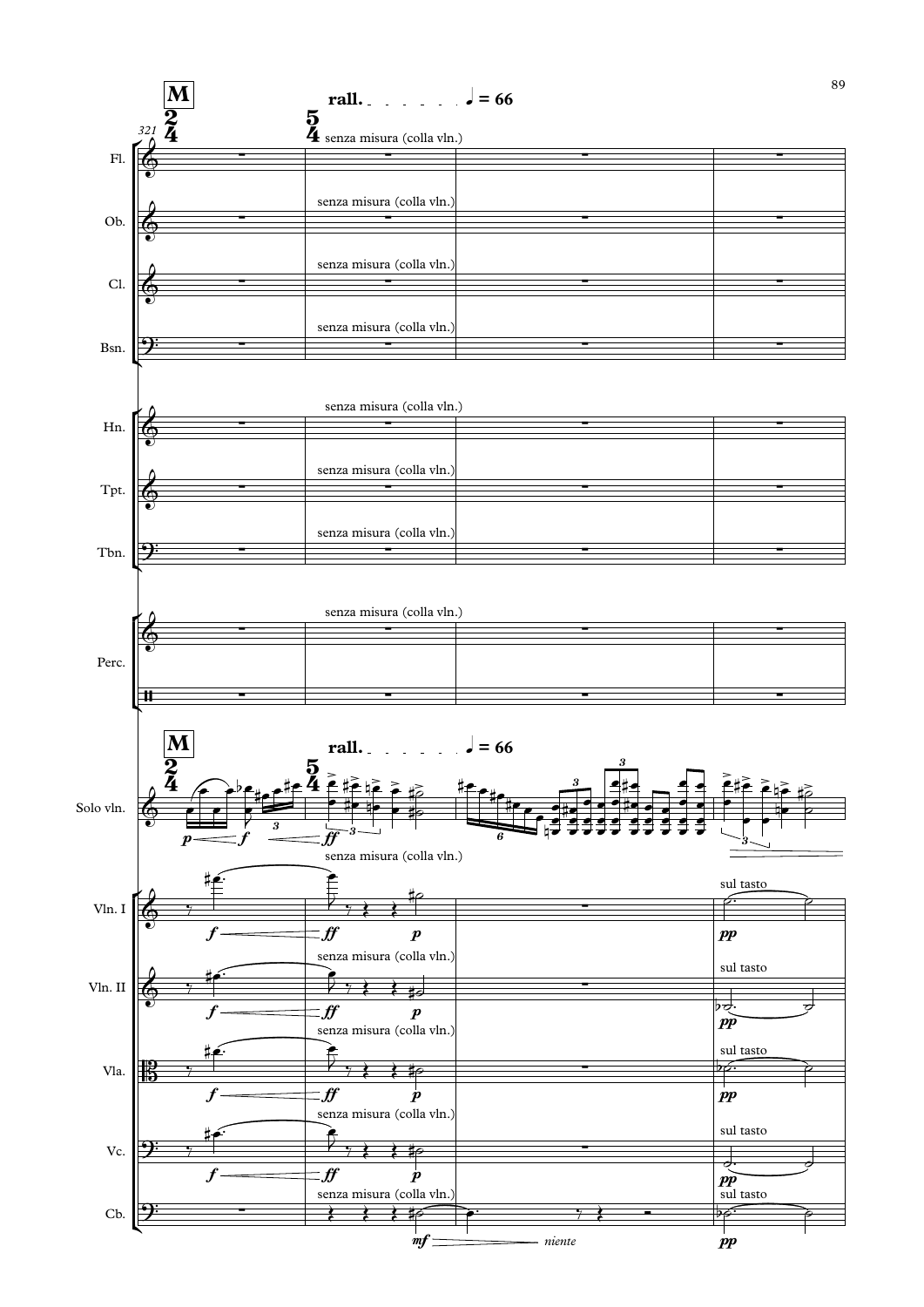![](_page_90_Figure_0.jpeg)

![](_page_90_Figure_2.jpeg)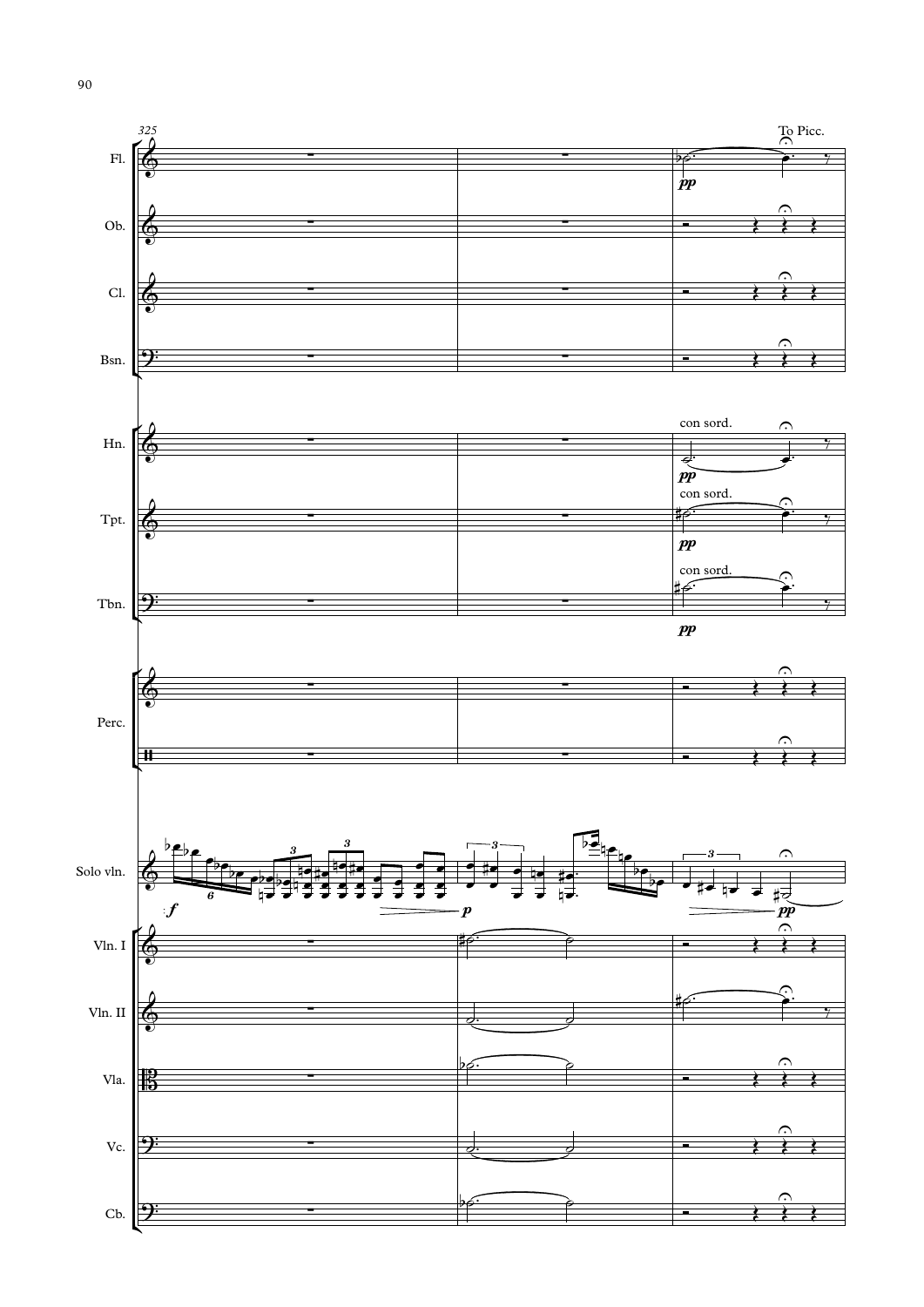![](_page_91_Figure_0.jpeg)

![](_page_91_Figure_2.jpeg)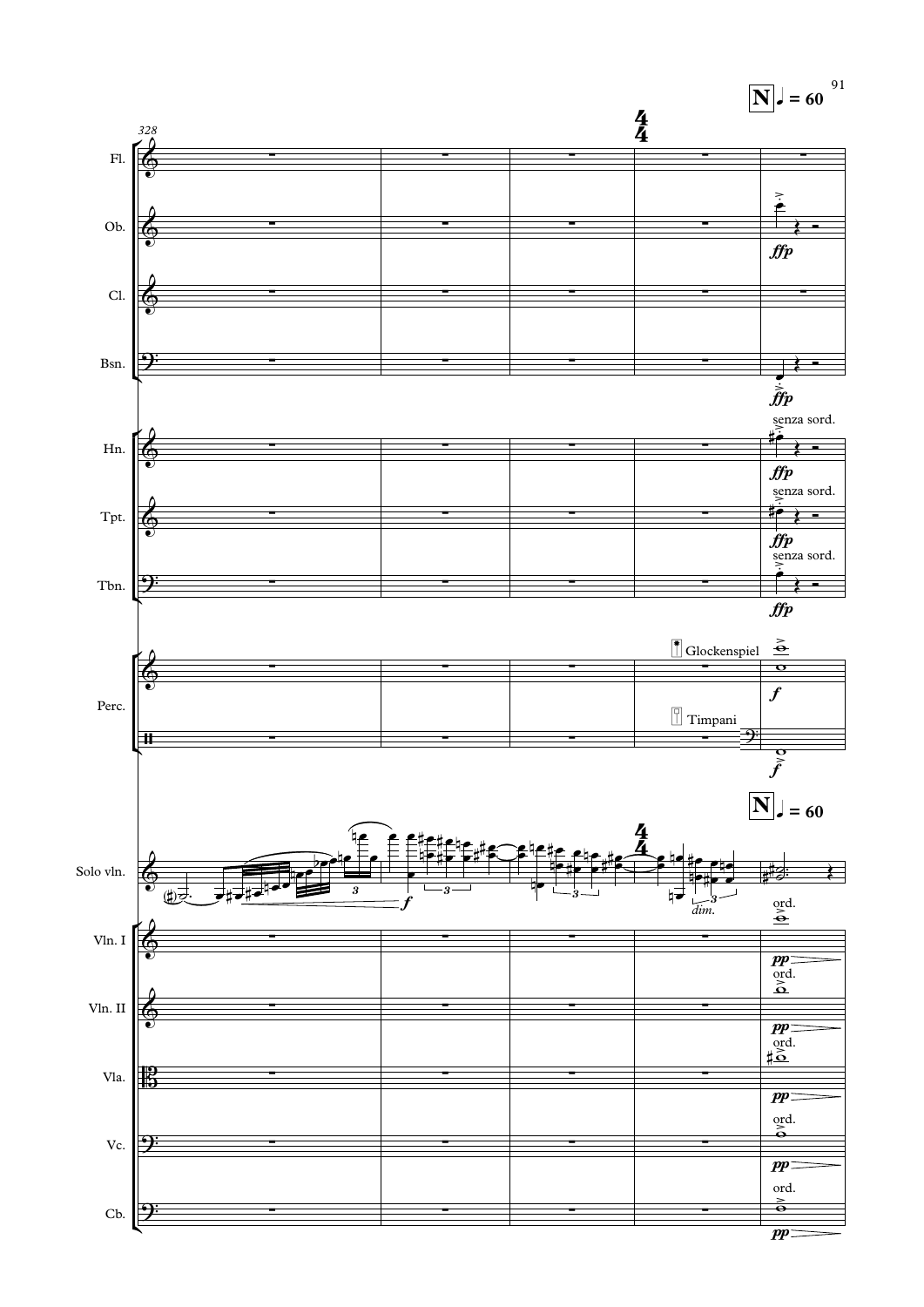![](_page_92_Figure_0.jpeg)

![](_page_92_Figure_2.jpeg)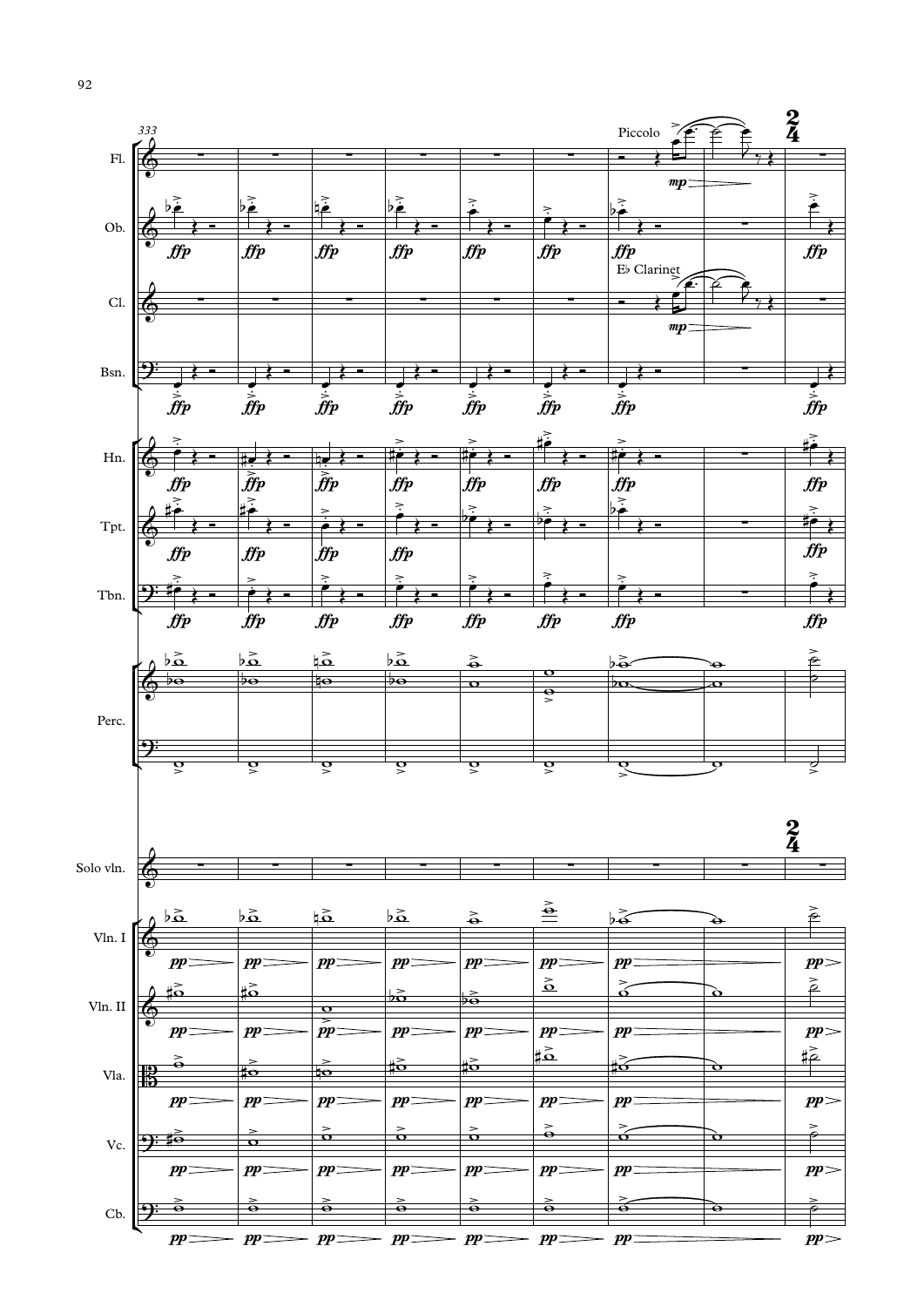![](_page_93_Figure_0.jpeg)

![](_page_93_Figure_2.jpeg)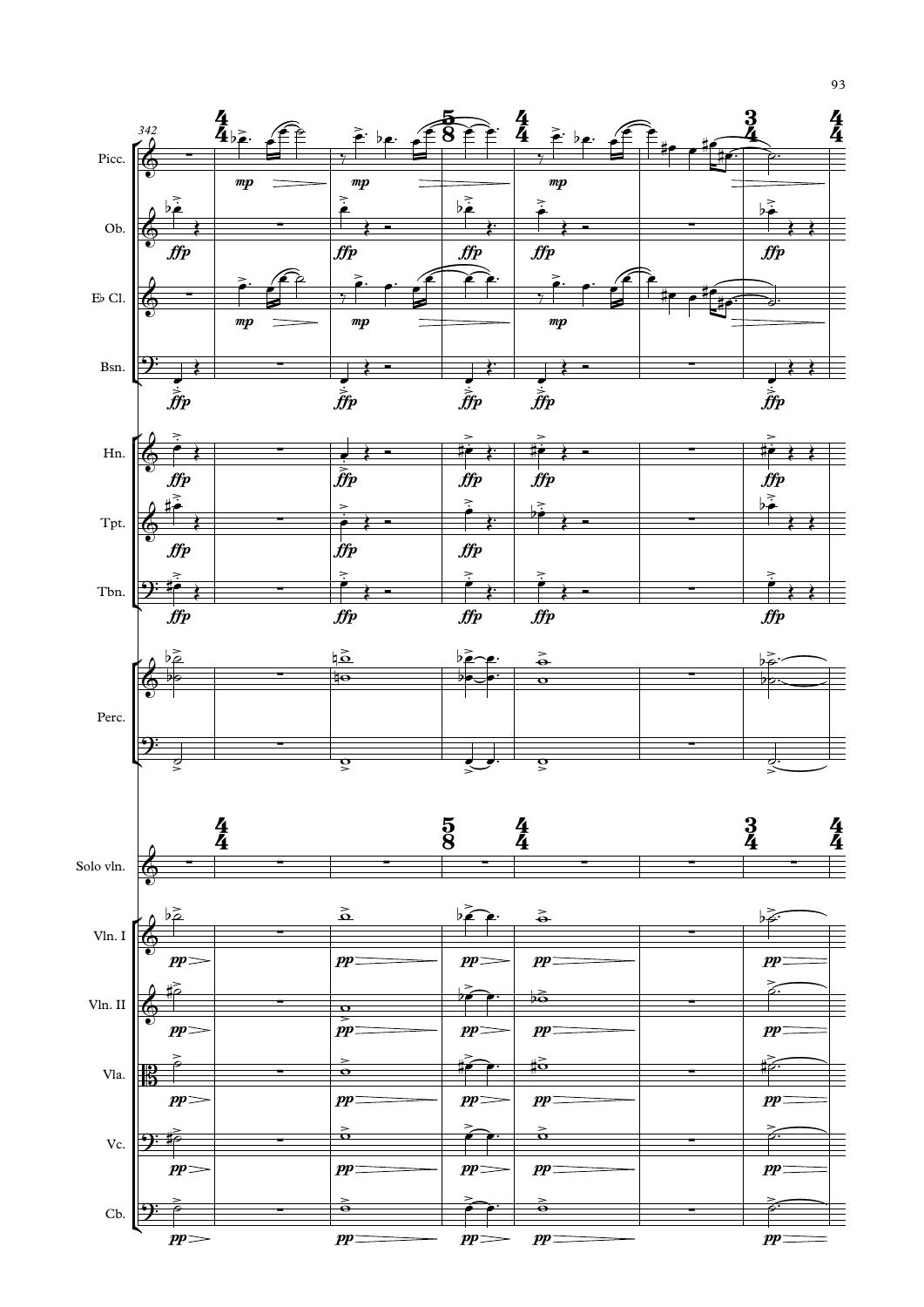![](_page_94_Figure_0.jpeg)

![](_page_94_Figure_2.jpeg)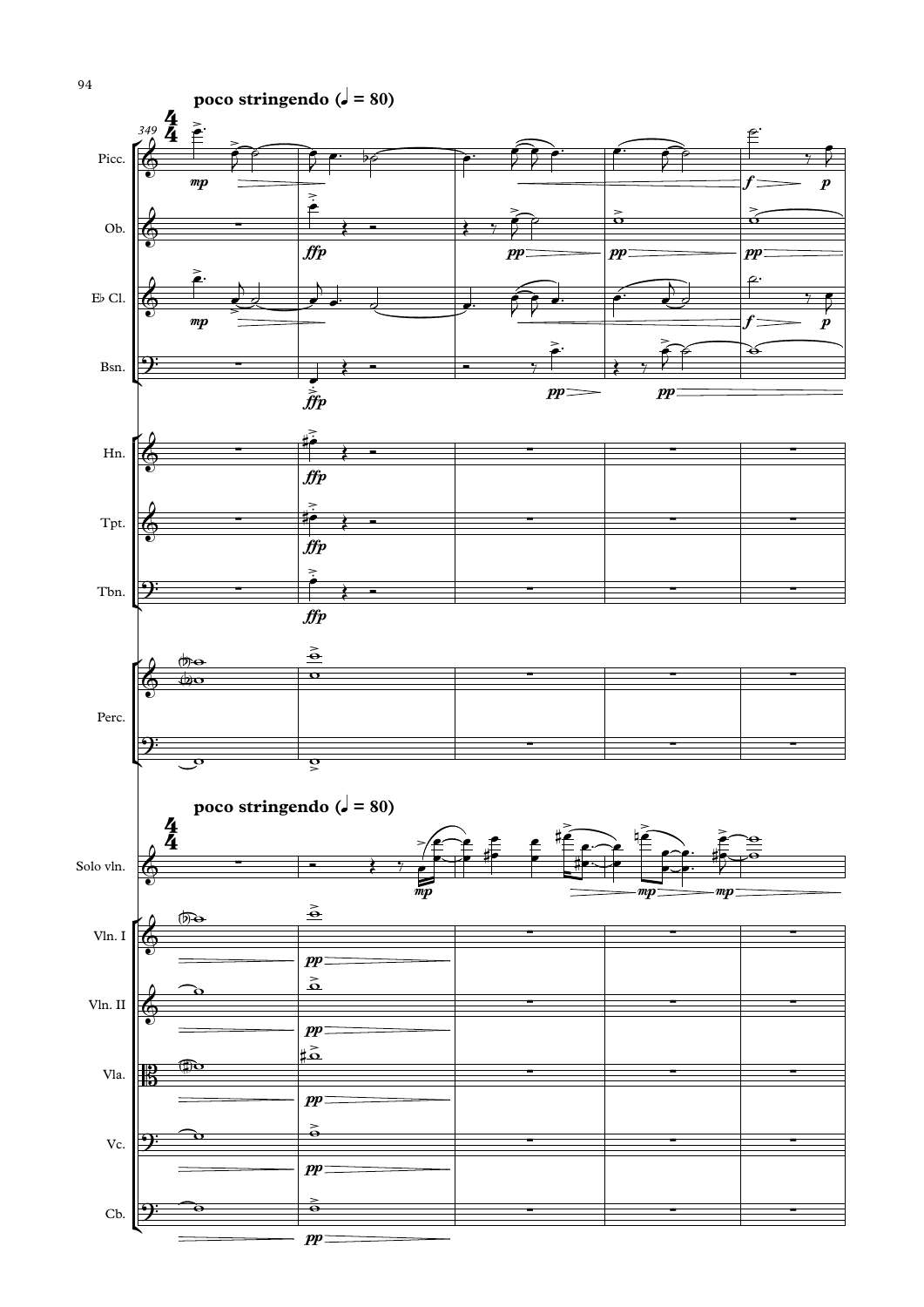![](_page_95_Figure_0.jpeg)

![](_page_95_Figure_1.jpeg)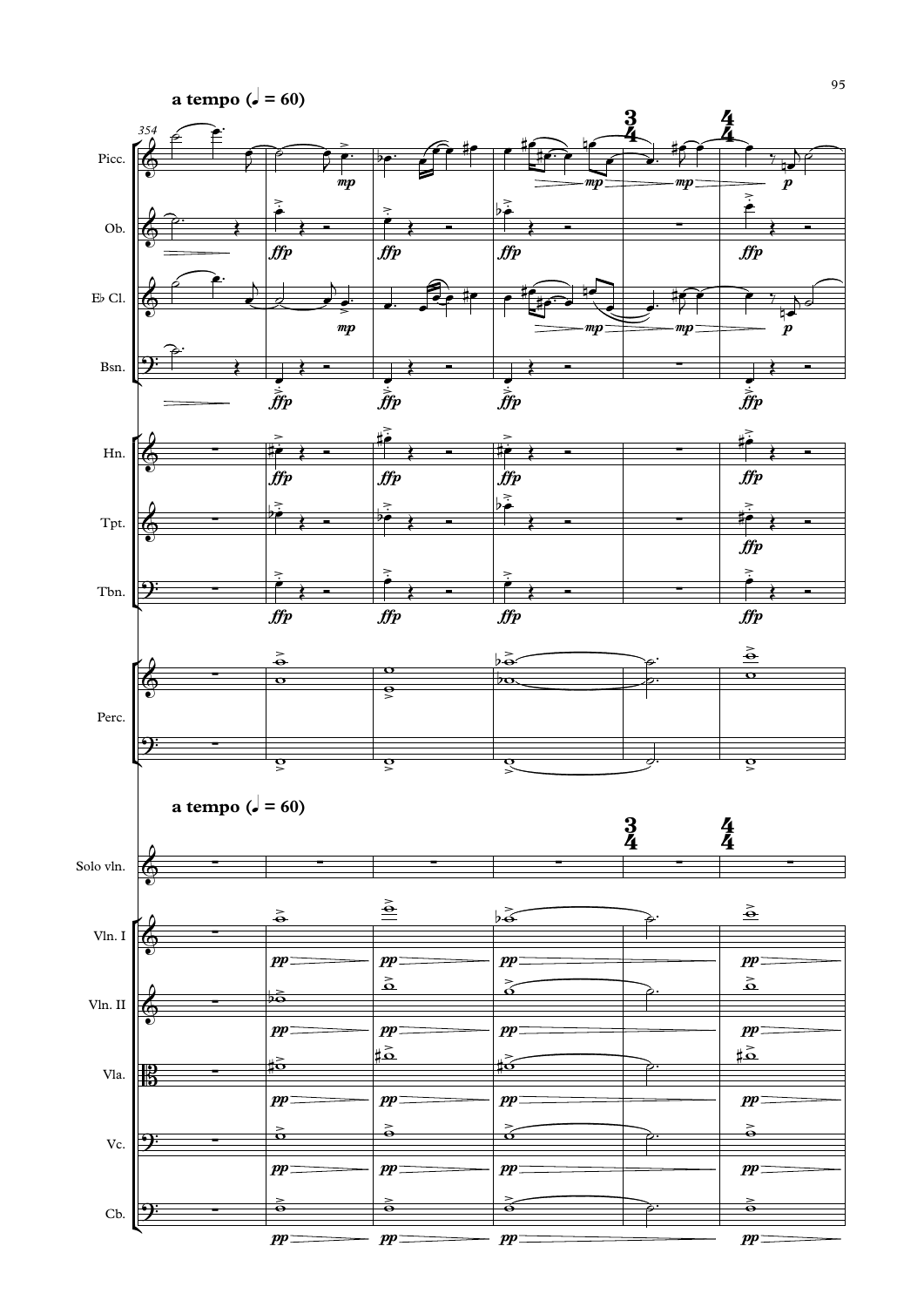![](_page_96_Figure_3.jpeg)

**stringendo**  $\left(\sqrt{ } = 100 \right)$ 

![](_page_96_Figure_1.jpeg)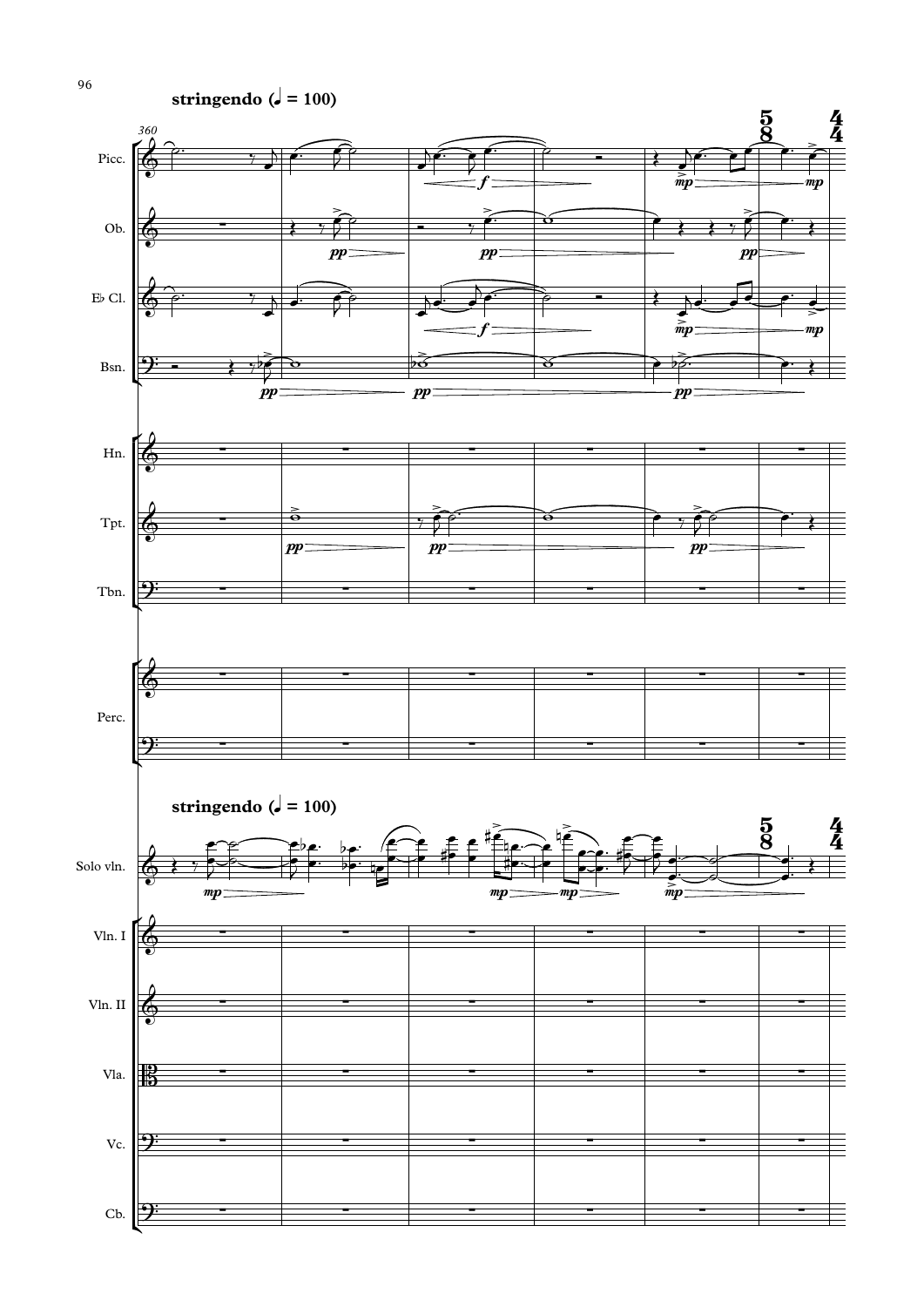![](_page_97_Figure_0.jpeg)

![](_page_97_Figure_2.jpeg)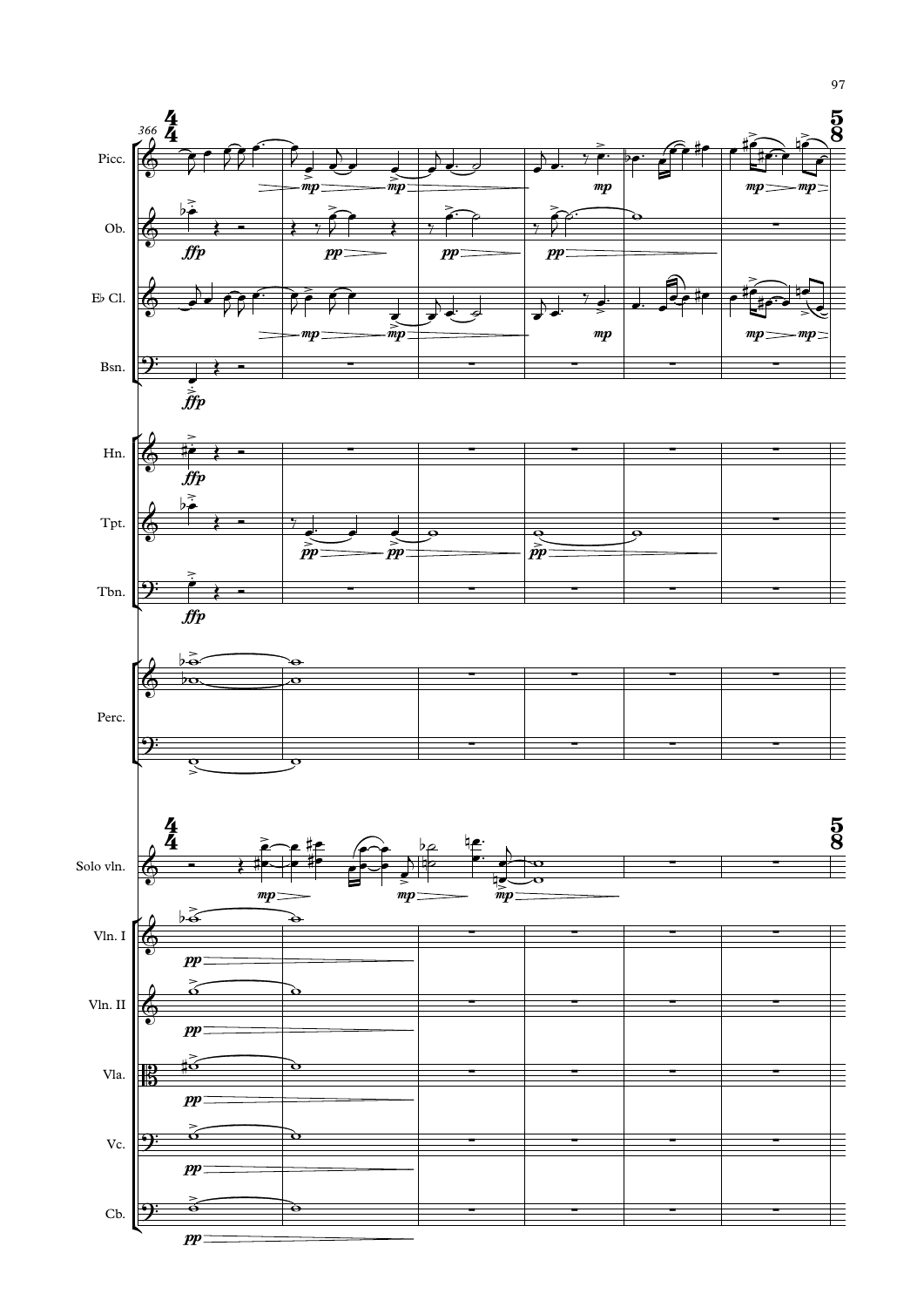![](_page_98_Figure_0.jpeg)

![](_page_98_Figure_2.jpeg)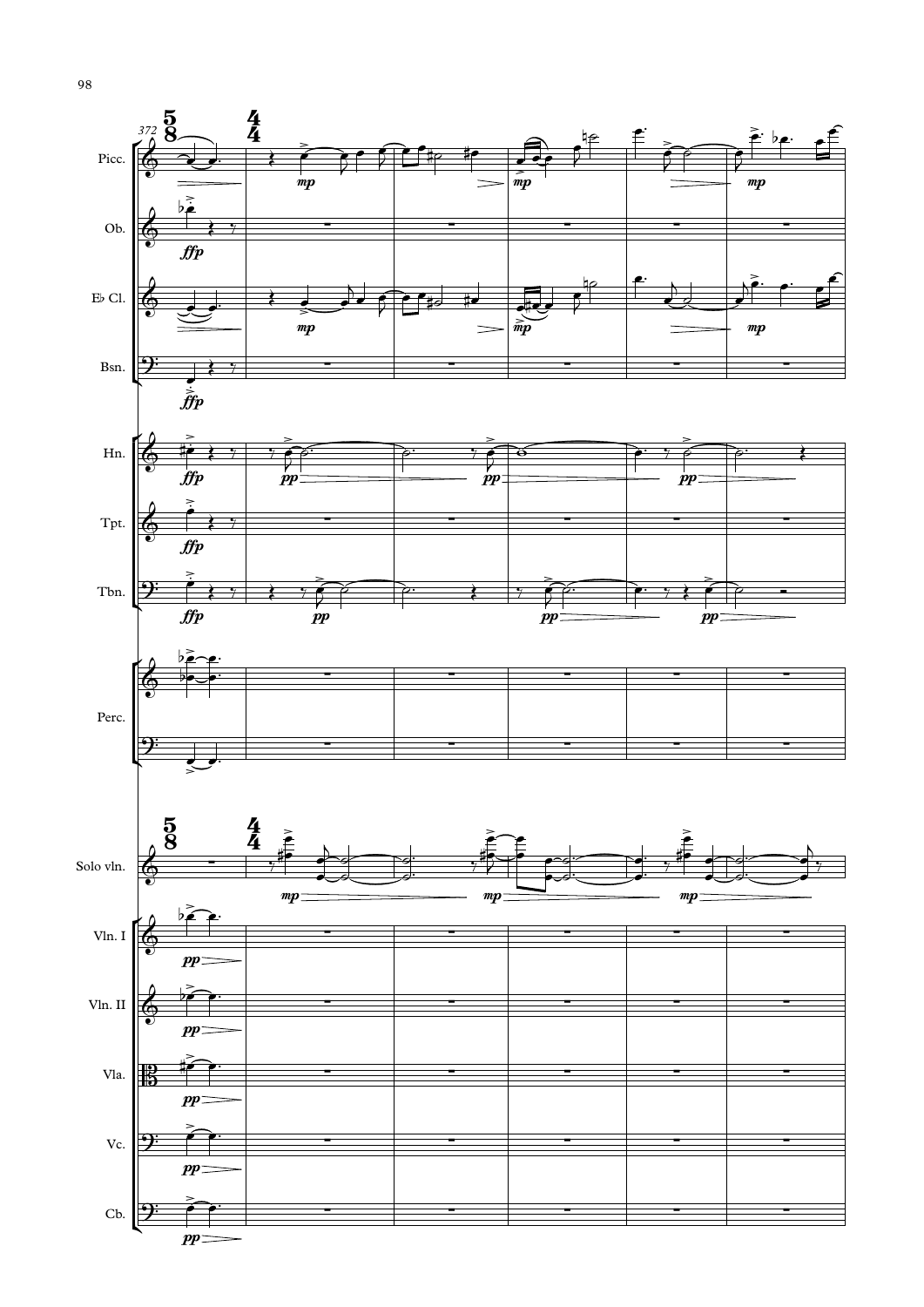![](_page_99_Figure_2.jpeg)

![](_page_99_Figure_0.jpeg)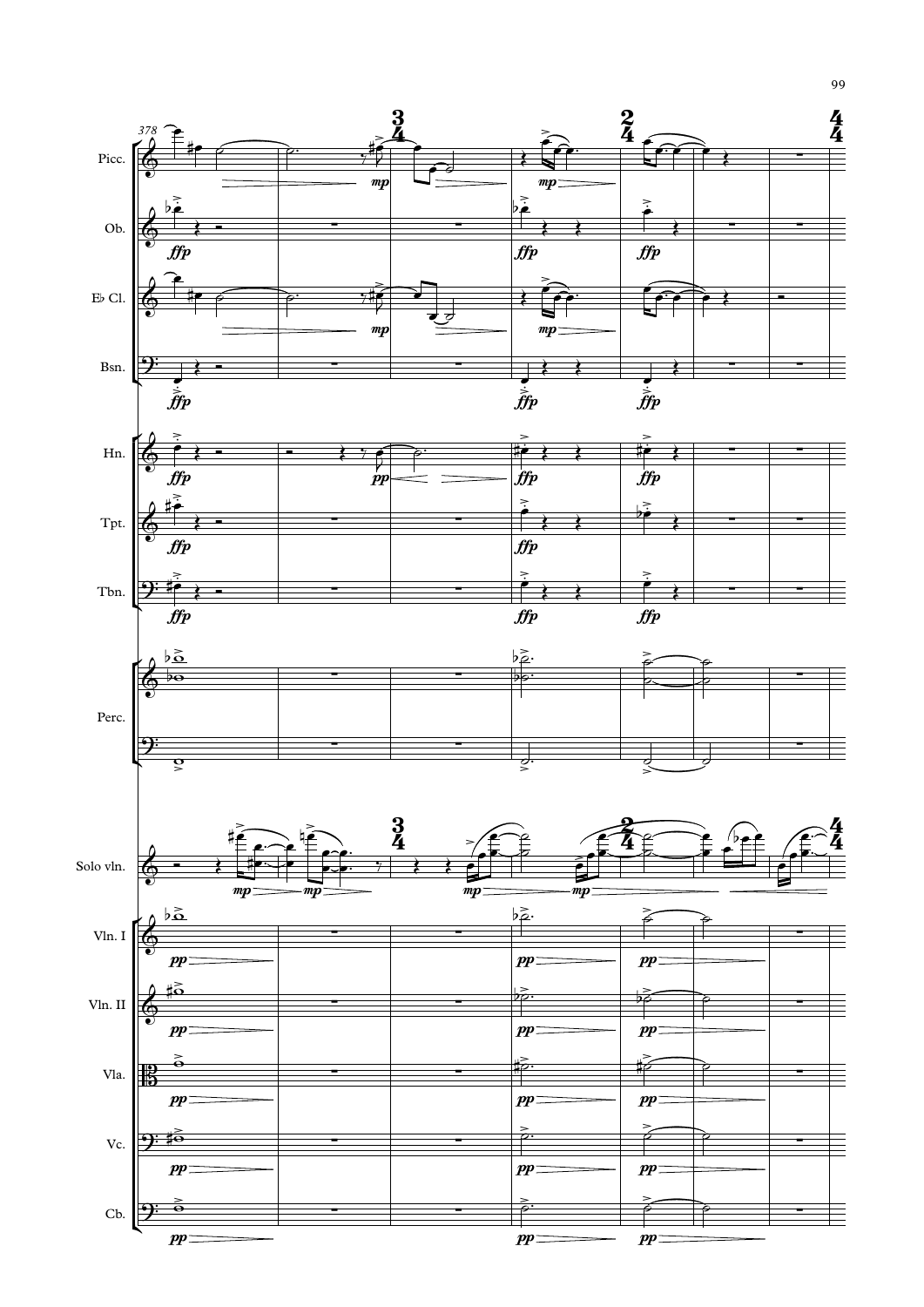![](_page_100_Figure_0.jpeg)

 $pp=$  $pp-$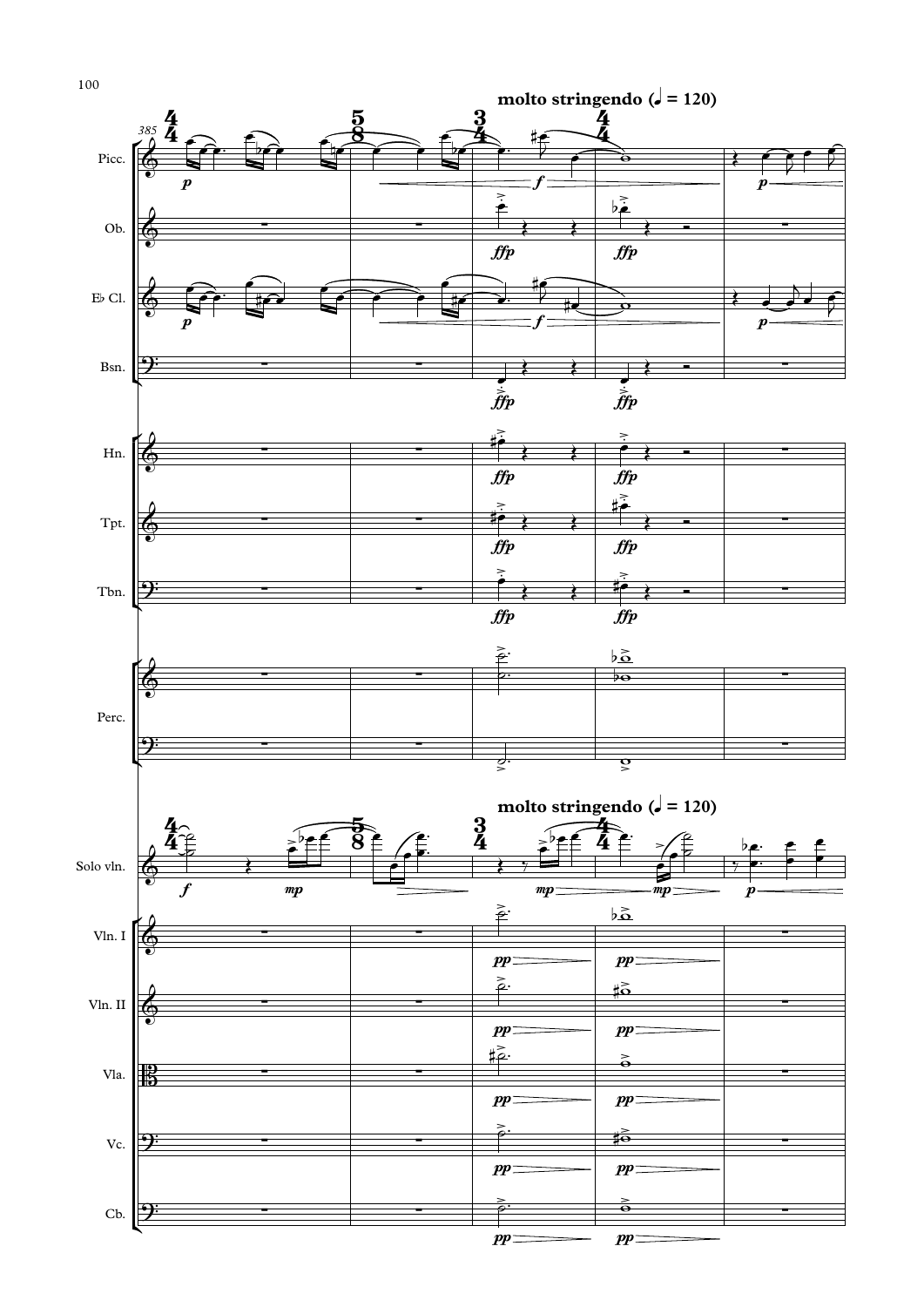![](_page_101_Figure_0.jpeg)

![](_page_101_Figure_2.jpeg)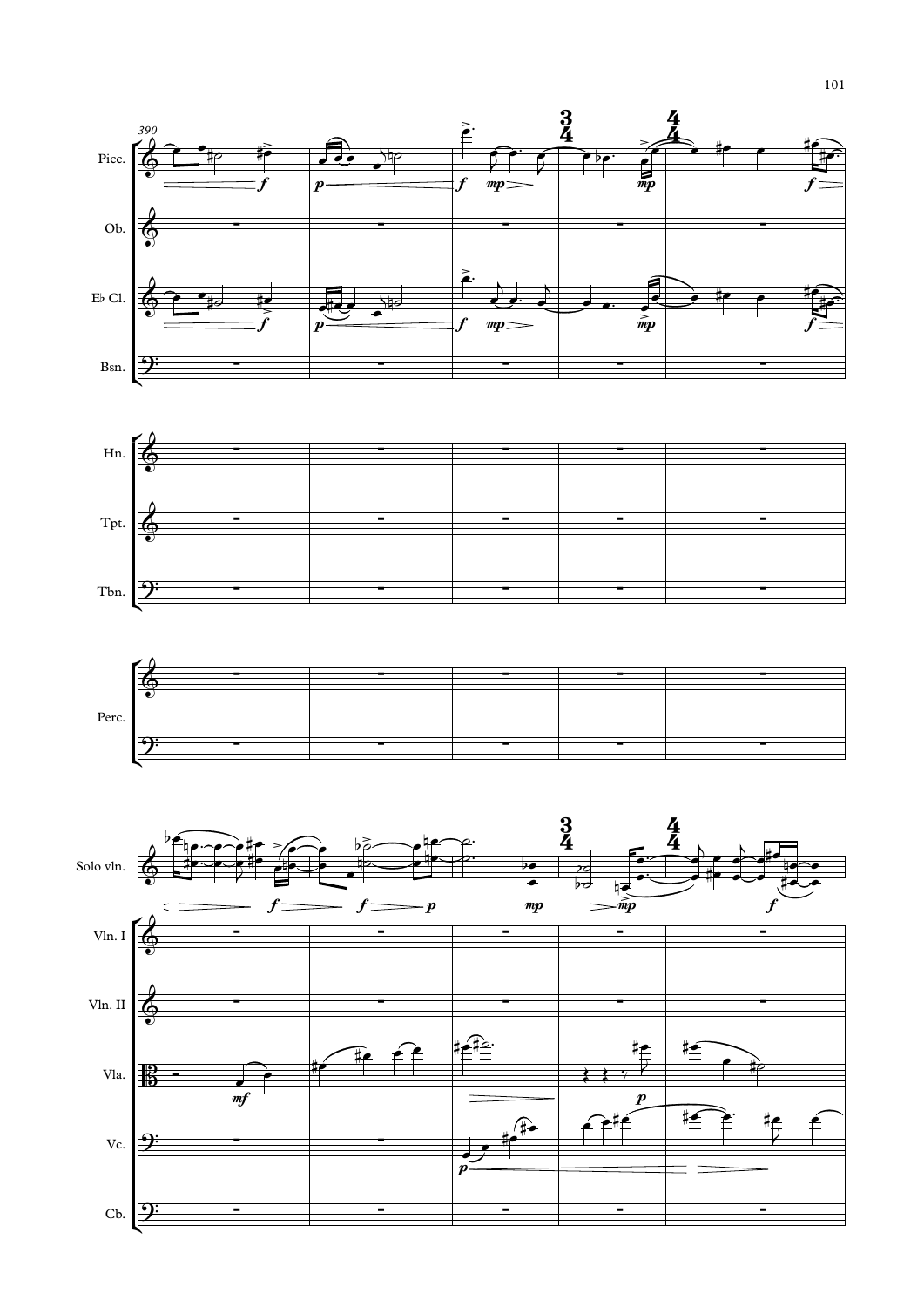![](_page_102_Figure_0.jpeg)

![](_page_102_Figure_2.jpeg)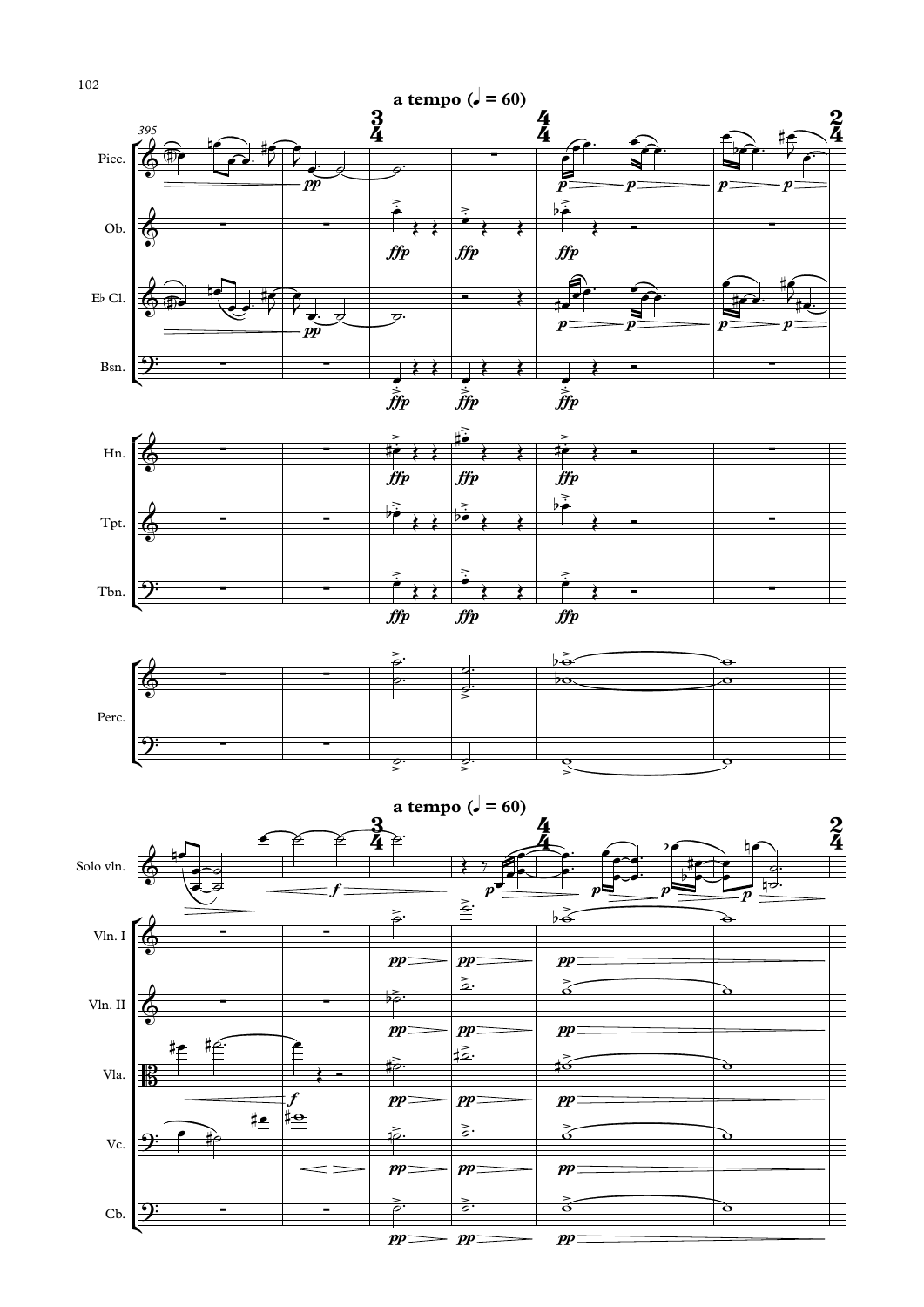![](_page_103_Figure_0.jpeg)

![](_page_103_Figure_1.jpeg)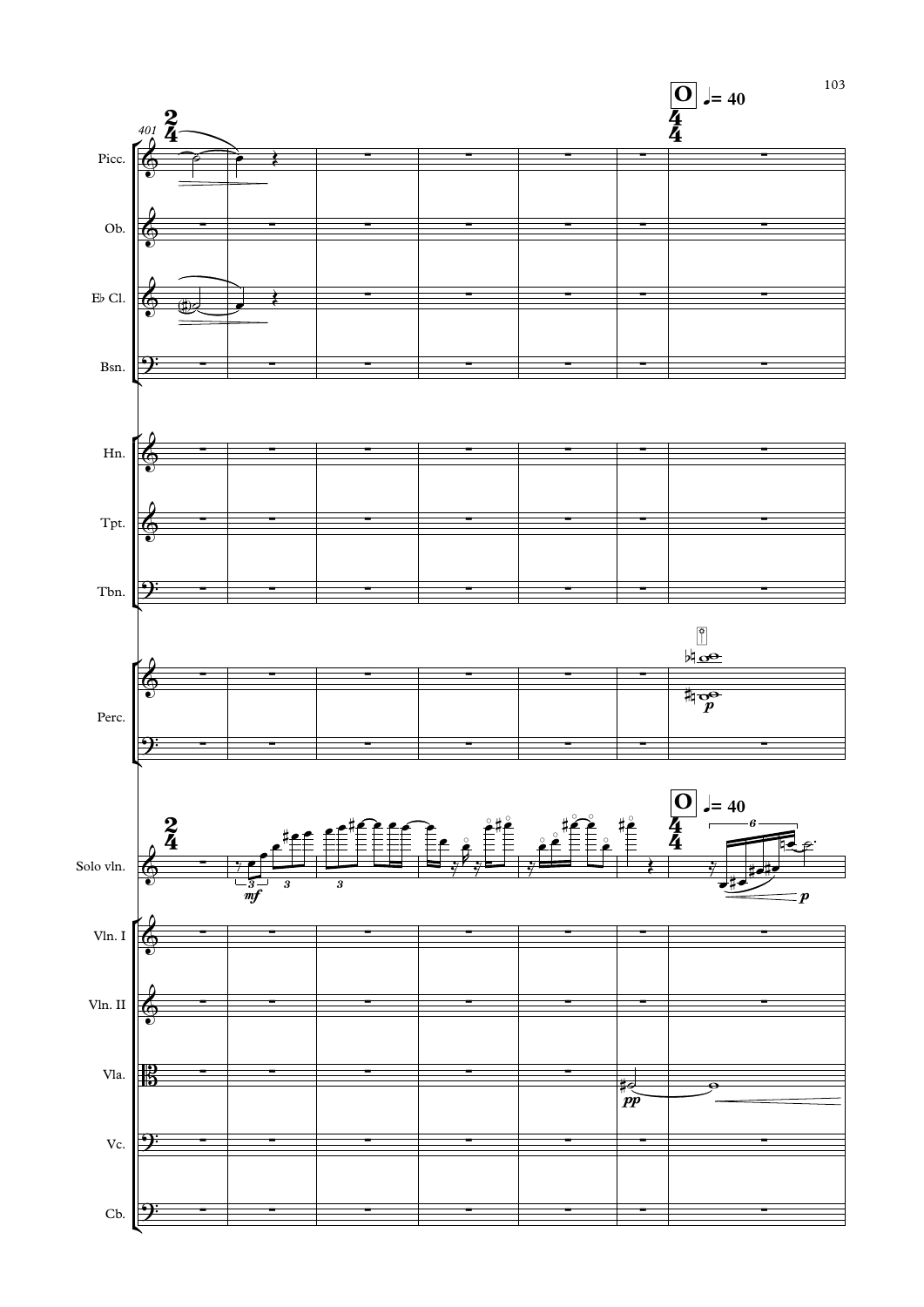![](_page_104_Figure_0.jpeg)

![](_page_104_Figure_2.jpeg)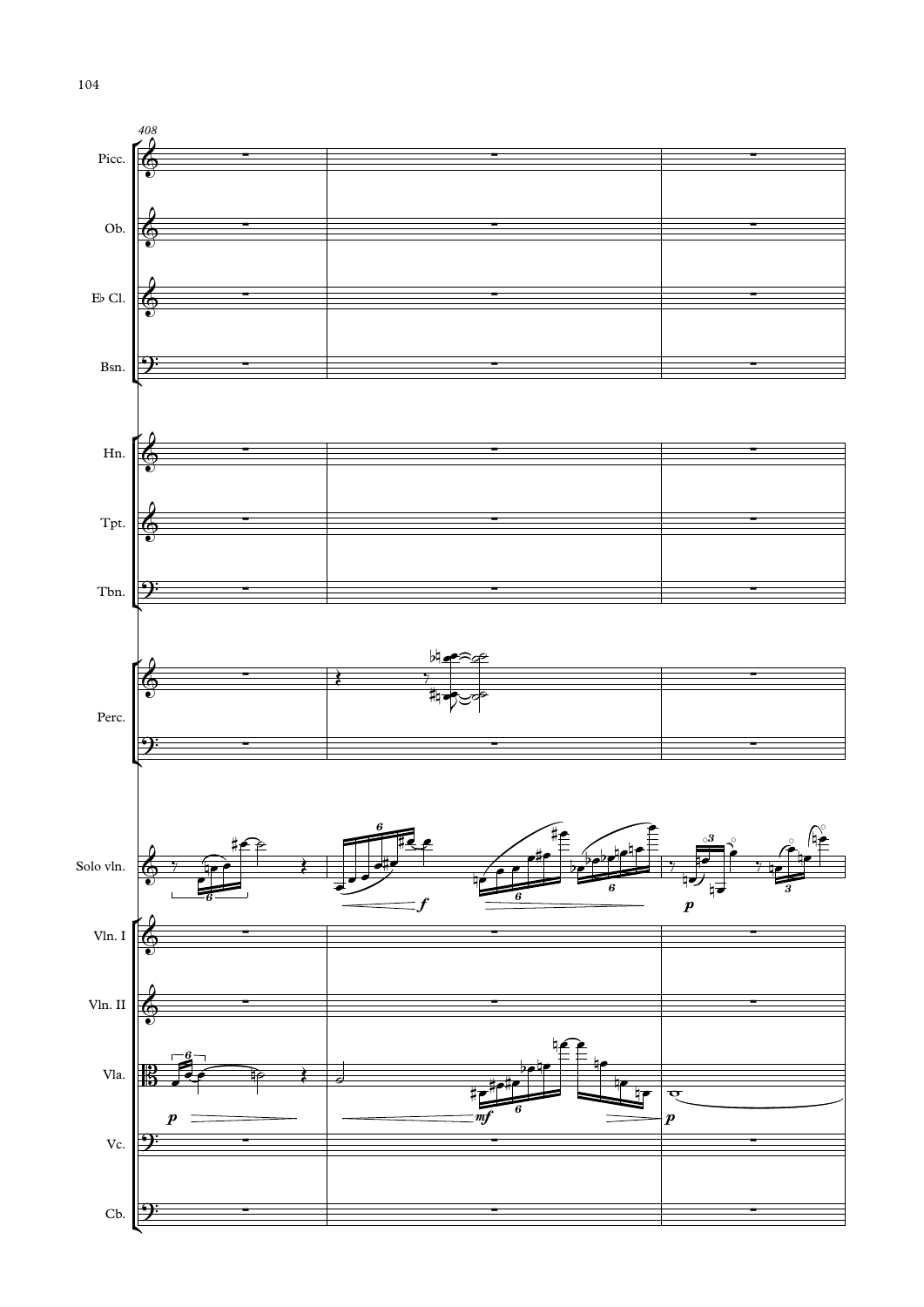**accel.**  $\sim$  $\omega_{\rm{max}}$ 

![](_page_105_Figure_1.jpeg)

![](_page_105_Figure_3.jpeg)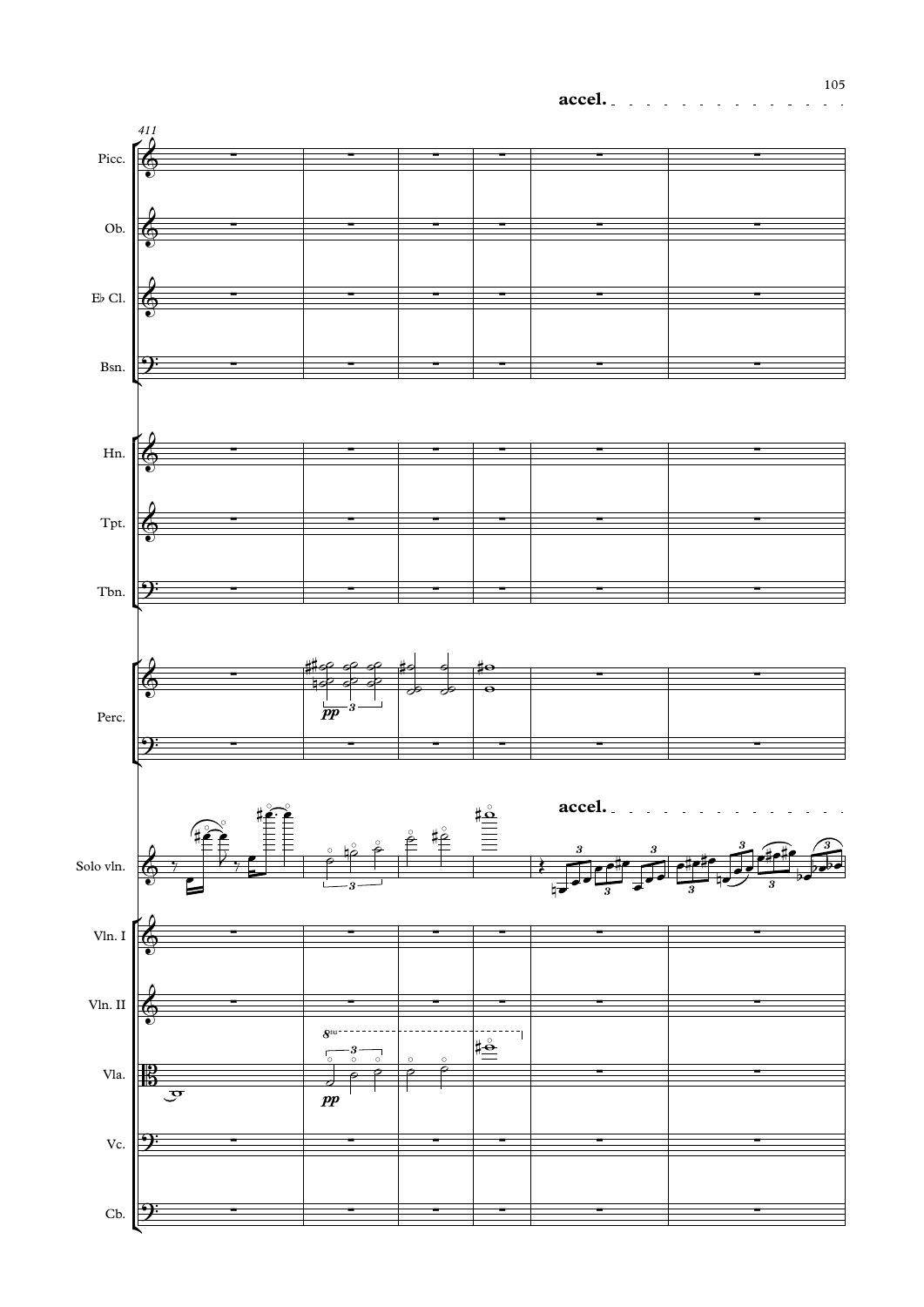![](_page_106_Figure_1.jpeg)

![](_page_106_Figure_0.jpeg)